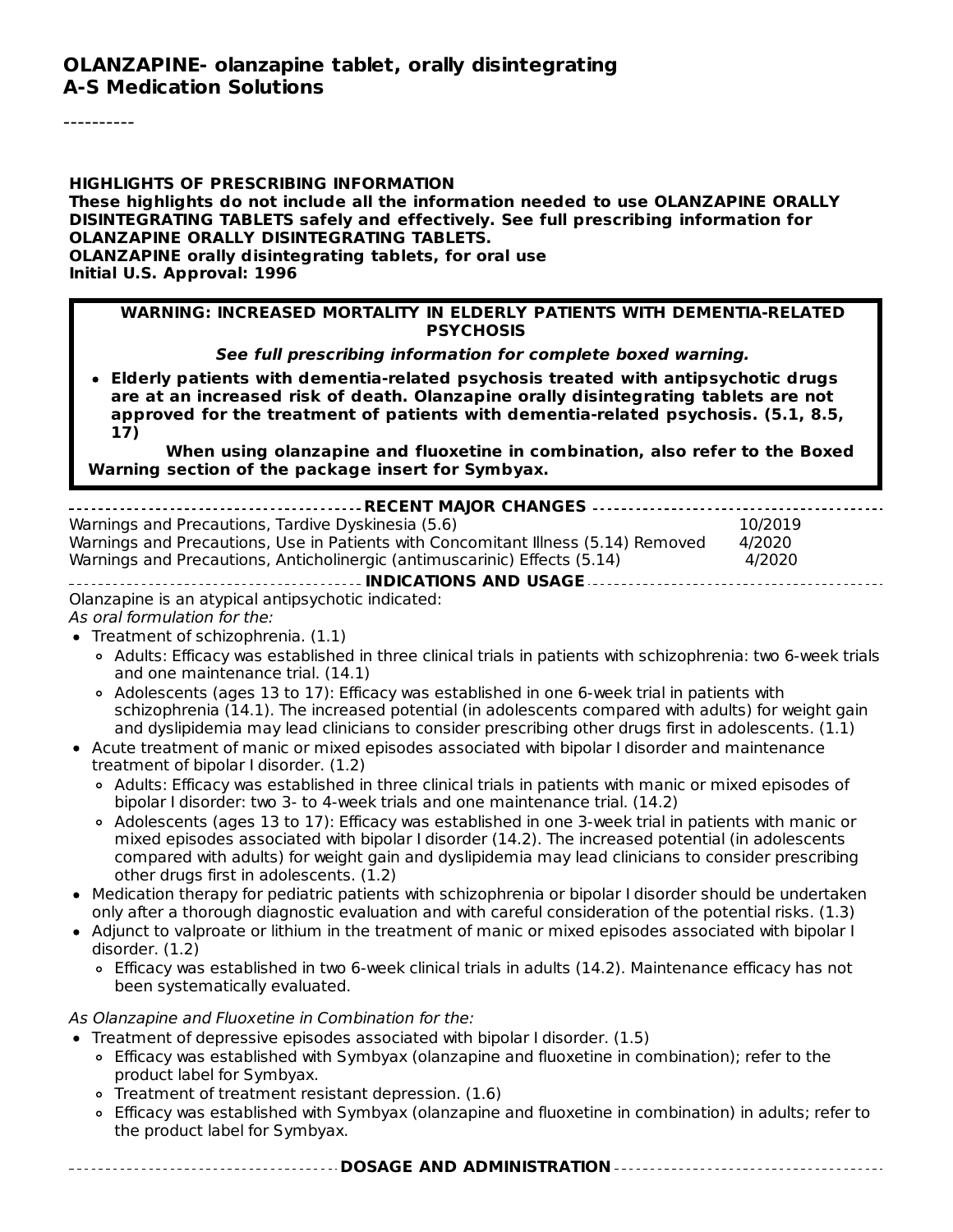| Schizophrenia in adults (2.1)                                                               | Oral: Start at 5 to 10 mg once daily; Target: 10 mg/day<br>within several days                                   |
|---------------------------------------------------------------------------------------------|------------------------------------------------------------------------------------------------------------------|
| Schizophrenia in adolescents (2.1)                                                          | Oral: Start at 2.5 to 5 mg once daily; Target: 10 mg/day                                                         |
| Bipolar I Disorder (manic or mixed episodes) in<br>adults $(2.2)$                           | Oral: Start at 10 or 15 mg once daily                                                                            |
| Bipolar I Disorder (manic or mixed episodes) in<br>adolescents (2.2)                        | Oral: Start at 2.5 to 5 mg once daily; Target: 10 mg/day                                                         |
| Bipolar I Disorder (manic or mixed episodes) with<br>lithium or valproate in adults (2.2)   | Oral: Start at 10 mg once daily                                                                                  |
| Depressive Episodes associated with Bipolar I<br>Disorder in adults (2.5)                   | Oral in combination with fluoxetine:<br>Start at 5 mg of oral olanzapine and 20 mg of<br>fluoxetine once daily   |
| Depressive Episodes associated with Bipolar I<br>Disorder in children and adolescents (2.5) | Oral in combination with fluoxetine:<br>Start at 2.5 mg of oral olanzapine and 20 mg of<br>fluoxetine once daily |
| Treatment Resistant Depression in adults (2.6)                                              | Oral in combination with fluoxetine: Start at 5 mg of<br>oral olanzapine and 20 mg of fluoxetine once daily      |

- Lower starting dose recommended in debilitated or pharmacodynamically sensitive patients or patients with predisposition to hypotensive reactions, or with potential for slowed metabolism. (2.1)
- Olanzapine may be given without regard to meals. (2.1)

#### **Olanzapine and Fluoxetine in Combination:**

- Dosage adjustments, if indicated, should be made with the individual components according to efficacy and tolerability. (2.5, 2.6)
- Olanzapine monotherapy is not indicated for the treatment of depressive episodes associated with bipolar I disorder or treatment resistant depression. (2.5, 2.6)
- Safety of coadministration of doses above 18 mg olanzapine with 75 mg fluoxetine has not been evaluated in adults. (2.5, 2.6)

Safety of coadministration of doses above 12 mg olanzapine with 50 mg fluoxetine has not been evaluated in children and adolescents 10 to 17. (2.5)

| ------------------------------------ DOSAGE FORMS AND STRENGTHS ----------------------------------- |
|-----------------------------------------------------------------------------------------------------|
| • Orally Disintegrating Tablets (not scored): 5, 10, 15, 20 mg (3)                                  |

#### **CONTRAINDICATIONS**

- None with olanzapine monotherapy.
- When using olanzapine and fluoxetine in combination, also refer to the Contraindications section of the package insert for Symbyax®. (4)
- When using olanzapine in combination with lithium or valproate, refer to the Contraindications section of the package inserts for those products. (4)

#### **WARNINGS AND PRECAUTIONS**

- Elderly Patients with Dementia-Related Psychosis: Increased risk of death and increased incidence of cerebrovascular adverse events (e.g., stroke, transient ischemic attack). (5.1)
- Suicide: The possibility of a suicide attempt is inherent in schizophrenia and in bipolar I disorder, and close supervision of high-risk patients should accompany drug therapy; when using in combination with fluoxetine, also refer to the Boxed Warning and Warnings and Precautions sections of the package insert for Symbyax. (5.2)
- Neuroleptic Malignant Syndrome: Manage with immediate discontinuation and close monitoring. (5.3)
- Drug Reaction with Eosinophilia and Systemic Symptoms (DRESS): Discontinue if DRESS is suspected.  $(5.4)$
- Metabolic Changes: Atypical antipsychotic drugs have been associated with metabolic changes including hyperglycemia, dyslipidemia, and weight gain. (5.5)
- Hyperglycemia and Diabetes Mellitus: In some cases extreme and associated with ketoacidosis or hyperosmolar coma or death, has been reported in patients taking olanzapine. Patients taking olanzapine should be monitored for symptoms of hyperglycemia and undergo fasting blood glucose testing at the beginning of, and periodically during, treatment. (5.5)
- Dislipidemia: Undesirable alterations in lipids have been observed. Appropriate clinical monitoring is recommended, including fasting blood lipid testing at the beginning of, and periodically during,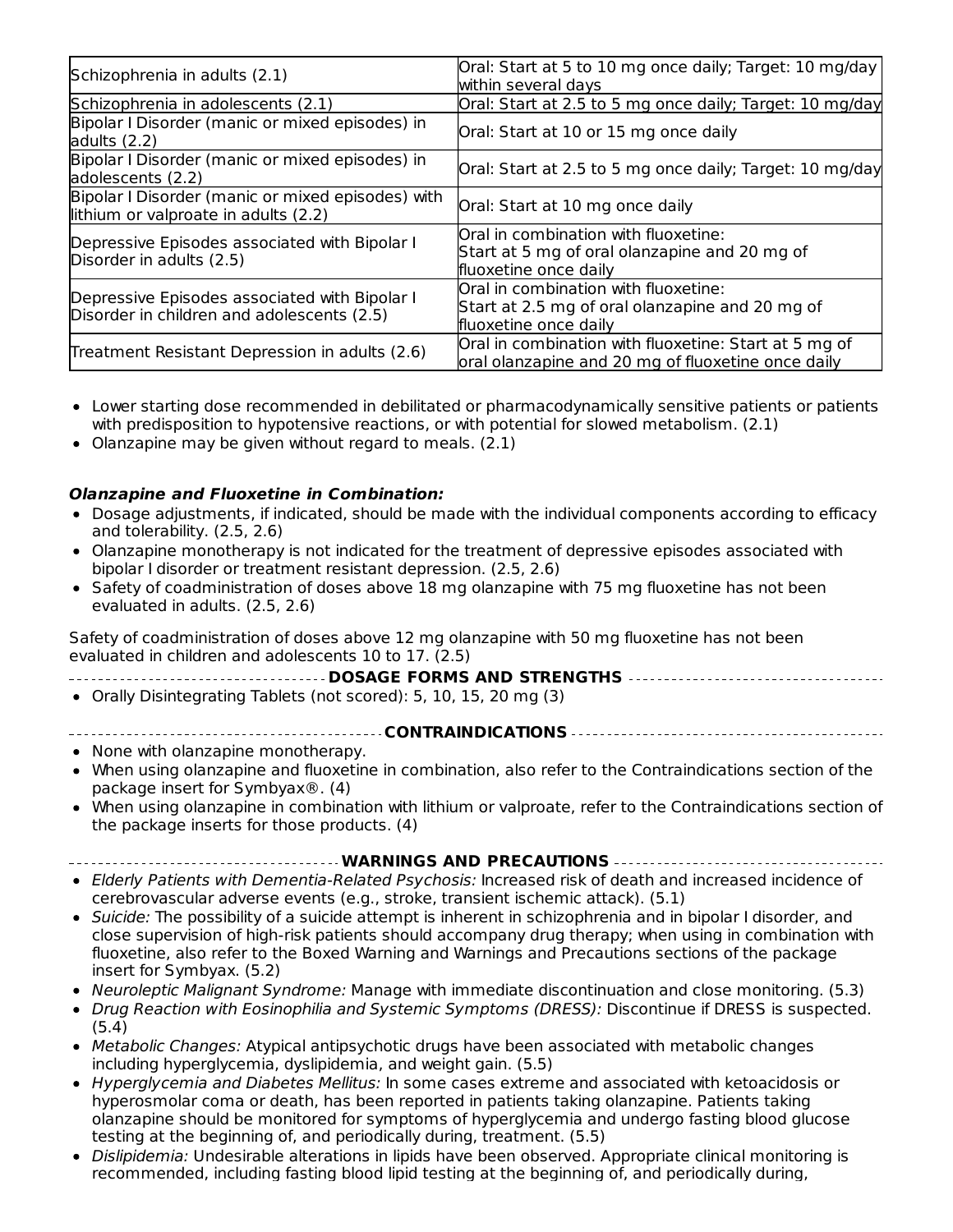recommended, including fasting blood lipid testing at the beginning of, and periodically during, treatment. (5.5)

- Weight Gain: Potential consequences of weight gain should be considered. Patients should receive regular monitoring of weight. (5.5)
- Tardive Dyskinesia: Discontinue if clinically appropriate. (5.6)
- Orthostatic Hypotension: Orthostatic hypotension associated with dizziness, tachycardia, bradycardia and, in some patients, syncope, may occur especially during initial dose titration. Use caution in patients with cardiovascular disease, cerebrovascular disease, and those conditions that could affect hemodynamic responses. (5.7)
- Leukopenia, Neutropenia, and Agranulocytosis: Has been reported with antipsychotics, including olanzapine. Patients with a history of a clinically significant low white blood cell count (WBC) or drug induced leukopenia/neutropenia should have their complete blood count (CBC) monitored frequently during the first few months of therapy and discontinuation of olanzapine should be considered at the first sign of a clinically significant decline in WBC in the absence of other causative factors. (5.9)
- Seizures: Use cautiously in patients with a history of seizures or with conditions that potentially lower the seizure threshold. (5.11)
- Potential for Cognitive and Motor Impairment: Has potential to impair judgment, thinking, and motor skills. Use caution when operating machinery. (5.12)
- Anticholinergic (antimuscarinic) Effects: Use with caution with other anticholinergic drugs and in patients with urinary retention, prostatic hypertrophy, constipation, paralytic ileus or related conditions. (5.14)
- Hyperprolactinemia: May elevate prolactin levels. (5.15)
- Use in Combination with Fluoxetine, Lithium or Valproate: Also refer to the package inserts for Symbyax, lithium, or valproate. (5.16)
- Laboratory Tests: Monitor fasting blood glucose and lipid profiles at the beginning of, and periodically during, treatment. (5.17)

**ADVERSE REACTIONS** Most common adverse reactions (≥5% and at least twice that for placebo) associated with: Oral Olanzapine Monotherapy:

- Schizophrenia (Adults) postural hypotension, constipation, weight gain, dizziness, personality disorder, akathisia (6.1)
- Schizophrenia (Adolescents) sedation, weight increased, headache, increased appetite, dizziness, abdominal pain, pain in extremity, fatigue, dry mouth (6.1)
- Manic or Mixed Episodes, Bipolar I Disorder (Adults) asthenia, dry mouth, constipation, increased appetite, somnolence, dizziness, tremor (6.1)
- Manic or Mixed Episodes, Bipolar I Disorder (Adolescents) sedation, weight increased, increased appetite, headache, fatigue, dizziness, dry mouth, abdominal pain, pain in extremity (6.1)

Combination of Olanzapine and Lithium or Valproate:

• Manic or Mixed Episodes, Bipolar I Disorder (Adults) - dry mouth, weight gain, increased appetite, dizziness, back pain, constipation, speech disorder, increased salivation, amnesia, paresthesia (6.1)

Olanzapine and Fluoxetine in Combination: Also refer to the Adverse Reactions section of the package insert for Symbyax. (6)

#### **To report SUSPECTED ADVERSE REACTIONS, contact Par Pharmaceuticals, Inc. at 1-800-828- 9393 and www.parpharm.com or FDA at 1-800-FDA-1088 or www.fda.gov/medwatch.**

**DRUG INTERACTIONS**

- Diazepam: May potentiate orthostatic hypotension. (7.1, 7.2)
- Alcohol: May potentiate orthostatic hypotension. (7.1)
- Carbamazepine: Increased clearance of olanzapine. (7.1)
- Fluvoxamine: May increase olanzapine levels. (7.1)
- Olanzapine and Fluoxetine in Combination: Also refer to the Drug Interactions section of the package insert for Symbyax. (7.1)
- CNS Acting Drugs: Caution should be used when taken in combination with other centrally acting drugs and alcohol. (7.2)
- Antihypertensive Agents: Enhanced antihypertensive effect. (7.2)
- Levodopa and Dopamine Agonists: May antagonize levodopa/dopamine agonists. (7.2)
- Other Concomitant Drug Therapy: When using olanzapine in combination with lithium or valproate, refer to the Drug Interactions sections of the package insert for those products. (7.2)
	- **USE IN SPECIFIC POPULATIONS**
- Pregnancy: May cause extrapyramidal and/or withdrawal symptoms in neonates with third trimester exposure. (8.1)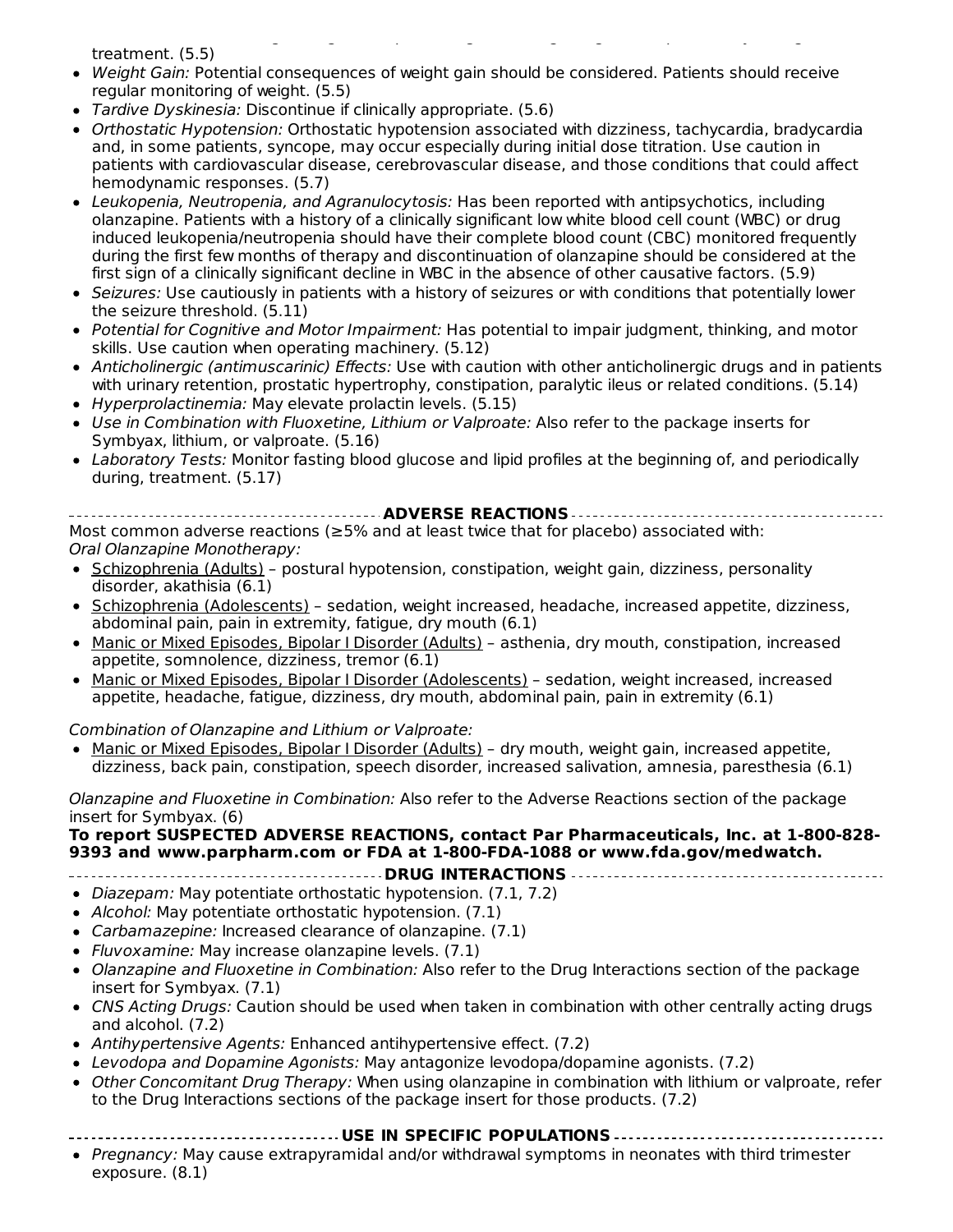• Pediatric Use: Safety and effectiveness of olanzapine in children <13 years of age have not been established. Safety and effectiveness of olanzapine and fluoxetine in combination in children < 10 years of age have not been established. (8.4)

#### **See 17 for PATIENT COUNSELING INFORMATION and Medication Guide.**

**Revised: 6/2021**

#### **FULL PRESCRIBING INFORMATION: CONTENTS\* BOXED WARNING RECENT MAJOR CHANGES**

### **1 INDICATIONS AND USAGE**

- 1.1 Schizophrenia
- 1.2 Bipolar I Disorder (Manic or Mixed Episodes)
- 1.3 Special Considerations in Treating Pediatric Schizophrenia and Bipolar I Disorder

1.5 Olanzapine and Fluoxetine in Combination: Depressive Episodes Associated with Bipolar I Disorder

1.6 Olanzapine and Fluoxetine in Combination: Treatment Resistant Depression

### **2 DOSAGE AND ADMINISTRATION**

2.1 Schizophrenia

- 2.2 Bipolar I Disorder (Manic or Mixed Episodes)
- 2.3 Administration of Olanzapine Orally Disintegrating Tablets

2.5 Olanzapine and Fluoxetine in Combination: Depressive Episodes Associated with Bipolar I Disorder

2.6 Olanzapine and Fluoxetine in Combination: Treatment Resistant Depression

2.7 Olanzapine and Fluoxetine in Combination: Dosing in Special Populations

### **3 DOSAGE FORMS AND STRENGTHS**

### **4 CONTRAINDICATIONS**

### **5 WARNINGS AND PRECAUTIONS**

- 5.1 Elderly Patients with Dementia-Related Psychosis
- 5.2 Suicide
- 5.3 Neuroleptic Malignant Syndrome (NMS)
- 5.4 Drug Reaction with Eosinophilia and Systemic Symptoms (DRESS)
- 5.5 Metabolic Changes
- 5.6 Tardive Dyskinesia
- 5.7 Orthostatic Hypotension
- 5.8 Falls
- 5.9 Leukopenia, Neutropenia, and Agranulocytosis
- 5.10 Dysphagia
- 5.11 Seizures
- 5.12 Potential for Cognitive and Motor Impairment
- 5.13 Body Temperature Regulation
- 5.14 Anticholinergic (antimuscarinic) Effects
- 5.15 Hyperprolactinemia
- 5.16 Use in Combination with Fluoxetine, Lithium, or Valproate
- 5.17 Laboratory Tests

### **6 ADVERSE REACTIONS**

6.1 Clinical Trials Experience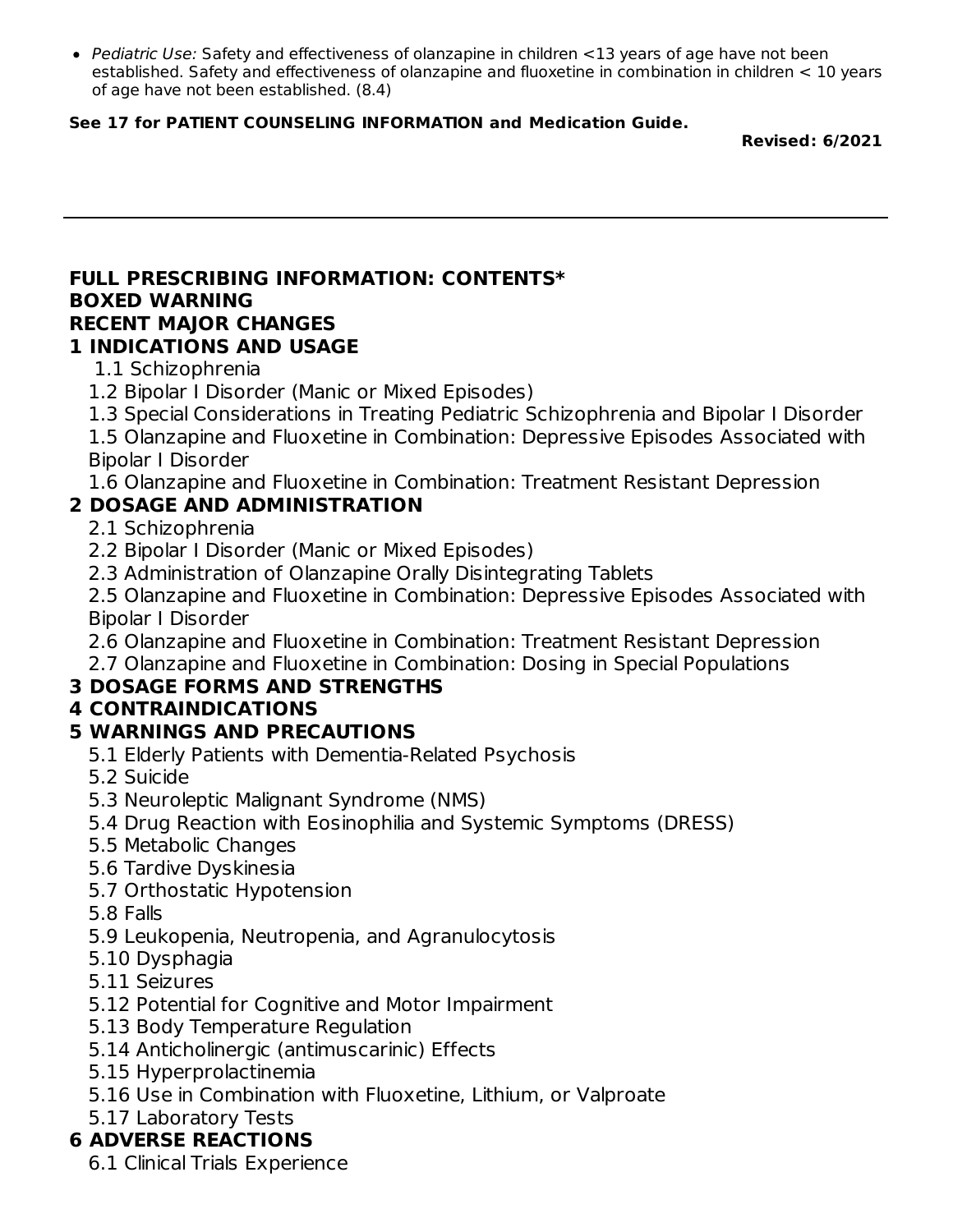6.2 Postmarketing Experience

#### **7 DRUG INTERACTIONS**

- 7.1 Potential for Other Drugs to Affect Olanzapine
- 7.2 Potential for Olanzapine to Affect Other Drugs

#### **8 USE IN SPECIFIC POPULATIONS**

- 8.1 Pregnancy
- 8.2 Lactation
- 8.3 Females and Males of Reproductive Potential
- 8.4 Pediatric Use
- 8.5 Geriatric Use

### **9 DRUG ABUSE AND DEPENDENCE**

9.3 Dependence

### **10 OVERDOSAGE**

- 10.1 Human Experience
- 10.2 Management of Overdose

### **11 DESCRIPTION**

# **12 CLINICAL PHARMACOLOGY**

- 12.1 Mechanism of Action
- 12.2 Pharmacodynamics
- 12.3 Pharmacokinetics

### **13 NONCLINICAL TOXICOLOGY**

- 13.1 Carcinogenesis and Mutagenesis and Impairment of Fertility
- 13.2 Animal Pharmacology and/or Toxicology

### **14 CLINICAL STUDIES**

- 14.1 Schizophrenia
- 14.2 Bipolar I Disorder (Manic or Mixed Episodes)

### **16 HOW SUPPLIED**

### **17 PATIENT COUNSELING INFORMATION**

\* Sections or subsections omitted from the full prescribing information are not listed.

#### **FULL PRESCRIBING INFORMATION**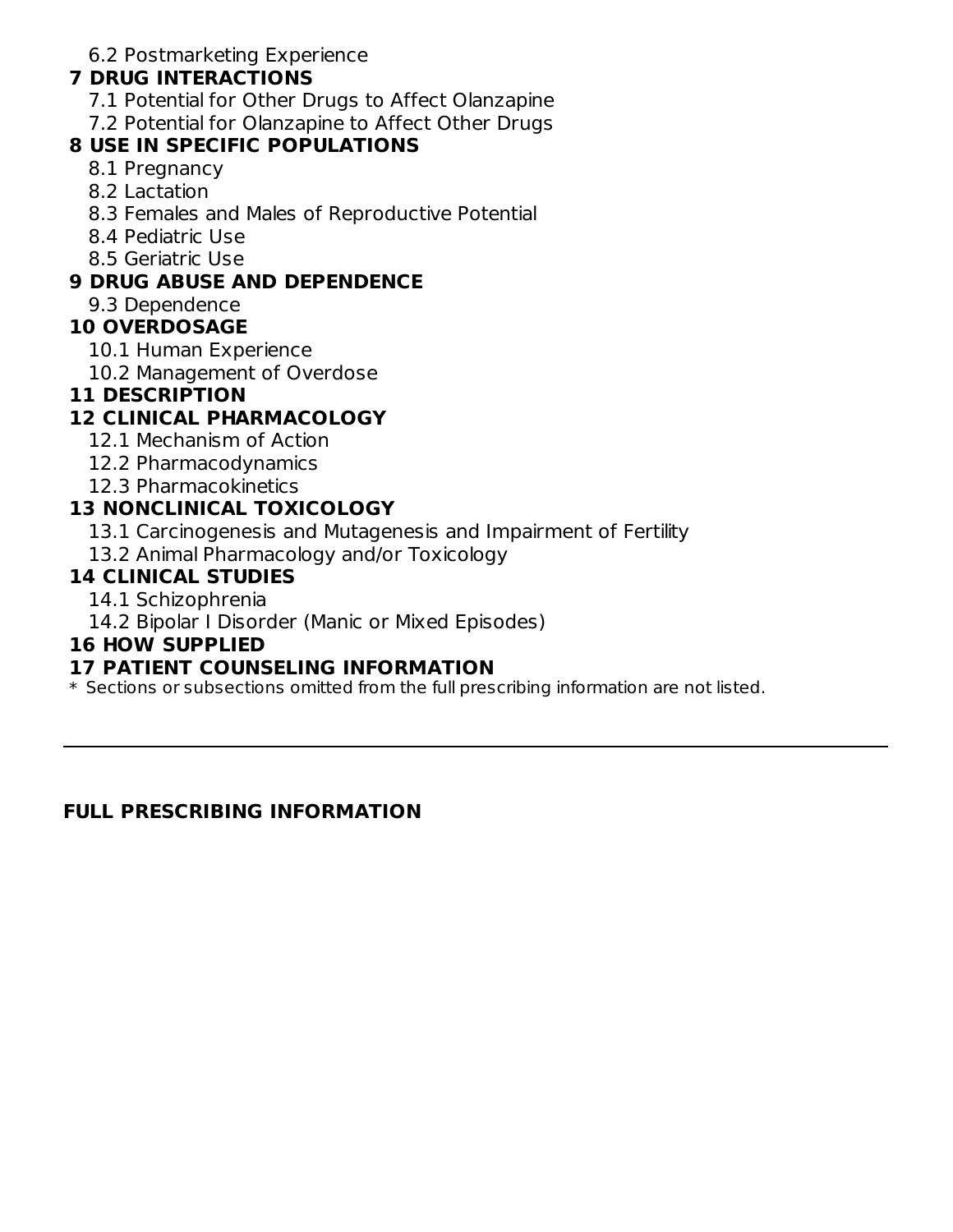#### **BOXED WARNING**

#### **WARNING: INCREASED MORTALITY IN ELDERLY PATIENTS WITH DEMENTIA-RELATED PSYCHOSIS**

**Elderly patients with dementia-related psychosis treated with antipsychotic drugs are at an increased risk of death. Analyses of seventeen placebo-controlled trials (modal duration of 10 weeks), largely in patients taking atypical antipsychotic drugs, revealed a risk of death in drug-treated patients of between 1.6 to 1.7 times the risk of death in placebo-treated patients. Over the course of a typical 10-week controlled trial, the rate of death in drug-treated patients was about 4.5%, compared to a rate of about 2.6% in the placebo group. Although the causes of death were varied, most of the deaths appeared to be either cardiovascular (e.g., heart failure, sudden death) or infectious (e.g., pneumonia) in nature. Observational studies suggest that, similar to atypical antipsychotic drugs, treatment with conventional antipsychotic drugs may increase mortality. The extent to which the findings of increased mortality in observational studies may be attributed to the antipsychotic drug as opposed to some characteristic(s) of the patients is not clear. Olanzapine is not approved for the treatment of patients with dementia-related psychosis [see Warnings and Precautions (5.1) Use in Specific Populations (8.5), and Patient Counseling Information (17)].**

**When using olanzapine and fluoxetine in combination, also refer to the Boxed Warning section of the package insert for Symbyax.**

### **1 INDICATIONS AND USAGE**

### **1.1 Schizophrenia**

Oral olanzapine is indicated for the treatment of schizophrenia. Efficacy was established in three clinical trials in adult patients with schizophrenia: two 6-week trials and one maintenance trial. In adolescent patients with schizophrenia (ages 13 to 17), efficacy was established in one 6-week trial [see Clinical Studies (14.1)].

When deciding among the alternative treatments available for adolescents, clinicians should consider the increased potential (in adolescents as compared with adults) for weight gain and dislipidemia. Clinicians should consider the potential long-term risks when prescribing to adolescents, and in many cases this may lead them to consider prescribing other drugs first in adolescents [see Warnings and Precautions (5.5)].

### **1.2 Bipolar I Disorder (Manic or Mixed Episodes)**

Monotherapy — Oral olanzapine is indicated for the acute treatment of manic or mixed episodes associated with bipolar I disorder and maintenance treatment of bipolar I disorder. Efficacy was established in three clinical trials in adult patients with manic or mixed episodes of bipolar I disorder: two 3- to 4-week trials and one monotherapy maintenance trial. In adolescent patients with manic or mixed episodes associated with bipolar I disorder (ages 13 to 17), efficacy was established in one 3-week trial [see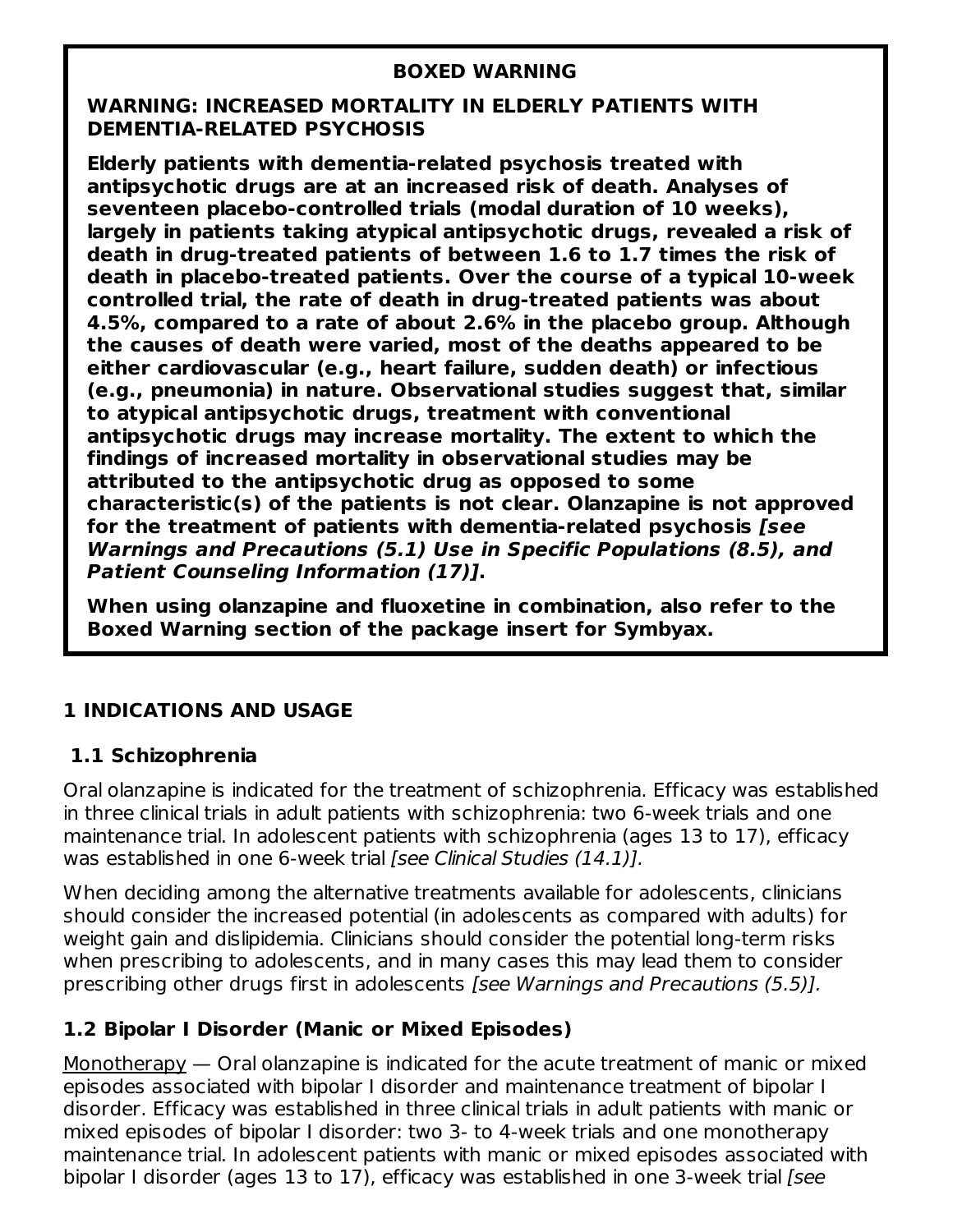### Clinical Studies (14.2)].

When deciding among the alternative treatments available for adolescents, clinicians should consider the increased potential (in adolescents as compared with adults) for weight gain and dislipidemia. Clinicians should consider the potential long-term risks when prescribing to adolescents, and in many cases this may lead them to consider prescribing other drugs first in adolescents [see Warnings and Precautions (5.5)].

Adjunctive Therapy to Lithium or Valproate — Oral olanzapine is indicated for the treatment of manic or mixed episodes associated with bipolar I disorder as an adjunct to lithium or valproate. Efficacy was established in two 6-week clinical trials in adults. The effectiveness of adjunctive therapy for longer-term use has not been systematically evaluated in controlled trials [see Clinical Studies (14.2)].

### **1.3 Special Considerations in Treating Pediatric Schizophrenia and Bipolar I Disorder**

Pediatric schizophrenia and bipolar I disorder are serious mental disorders; however, diagnosis can be challenging. For pediatric schizophrenia, symptom profiles can be variable, and for bipolar I disorder, pediatric patients may have variable patterns of periodicity of manic or mixed symptoms. It is recommended that medication therapy for pediatric schizophrenia and bipolar I disorder be initiated only after a thorough diagnostic evaluation has been performed and careful consideration given to the risks associated with medication treatment. Medication treatment for both pediatric schizophrenia and bipolar I disorder should be part of a total treatment program that often includes psychological, educational and social interventions.

### **1.5 Olanzapine and Fluoxetine in Combination: Depressive Episodes Associated with Bipolar I Disorder**

Oral olanzapine and fluoxetine in combination is indicated for the treatment of depressive episodes associated with bipolar I disorder, based on clinical studies. When using olanzapine and fluoxetine in combination, refer to the Clinical Studies section of the package insert for Symbyax. Olanzapine monotherapy is not indicated for the treatment of depressive episodes associated with bipolar I disorder.

### **1.6 Olanzapine and Fluoxetine in Combination: Treatment Resistant Depression**

Oral olanzapine and fluoxetine in combination is indicated for the treatment of treatment resistant depression (major depressive disorder in patients who do not respond to 2 separate trials of different antidepressants of adequate dose and duration in the current episode), based on clinical studies in adult patients. When using olanzapine and fluoxetine in combination, refer to the Clinical Studies section of the package insert for Symbyax.

Olanzapine monotherapy is not indicated for the treatment of treatment resistant depression.

# **2 DOSAGE AND ADMINISTRATION**

# **2.1 Schizophrenia**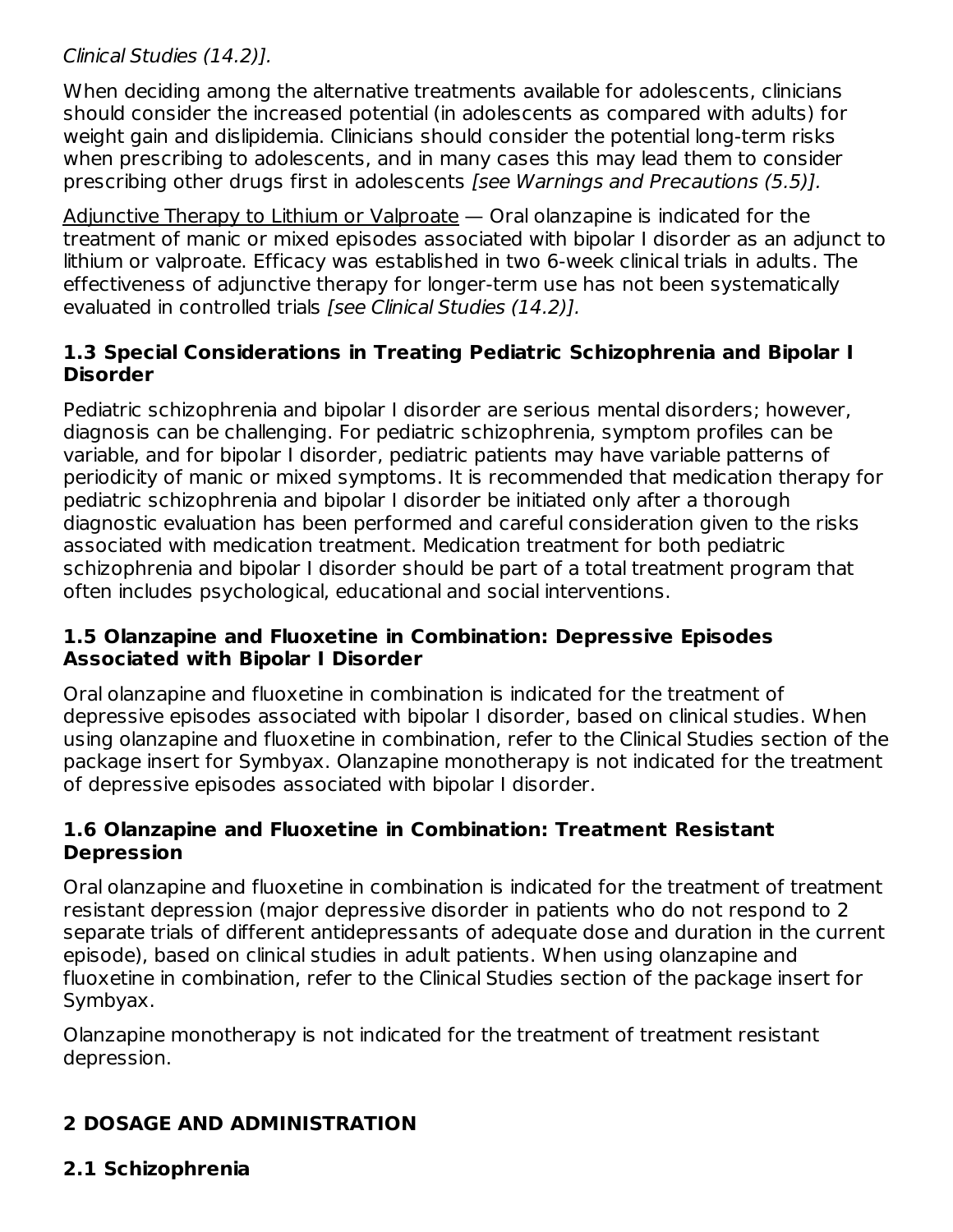### **Adults**

Dose Selection — Oral olanzapine should be administered on a once-a-day schedule without regard to meals, generally beginning with 5 to 10 mg initially, with a target dose of 10 mg/day within several days. Further dosage adjustments, if indicated, should generally occur at intervals of not less than 1 week, since steady state for olanzapine would not be achieved for approximately 1 week in the typical patient. When dosage adjustments are necessary, dose increments/decrements of 5 mg QD are recommended.

Efficacy in schizophrenia was demonstrated in a dose range of 10 to 15 mg/day in clinical trials. However, doses above 10 mg/day were not demonstrated to be more efficacious than the 10 mg/day dose. An increase to a dose greater than the target dose of 10 mg/day (i.e., to a dose of 15 mg/day or greater) is recommended only after clinical assessment. Olanzapine is not indicated for use in doses above 20 mg/day.

Dosing in Special Populations — The recommended starting dose is 5 mg in patients who are debilitated, who have a predisposition to hypotensive reactions, who otherwise exhibit a combination of factors that may result in slower metabolism of olanzapine (e.g., nonsmoking female patients ≥65 years of age), or who may be more pharmacodynamically sensitive to olanzapine [see Warnings and Precautions (5.14), Drug Interactions (7), and Clinical Pharmacology (12.3)]. When indicated, dose escalation should be performed with caution in these patients.

Maintenance Treatment — The effectiveness of oral olanzapine, 10 mg/day to 20 mg/day, in maintaining treatment response in schizophrenic patients who had been stable on olanzapine for approximately 8 weeks and were then followed for relapse has been demonstrated in a placebo-controlled trial [see Clinical Studies (14.1)]. The healthcare provider who elects to use olanzapine for extended periods should periodically reevaluate the long-term usefulness of the drug for the individual patient.

# **Adolescents**

Dose Selection — Oral olanzapine should be administered on a once-a-day schedule without regard to meals with a recommended starting dose of 2.5 or 5 mg, with a target dose of 10 mg/day. Efficacy in adolescents with schizophrenia was demonstrated based on a flexible dose range of 2.5 to 20 mg/day in clinical trials, with a mean modal dose of 12.5 mg/day (mean dose of 11.1 mg/day). When dosage adjustments are necessary, dose increments/decrements of 2.5 or 5 mg are recommended.

The safety and effectiveness of doses above 20 mg/day have not been evaluated in clinical trials [see Clinical Studies (14.1)].

Maintenance Treatment - The efficacy of olanzapine for the maintenance treatment of schizophrenia in the adolescent population has not been systematically evaluated; however, maintenance efficacy can be extrapolated from adult data along with comparisons of olanzapine pharmacokinetic parameters in adult and adolescent patients. Thus, it is generally recommended that responding patients be continued beyond the acute response, but at the lowest dose needed to maintain remission. Patients should be periodically reassessed to determine the need for maintenance treatment.

# **2.2 Bipolar I Disorder (Manic or Mixed Episodes)**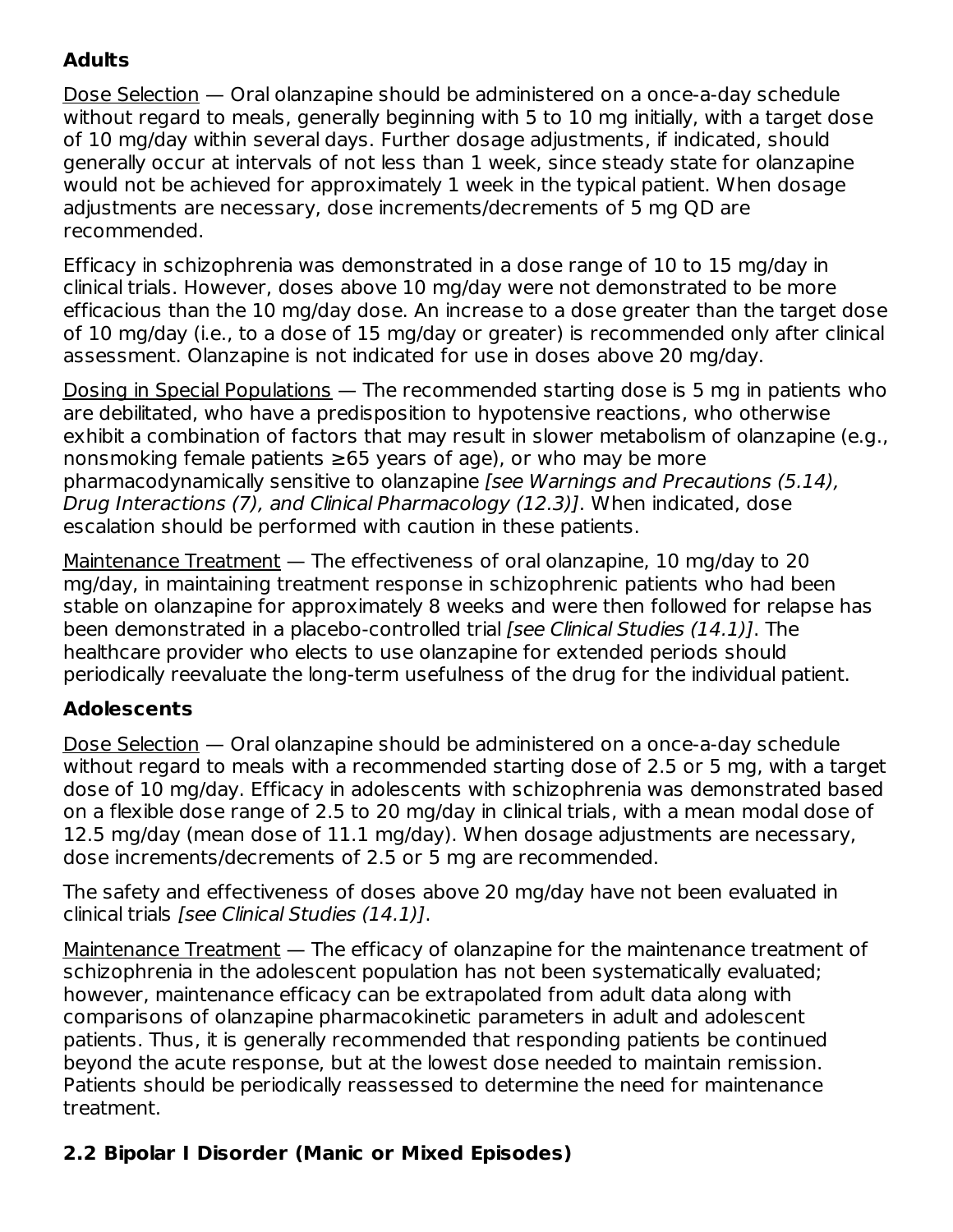# **Adults**

Dose Selection for Monotherapy — Oral olanzapine should be administered on a once-aday schedule without regard to meals, generally beginning with 10 or 15 mg. Dosage adjustments, if indicated, should generally occur at intervals of not less than 24 hours, reflecting the procedures in the placebo-controlled trials. When dosage adjustments are necessary, dose increments/decrements of 5 mg QD are recommended.

Short-term (3 to 4 weeks) antimanic efficacy was demonstrated in a dose range of 5 mg to 20 mg/day in clinical trials. The safety of doses above 20 mg/day has not been evaluated in clinical trials [see Clinical Studies (14.2)].

Maintenance Monotherapy — The benefit of maintaining bipolar I patients on monotherapy with oral olanzapine at a dose of 5 to 20 mg/day, after achieving a responder status for an average duration of 2 weeks, was demonstrated in a controlled trial [see Clinical Studies (14.2)]. The healthcare provider who elects to use olanzapine for extended periods should periodically reevaluate the long-term usefulness of the drug for the individual patient.

Dose Selection for Adjunctive Treatment - When administered as adjunctive treatment to lithium or valproate, oral olanzapine dosing should generally begin with 10 mg once-aday without regard to meals.

Antimanic efficacy was demonstrated in a dose range of 5 mg to 20 mg/day in clinical trials [see Clinical Studies (14.2)]. The safety of doses above 20 mg/day has not been evaluated in clinical trials.

# **Adolescents**

Dose Selection — Oral olanzapine should be administered on a once-a-day schedule without regard to meals with a recommended starting dose of 2.5 or 5 mg, with a target dose of 10 mg/day. Efficacy in adolescents with bipolar I disorder (manic or mixed episodes) was demonstrated based on a flexible dose range of 2.5 to 20 mg/day in clinical trials, with a mean modal dose of 10.7 mg/day (mean dose of 8.9 mg/day). When dosage adjustments are necessary, dose increments/decrements of 2.5 or 5 mg are recommended.

The safety and effectiveness of doses above 20 mg/day have not been evaluated in clinical trials [see Clinical Studies (14.2)].

Maintenance Treatment — The efficacy of olanzapine for the maintenance treatment of bipolar I disorder in the adolescent population has not been evaluated; however, maintenance efficacy can be extrapolated from adult data along with comparisons of olanzapine pharmacokinetic parameters in adult and adolescent patients. Thus, it is generally recommended that responding patients be continued beyond the acute response, but at the lowest dose needed to maintain remission. Patients should be periodically reassessed to determine the need for maintenance treatment.

# **2.3 Administration of Olanzapine Orally Disintegrating Tablets**

Peel back foil on blister. Do not push tablet through foil. Immediately upon opening the blister, using dry hands, remove tablet and place entire olanzapine orally disintegrating tablet in the mouth. Tablet disintegration occurs rapidly in saliva so it can be easily swallowed with or without liquid.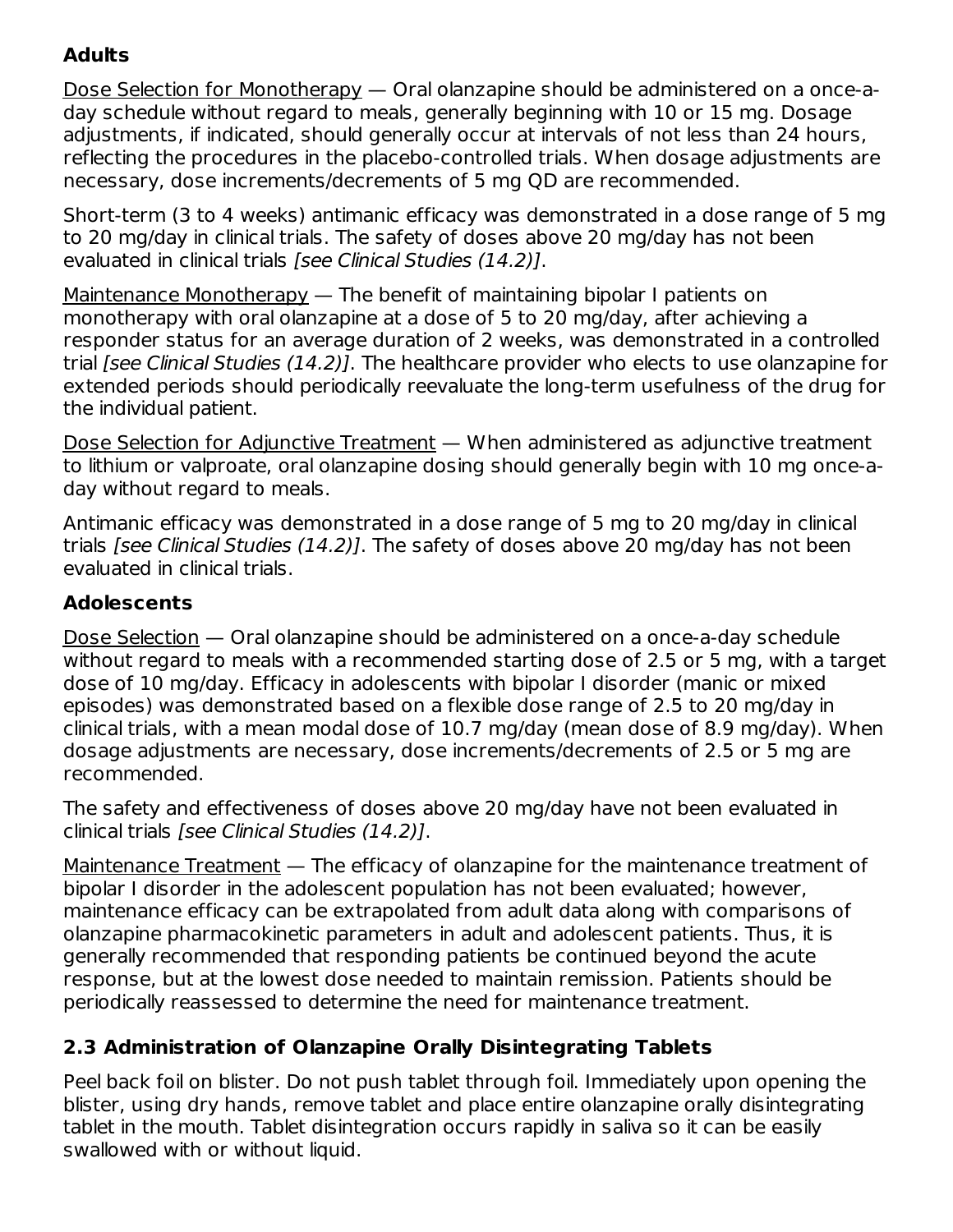### **2.5 Olanzapine and Fluoxetine in Combination: Depressive Episodes Associated with Bipolar I Disorder**

When using olanzapine and fluoxetine in combination, also refer to the Clinical Studies section of the package insert for Symbyax.

# **Adults**

Oral olanzapine should be administered in combination with fluoxetine once daily in the evening, without regard to meals, generally beginning with 5 mg of oral olanzapine and 20 mg of fluoxetine. Dosage adjustments, if indicated, can be made according to efficacy and tolerability within dose ranges of oral olanzapine 5 to 12.5 mg and fluoxetine 20 to 50 mg. Antidepressant efficacy was demonstrated with olanzapine and fluoxetine in combination in adult patients with a dose range of olanzapine 6 to 12 mg and fluoxetine 25 to 50 mg. Safety of coadministration of doses above 18 mg olanzapine with 75 mg fluoxetine has not been evaluated in clinical studies.

# **Children and Adolescents (10 to 17 years of age)**

Oral olanzapine should be administered in combination with fluoxetine once daily in the evening, without regard to meals, generally beginning with 2.5 mg of oral olanzapine and 20 mg of fluoxetine. Dosage adjustments, if indicated, can be made according to efficacy and tolerability. Safety of coadministration of doses above 12 mg olanzapine with 50 mg fluoxetine has not been evaluated in pediatric clinical studies.

Safety and efficacy of olanzapine and fluoxetine in combination was determined in clinical trials supporting approval of Symbyax (fixed dose combination of olanzapine and fluoxetine). Symbyax is dosed between 3 mg/25 mg (olanzapine/fluoxetine) per day and 12 mg/50 mg (olanzapine/fluoxetine) per day. The following table demonstrates the appropriate individual component doses of olanzapine and fluoxetine versus Symbyax. Dosage adjustments, if indicated, should be made with the individual components according to efficacy and tolerability.

| For                                                                                                      | <b>Use in Combination</b> |                   |
|----------------------------------------------------------------------------------------------------------|---------------------------|-------------------|
| <b>Symbyax</b>                                                                                           | <b>Olanzapine</b>         | Fluoxetine        |
| (mg/day)                                                                                                 | $\mathsf{(mg/day)}$       | $\langle$ mg/day) |
| 3 mg olanzapine/25 mg fluoxetine                                                                         | 2.5                       | 20                |
| 6 mg olanzapine/25 mg fluoxetine                                                                         |                           | 20                |
| 12 mg olanzapine/25 mg fluoxetine                                                                        | $10+2.5$                  | 20                |
| 6 mg olanzapine/50 mg fluoxetine                                                                         |                           | $40 + 10$         |
| 12 mg olanzapine/50 mg fluoxetine                                                                        | $10+2.5$                  | $40 + 10$         |
| $\beta$ Symbyax (olanzapine/fluoxetine HCI) is a fixed-dose combination of olanzapine and<br>fluoxetine. |                           |                   |

### **Table 1: Approximate Dose Correspondence Between Symbyax and the a Combination of Olanzapine and Fluoxetine**

While there is no body of evidence to answer the question of how long a patient treated with olanzapine and fluoxetine in combination should remain on it, it is generally accepted that bipolar I disorder, including the depressive episodes associated with bipolar I disorder, is a chronic illness requiring chronic treatment. The healthcare provider should periodically reexamine the need for continued pharmacotherapy.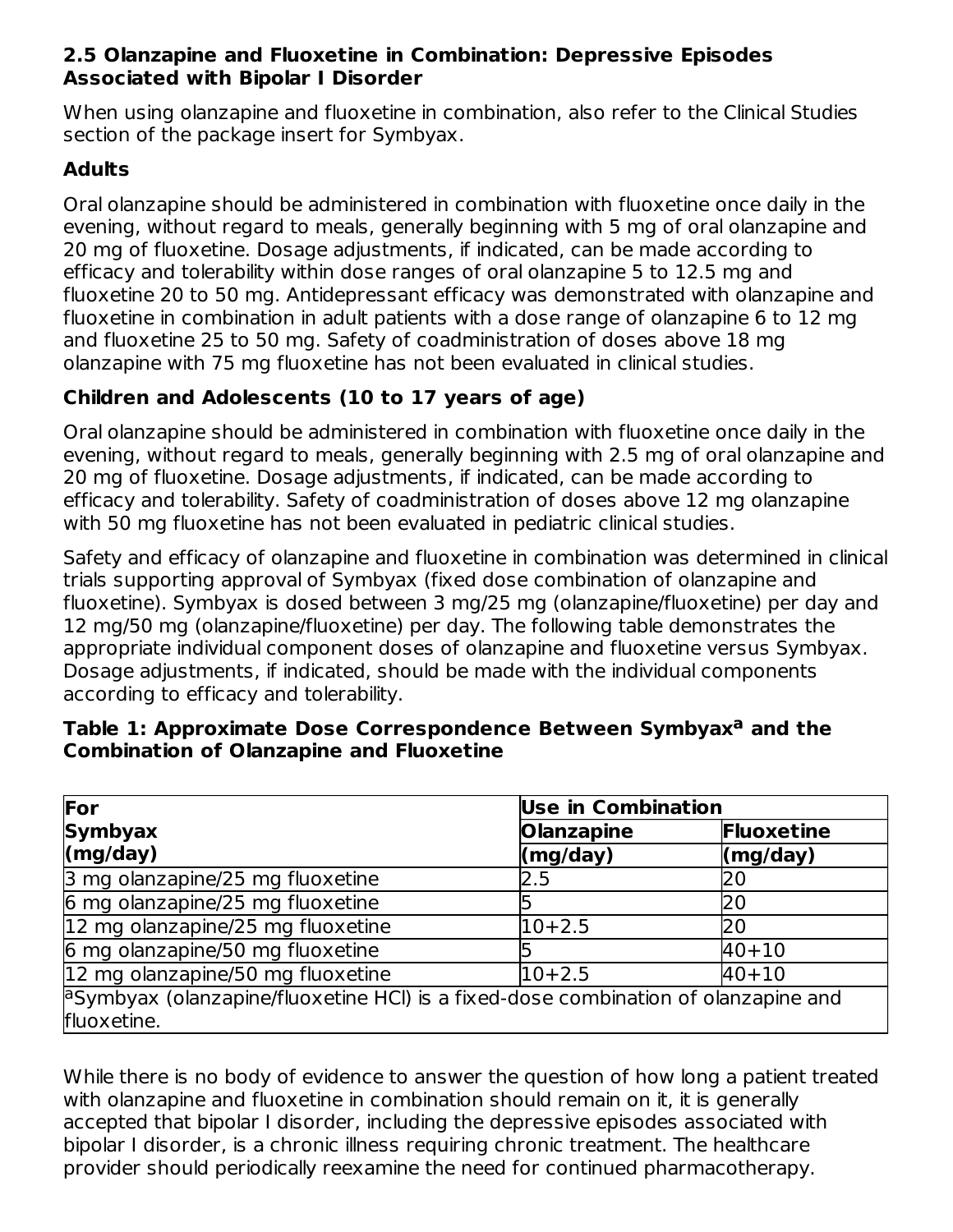Olanzapine monotherapy is not indicated for the treatment of depressive episodes associated with bipolar I disorder.

#### **2.6 Olanzapine and Fluoxetine in Combination: Treatment Resistant Depression**

When using olanzapine and fluoxetine in combination, also refer to the Clinical Studies section of the package insert for Symbyax.

Oral olanzapine should be administered in combination with fluoxetine once daily in the evening, without regard to meals, generally beginning with 5 mg of oral olanzapine and 20 mg of fluoxetine. Dosage adjustments, if indicated, can be made according to efficacy and tolerability within dose ranges of oral olanzapine 5 to 20 mg and fluoxetine 20 to 50 mg. Antidepressant efficacy was demonstrated with olanzapine and fluoxetine in combination in adult patients with a dose range of olanzapine 6 to 18 mg and fluoxetine 25 to 50 mg.

Safety and efficacy of olanzapine in combination with fluoxetine was determined in clinical trials supporting approval of Symbyax (fixed dose combination of olanzapine and fluoxetine). Symbyax is dosed between 3 mg/25 mg (olanzapine/fluoxetine) per day and 12 mg/50 mg (olanzapine/fluoxetine) per day. **Table 1** above demonstrates the appropriate individual component doses of olanzapine and fluoxetine versus Symbyax. Dosage adjustments, if indicated, should be made with the individual components according to efficacy and tolerability.

While there is no body of evidence to answer the question of how long a patient treated with olanzapine and fluoxetine in combination should remain on it, it is generally accepted that treatment resistant depression (major depressive disorder in adult patients who do not respond to 2 separate trials of different antidepressants of adequate dose and duration in the current episode) is a chronic illness requiring chronic treatment. The healthcare provider should periodically reexamine the need for continued pharmacotherapy.

Safety of coadministration of doses above 18 mg olanzapine with 75 mg fluoxetine has not been evaluated in clinical studies.

Olanzapine monotherapy is not indicated for treatment of treatment resistant depression (major depressive disorder in patients who do not respond to 2 antidepressants of adequate dose and duration in the current episode).

### **2.7 Olanzapine and Fluoxetine in Combination: Dosing in Special Populations**

The starting dose of oral olanzapine 2.5 to 5 mg with fluoxetine 20 mg should be used for patients with a predisposition to hypotensive reactions, patients with hepatic impairment, or patients who exhibit a combination of factors that may slow the metabolism of olanzapine or fluoxetine in combination (female gender, geriatric age, nonsmoking status), or those patients who may be pharmacodynamically sensitive to olanzapine. Dosing modification may be necessary in patients who exhibit a combination of factors that may slow metabolism. When indicated, dose escalation should be performed with caution in these patients. Olanzapine and fluoxetine in combination have not been systematically studied in patients over 65 years of age or in patients <10 years of age [see Warnings and Precautions (5.14), Drug Interactions (7), and Clinical Pharmacology (12.3)].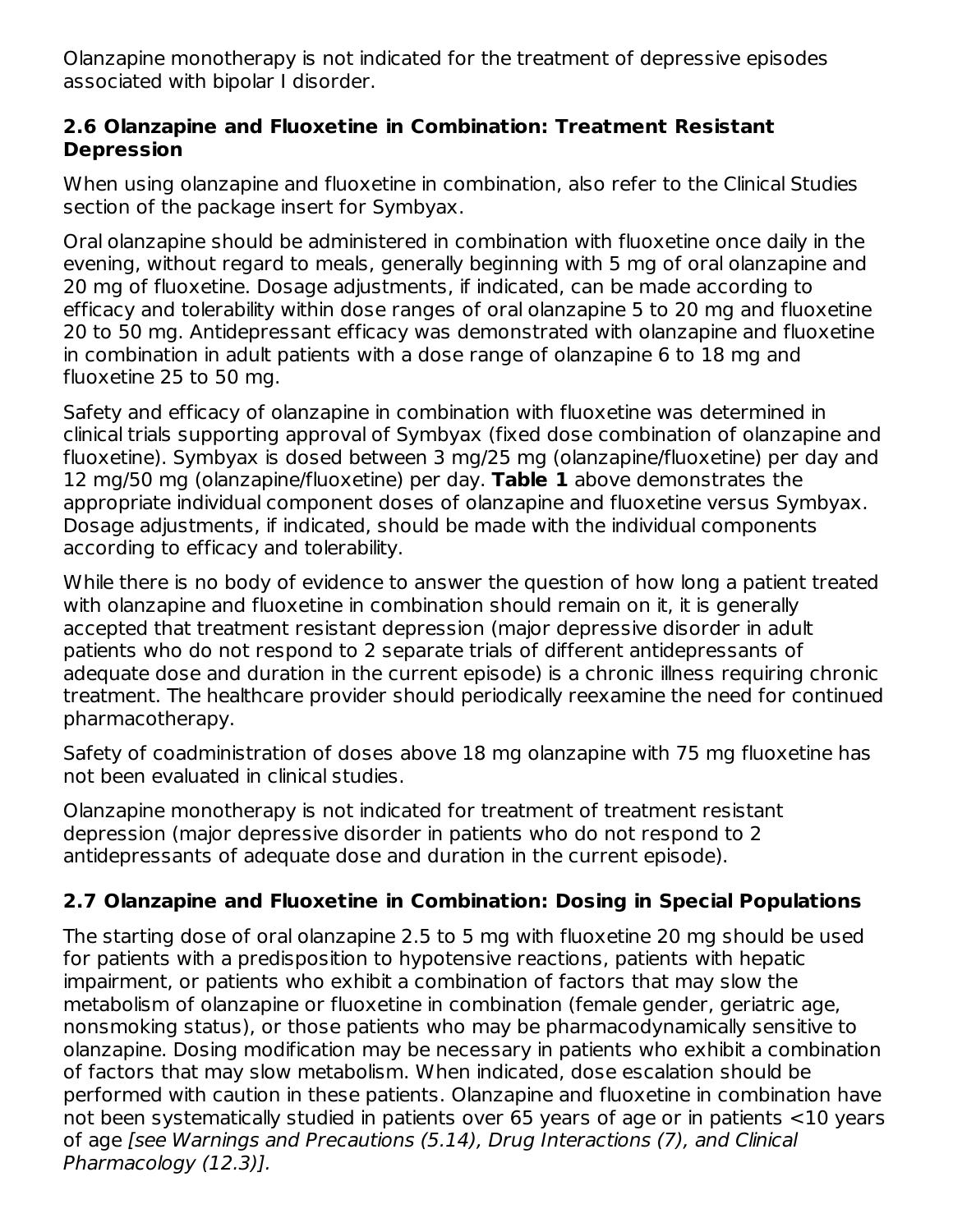### **3 DOSAGE FORMS AND STRENGTHS**

Olanzapine Orally Disintegrating Tablets are yellow, round and debossed with "P" and the Par tablets number as described below. Tablets are not scored. The tablets are available as follows:

Olanzapine orally disintegrating tablets are yellow, round, and debossed with "P" and the Par tablet number as described below. Tablets are not scored. The tablets are available as follows:

Olanzapine orally disintegrating tablets 5 mg are yellow, round, flat faced, beveled edge tablets debossed "P" on one side of the tablet and "320" on the other.

Olanzapine orally disintegrating tablets 10 mg are yellow, round, flat faced, beveled edge tablets debossed "P" on one side of the tablet and "321" on the other.

Olanzapine orally disintegrating tablets 15 mg are yellow, round, flat faced, beveled edge tablets debossed "P" on one side of the tablet and "322" on the other.

Olanzapine orally disintegrating tablets 20 mg are yellow, round, flat faced, beveled edge tablets debossed "P" on one side of the tablet and "323" on the other.

### **4 CONTRAINDICATIONS**

- None with olanzapine monotherapy. (4)
- When using olanzapine and fluoxetine in combination, also refer to the Contraindications section of the package insert for Symbyax.(4)
- For specific information about the contraindications of lithium or valproate, refer to the Contraindications section of the package inserts for these other products. (4)

# **5 WARNINGS AND PRECAUTIONS**

When using olanzapine and fluoxetine in combination, also refer to the Warnings and Precautions section of the package insert for Symbyax.

### **5.1 Elderly Patients with Dementia-Related Psychosis**

**Increased Mortality — Elderly patients with dementia-related psychosis treated with antipsychotic drugs are at an increased risk of death. Olanzapine is not approved for the treatment of patients with dementiarelated psychosis [see Boxed Warning, Use in Specific Populations (8.5), and Patient Counseling Information (17)].**

In placebo-controlled clinical trials of elderly patients with dementia-related psychosis, the incidence of death in olanzapine-treated patients was significantly greater than placebo-treated patients (3.5% vs 1.5%, respectively).

Cerebrovascular Adverse Events (CVAE), Including Stroke — Cerebrovascular adverse events (e.g., stroke, transient ischemic attack), including fatalities, were reported in patients in trials of olanzapine in elderly patients with dementia-related psychosis. In placebo-controlled trials, there was a significantly higher incidence of cerebrovascular adverse events in patients treated with olanzapine compared to patients treated with placebo. Olanzapine is not approved for the treatment of patients with dementia-related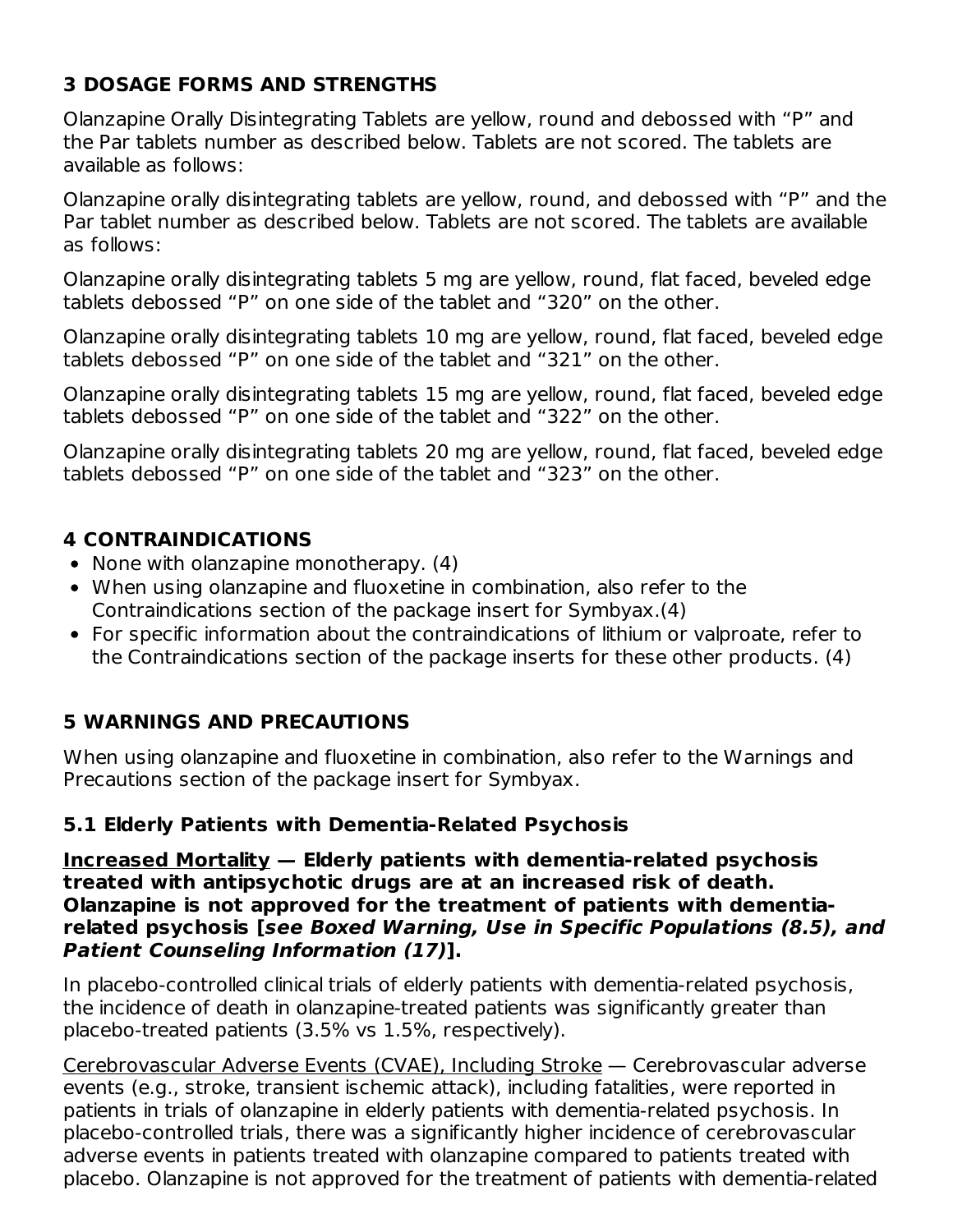placebo. Olanzapine is not approved for the treatment of patients with dementia-related psychosis [see Boxed Warning and Patient Counseling Information (17)].

# **5.2 Suicide**

The possibility of a suicide attempt is inherent in schizophrenia and in bipolar I disorder, and close supervision of high-risk patients should accompany drug therapy. Prescriptions for olanzapine should be written for the smallest quantity of tablets consistent with good patient management, in order to reduce the risk of overdose.

# **5.3 Neuroleptic Malignant Syndrome (NMS)**

A potentially fatal symptom complex sometimes referred to as Neuroleptic Malignant Syndrome (NMS) has been reported in association with administration of antipsychotic drugs, including olanzapine. Clinical manifestations of NMS are hyperpyrexia, muscle rigidity, altered mental status and evidence of autonomic instability (irregular pulse or blood pressure, tachycardia, diaphoresis and cardiac dysrhythmia). Additional signs may include elevated creatinine phosphokinase, myoglobinuria (rhabdomyolysis), and acute renal failure.

The diagnostic evaluation of patients with this syndrome is complicated. In arriving at a diagnosis, it is important to exclude cases where the clinical presentation includes both serious medical illness (e.g., pneumonia, systemic infection, etc.) and untreated or inadequately treated extrapyramidal signs and symptoms (EPS). Other important considerations in the differential diagnosis include central anticholinergic toxicity, heat stroke, drug fever, and primary central nervous system pathology.

The management of NMS should include: 1) immediate discontinuation of antipsychotic drugs and other drugs not essential to concurrent therapy; 2) intensive symptomatic treatment and medical monitoring; and 3) treatment of any concomitant serious medical problems for which specific treatments are available. There is no general agreement about specific pharmacological treatment regimens for NMS.

If a patient requires antipsychotic drug treatment after recovery from NMS, the potential reintroduction of drug therapy should be carefully considered. The patient should be carefully monitored, since recurrences of NMS have been reported [see Patient Counseling Information (17)].

# **5.4 Drug Reaction with Eosinophilia and Systemic Symptoms (DRESS)**

Drug Reaction with Eosinophilia and Systemic Symptoms (DRESS) has been reported with olanzapine exposure. DRESS may present with a cutaneous reaction (such as rash or exfoliative dermatitis), eosinophilia, fever, and/or lymphadenopathy with systemic complications such as hepatitis, nephritis, pneumonitis, myocarditis, and/or pericarditis. DRESS is sometimes fatal. Discontinue olanzapine if DRESS is suspected *[see Patient*] Counseling Information (17)].

# **5.5 Metabolic Changes**

Atypical antipsychotic drugs have been associated with metabolic changes including hyperglycemia, dyslipidemia, and weight gain. Metabolic changes may be associated with increased cardiovascular/cerebrovascular risk. Olanzapine's specific metabolic profile is presented below.

# **Hyperglycemia and Diabetes Mellitus**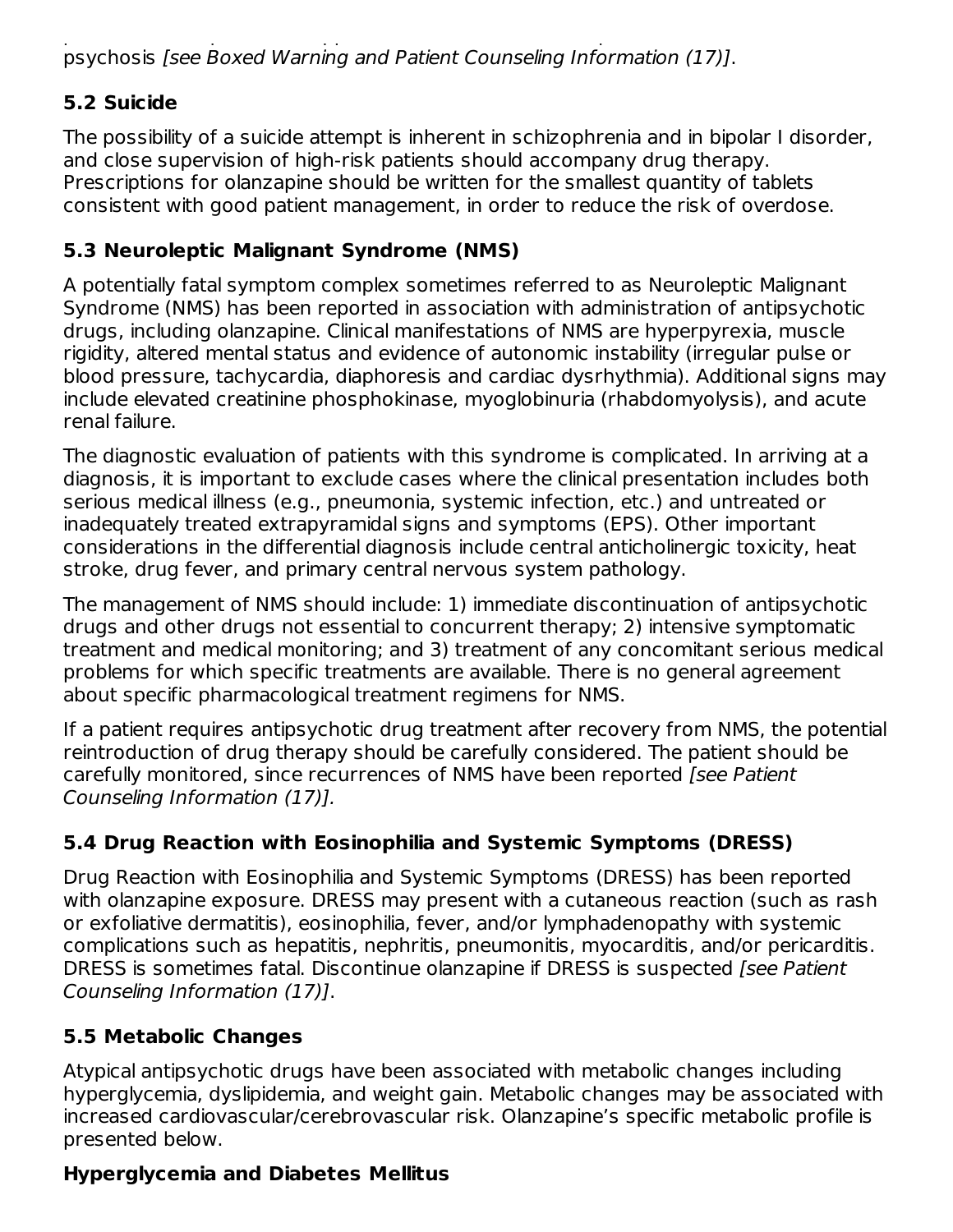Healthcare providers should consider the risks and benefits when prescribing olanzapine to patients with an established diagnosis of diabetes mellitus, or having borderline increased blood glucose level (fasting 100 to 126 mg/dL, nonfasting 140 to 200 mg/dL). Patients taking olanzapine should be monitored regularly for worsening of glucose control. Patients starting treatment with olanzapine should undergo fasting blood glucose testing at the beginning of treatment and periodically during treatment. Any patient treated with atypical antipsychotics should be monitored for symptoms of hyperglycemia including polydipsia, polyuria, polyphagia, and weakness. Patients who develop symptoms of hyperglycemia during treatment with atypical antipsychotics should undergo fasting blood glucose testing. In some cases, hyperglycemia has resolved when the atypical antipsychotic was discontinued; however, some patients required continuation of anti-diabetic treatment despite discontinuation of the suspect drug [see Patient Counseling Information (17)].

Hyperglycemia, in some cases extreme and associated with ketoacidosis or hyperosmolar coma or death, has been reported in patients treated with atypical antipsychotics including olanzapine. Assessment of the relationship between atypical antipsychotic use and glucose abnormalities is complicated by the possibility of an increased background risk of diabetes mellitus in patients with schizophrenia and the increasing incidence of diabetes mellitus in the general population. Epidemiological studies suggest an increased risk of treatment-emergent hyperglycemia-related adverse reactions in patients treated with the atypical antipsychotics. While relative risk estimates are inconsistent, the association between atypical antipsychotics and increases in glucose levels appears to fall on a continuum and olanzapine appears to have a greater association than some other atypical antipsychotics.

Mean increases in blood glucose have been observed in patients treated (median exposure of 9.2 months) with olanzapine in phase 1 of the Clinical Antipsychotic Trials of Intervention Effectiveness (CATIE). The mean increase of serum glucose (fasting and nonfasting samples) from baseline to the average of the 2 highest serum concentrations was 15.0 mg/dL.

In a study of healthy volunteers, subjects who received olanzapine  $(N=22)$  for 3 weeks had a mean increase compared to baseline in fasting blood glucose of 2.3 mg/dL. Placebo-treated subjects ( $N=19$ ) had a mean increase in fasting blood glucose compared to baseline of 0.34 mg/dL.

Olanzapine Monotherapy in Adults - In an analysis of 5 placebo-controlled adult olanzapine monotherapy studies with a median treatment duration of approximately 3 weeks, olanzapine was associated with a greater mean change in fasting glucose levels compared to placebo (2.76 mg/dL versus 0.17 mg/dL). The difference in mean changes between olanzapine and placebo was greater in patients with evidence of glucose dysregulation at baseline (patients diagnosed with diabetes mellitus or related adverse reactions, patients treated with anti-diabetic agents, patients with a baseline random glucose level ≥200 mg/dL, and/or a baseline fasting glucose level ≥126 mg/dL). Olanzapine-treated patients had a greater mean  $\sf HbA_{1c}$  increase from baseline of 0.04% (median exposure 21 days), compared to a mean  $HbA_{1c}$  decrease of 0.06% in placebotreated subjects (median exposure 17 days).

In an analysis of 8 placebo-controlled studies (median treatment exposure 4 to 5 weeks), 6.1% of olanzapine-treated subjects (N=855) had treatment-emergent glycosuria compared to 2.8% of placebo-treated subjects (N=599). **Table 2** shows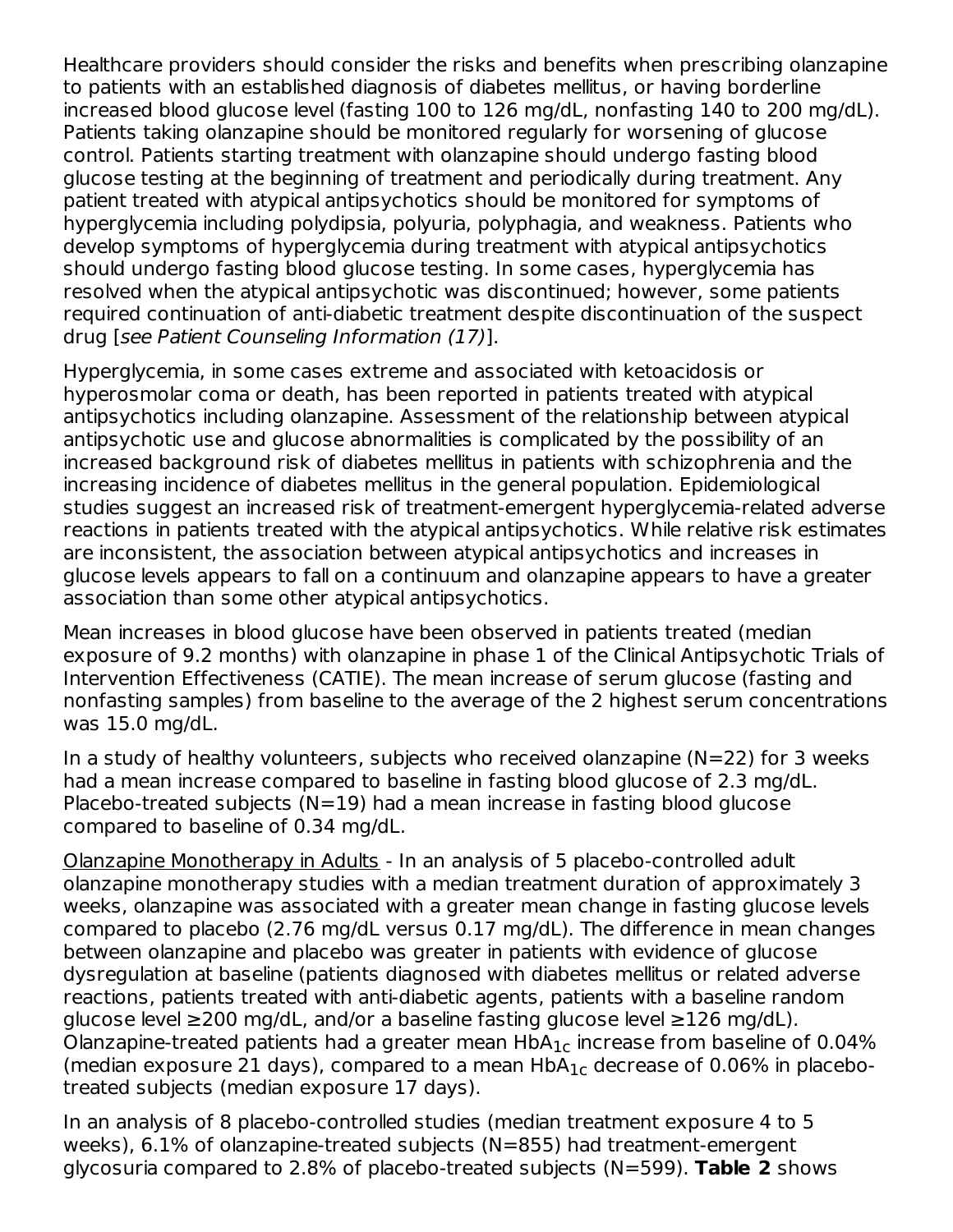short-term and long-term changes in fasting glucose levels from adult olanzapine monotherapy studies.

| Table 2: Changes in Fasting Glucose Levels from Adult Olanzapine |  |  |  |
|------------------------------------------------------------------|--|--|--|
| <b>Monotherapy Studies</b>                                       |  |  |  |

|                                        |                                                                              |                               | Up to 12 At least 48<br>weeks<br>exposureexposure | <b>weeks</b> |                                 |
|----------------------------------------|------------------------------------------------------------------------------|-------------------------------|---------------------------------------------------|--------------|---------------------------------|
| Laboratory (at least<br><b>Analyte</b> | Category<br><b>Change</b><br>once)<br>lfrom<br><b>Baseline</b>               | Treatment <sub>N</sub><br>Arm |                                                   | PatientsN    | <b>Patients</b>                 |
|                                        | Normal to                                                                    | Olanzapine                    | 543                                               | 2.2%         | 345 12.8%                       |
|                                        | High<br>$($ < 100<br>mg/dL to<br>$\geq$ 126<br>mg/dL)                        | Placebo                       | 293                                               | 3.4%         | NA <sup>a</sup> NA <sup>a</sup> |
| Fasting                                |                                                                              | Borderline Olanzapine         | 178                                               | 17.4%        | 12726.0%                        |
| Glucose                                | to High<br>(≥100<br>mg/dL and<br>$<$ 126<br>mg/dL to<br>$\geq$ 126<br>mg/dL) | Placebo                       | 96                                                | 11.5%        | NA <sup>a</sup> NA <sup>a</sup> |

<sup>a</sup> Not Applicable.

The mean change in fasting glucose for patients exposed at least 48 weeks was 4.2 mg/dL (N=487). In analyses of patients who completed 9 to 12 months of olanzapine therapy, mean change in fasting and nonfasting glucose levels continued to increase over time.

Olanzapine Monotherapy in Adolescents — The safety and efficacy of olanzapine have not been established in patients under the age of 13 years. In an analysis of 3 placebocontrolled olanzapine monotherapy studies of adolescent patients, including those with schizophrenia (6 weeks) or bipolar I disorder (manic or mixed episodes) (3 weeks), olanzapine was associated with a greater mean change from baseline in fasting glucose levels compared to placebo (2.68 mg/dL versus -2.59 mg/dL). The mean change in fasting glucose for adolescents exposed at least 24 weeks was  $3.1 \text{ mg/dL}$  (N=121). **Table 3** shows short-term and long-term changes in fasting blood glucose from adolescent olanzapine monotherapy studies.

### **Table 3: Changes in Fasting Glucose Levels from Adolescent Olanzapine Monotherapy Studies**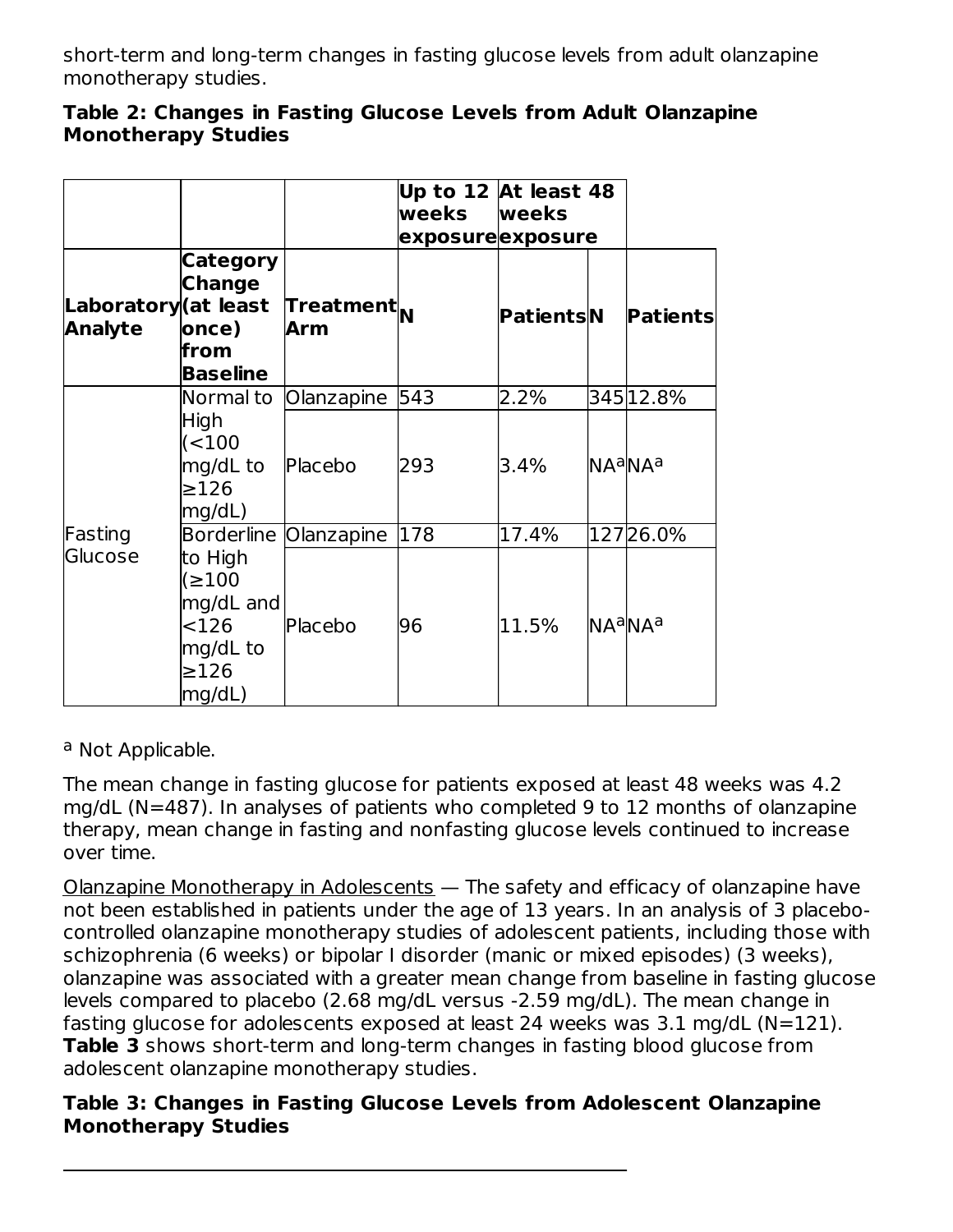|                                        |                                                                              |                               | Up to 12 At least $\overline{24}$<br>weeks<br>exposureexposure | <b>weeks</b> |    |                                     |
|----------------------------------------|------------------------------------------------------------------------------|-------------------------------|----------------------------------------------------------------|--------------|----|-------------------------------------|
| Laboratory (at least<br><b>Analyte</b> | Category<br><b>Change</b><br>once)<br>lfrom<br><b>Baseline</b>               | Treatment <sub>N</sub><br>Arm |                                                                | PatientsN    |    | <b>Patients</b>                     |
|                                        | Normal to                                                                    | Olanzapine                    | 124                                                            | 0%           |    | 1080.9%                             |
|                                        | High<br>( < 100<br>mg/dL to<br>$\geq$ 126<br>mg/dL)                          | Placebo                       | 53                                                             | 1.9%         |    | <b>NA<sup>a</sup>NA<sup>a</sup></b> |
| Fasting                                |                                                                              | Borderline Olanzapine         | 14                                                             | 14.3%        | 13 | 23.1%                               |
| Glucose                                | to High<br>(≥100<br>mg/dL and<br>$<$ 126<br>mg/dL to<br>$\geq$ 126<br>mg/dL) | Placebo                       | 13                                                             | 0%           |    | NA <sup>a</sup> NAa                 |

<sup>a</sup> Not Applicable.

### **Dyslipidemia**

Undesirable alterations in lipids have been observed with olanzapine use. Clinical monitoring, including baseline and periodic follow-up lipid evaluations in patients using olanzapine, is recommended [see Patient Counseling Information (17)].

Clinically significant, and sometimes very high (>500 mg/dL), elevations in triglyceride levels have been observed with olanzapine use. Modest mean increases in total cholesterol have also been seen with olanzapine use.

Olanzapine Monotherapy in Adults  $-$  In an analysis of 5 placebo-controlled olanzapine monotherapy studies with treatment duration up to 12 weeks, olanzapine-treated patients had increases from baseline in mean fasting total cholesterol, LDL cholesterol, and triglycerides of 5.3 mg/dL, 3.0 mg/dL, and 20.8 mg/dL respectively compared to decreases from baseline in mean fasting total cholesterol, LDL cholesterol, and triglycerides of 6.1 mg/dL, 4.3 mg/dL, and 10.7 mg/dL for placebo-treated patients. For fasting HDL cholesterol, no clinically meaningful differences were observed between olanzapine-treated patients and placebo-treated patients. Mean increases in fasting lipid values (total cholesterol, LDL cholesterol, and triglycerides) were greater in patients without evidence of lipid dysregulation at baseline, where lipid dysregulation was defined as patients diagnosed with dyslipidemia or related adverse reactions, patients treated with lipid lowering agents, or patients with high baseline lipid levels.

In long-term studies (at least 48 weeks), patients had increases from baseline in mean fasting total cholesterol, LDL cholesterol, and triglycerides of 5.6 mg/dL, 2.5 mg/dL, and 18.7 mg/dL, respectively, and a mean decrease in fasting HDL cholesterol of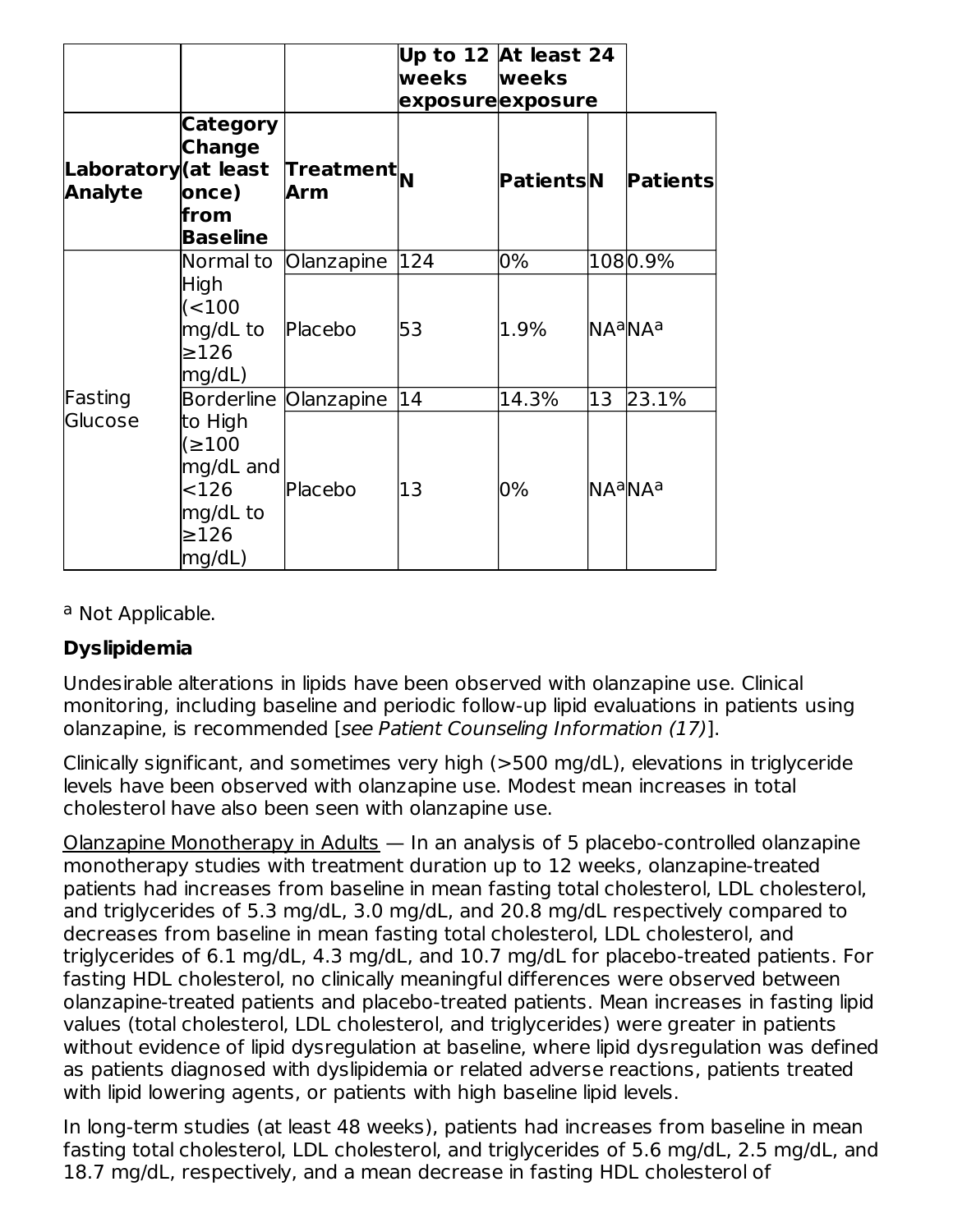0.16 mg/dL. In an analysis of patients who completed 12 months of therapy, the mean nonfasting total cholesterol did not increase further after approximately 4 to 6 months.

The proportion of patients who had changes (at least once) in total cholesterol, LDL cholesterol or triglycerides from normal or borderline to high, or changes in HDL cholesterol from normal or borderline to low, was greater in long-term studies (at least 48 weeks) as compared with short-term studies. **Table 4** shows categorical changes in fasting lipids values.

**Table 4: Changes in Fasting Lipids Values from Adult Olanzapine Monotherapy Studies**

|                                 |                                                                                                  |                       | Up to 12 $\overline{A}$ t least 48<br>weeks<br>exposureexposure | weeks            |    |                                                 |
|---------------------------------|--------------------------------------------------------------------------------------------------|-----------------------|-----------------------------------------------------------------|------------------|----|-------------------------------------------------|
| <b>Analyte</b>                  | <b>Category Change (at</b><br>Laboratory   east once)<br>"<br>from Baseline                      | Treatment<br>Arm      | N                                                               | <b>PatientsN</b> |    | <b>Patients</b>                                 |
|                                 | Increase by $\geq$ 50 mg/dL                                                                      | Olanzapine<br>Placebo | 745<br>402                                                      | 39.6%<br>26.1%   |    | 48761.4%<br>NA <sup>a</sup> NA <sup>a</sup>     |
| Fasting<br>Triglycerides mg/dL) | Normal to High<br>(<150 mg/dL to ≥200                                                            | Olanzapine<br>Placebo | 457<br>251                                                      | 9.2%<br>4.4%     |    | 29332.4%<br>NA <sup>a</sup> NA <sup>a</sup>     |
|                                 | <b>Borderline to High</b><br>$(\geq 150 \text{ mg/dL} \text{ and } < 200$                        | Olanzapine<br>Placebo | 135<br>65                                                       | 39.3%<br>20.0%   | 75 | 70.7%<br>lNAªNAª                                |
|                                 | mg/dL to $\geq$ 200 mg/dL)<br>Increase by $\geq$ 40 mg/dL                                        | Olanzapine<br>Placebo | 745<br>402                                                      | 21.6%<br>9.5%    |    | 48932.9%<br>NA <sup>a</sup> NA <sup>a</sup>     |
| Fasting<br>Total                | Normal to High<br>(<200 mg/dL to ≥240<br>mg/dL)                                                  | Olanzapine<br>Placebo | 392<br>207                                                      | 2.8%<br>2.4%     |    | 28314.8%<br>lNAªNAª                             |
| Cholesterol                     | Borderline to High<br>$(\geq 200 \text{ mg/dL} \text{ and } < 240$<br>mg/dL to $\geq$ 240 mg/dL) | Olanzapine<br>Placebo | 222<br>112                                                      | 23.0%<br>12.5%   |    | 12555.2%<br><b>NA<sup>a</sup>NA<sup>a</sup></b> |
|                                 | Increase by $\geq$ 30 mg/dL                                                                      | Olanzapine<br>Placebo | 536<br>304                                                      | 23.7%<br>14.1%   |    | 48339.8%<br>NAªNAª                              |
| Cholesterol                     | Normal to High<br>Fasting LDL $\vert$ < 100 mg/dL to $\geq$ 160<br>mg/dL)                        | Olanzapine<br>Placebo | 154<br>82                                                       | 0%<br>1.2%       |    | 1237.3%<br>NA <sup>a</sup> NA <sup>a</sup>      |
|                                 | Borderline to High<br>$(\geq 100 \text{ mg/dL} \text{ and } < 160$<br>mg/dL to $\geq$ 160 mg/dL) | Olanzapine<br>Placebo | 302<br>173                                                      | 10.6%<br>8.1%    |    | 28431.0%<br>lNAªNAª                             |

### <sup>a</sup> Not Applicable.

In phase 1 of the Clinical Antipsychotic Trials of Intervention Effectiveness (CATIE), over a median exposure of 9.2 months, the mean increase in triglycerides in patients taking olanzapine was 40.5 mg/dL. In phase 1 of CATIE, the mean increase in total cholesterol was 9.4 mg/dL.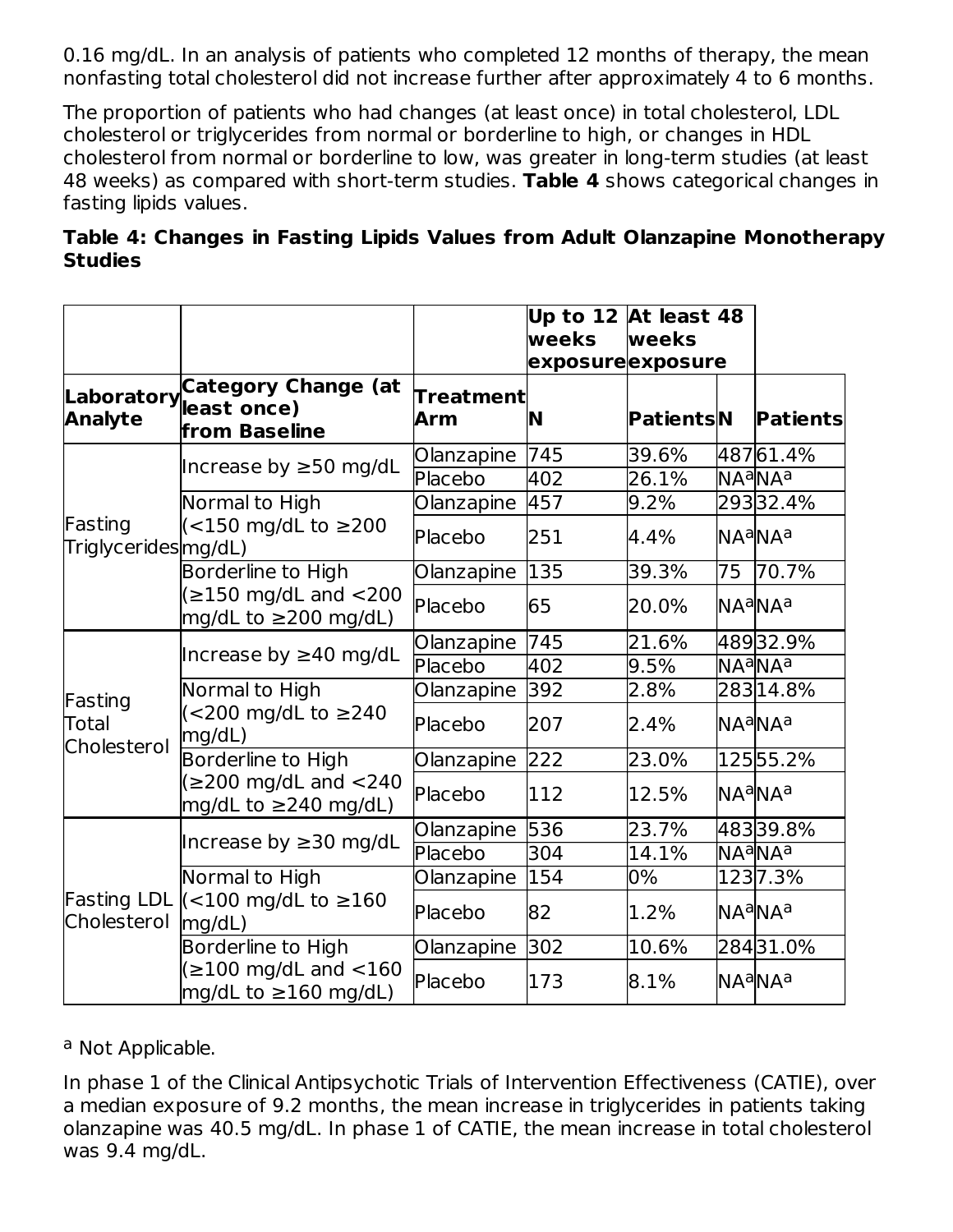Olanzapine Monotherapy in Adolescents - The safety and efficacy of olanzapine have not been established in patients under the age of 13 years. In an analysis of 3 placebocontrolled olanzapine monotherapy studies of adolescents, including those with schizophrenia (6 weeks) or bipolar I disorder (manic or mixed episodes) (3 weeks), olanzapine-treated adolescents had increases from baseline in mean fasting total cholesterol, LDL cholesterol, and triglycerides of 12.9 mg/dL, 6.5 mg/dL, and 28.4 mg/dL, respectively, compared to increases from baseline in mean fasting total cholesterol and LDL cholesterol of 1.3 mg/dL and 1.0 mg/dL, and a decrease in triglycerides of 1.1 mg/dL for placebo-treated adolescents. For fasting HDL cholesterol, no clinically meaningful differences were observed between olanzapine-treated adolescents and placebo-treated adolescents.

In long-term studies (at least 24 weeks), adolescents had increases from baseline in mean fasting total cholesterol, LDL cholesterol, and triglycerides of 5.5 mg/dL, 5.4 mg/dL, and 20.5 mg/dL, respectively, and a mean decrease in fasting HDL cholesterol of 4.5 mg/dL. **Table 5** shows categorical changes in fasting lipids values in adolescents.

|                                            |                                                                |                              | Up to $6$ At least 24<br>weeks<br>exposureexposure | <b>weeks</b>     |    |                                     |
|--------------------------------------------|----------------------------------------------------------------|------------------------------|----------------------------------------------------|------------------|----|-------------------------------------|
| Laboratory (at least<br><b>Analyte</b>     | <b>Category</b><br><b>Change</b><br>once)<br>from<br>Baseline  | <b>Treatment</b><br>Arm      | N                                                  | <b>PatientsN</b> |    | <b>Patients</b>                     |
|                                            | Increase                                                       | Olanzapine                   | 138                                                | 37.0%            |    | 12245.9%                            |
|                                            | by ≥50<br>mg/dL                                                | Placebo                      | 66                                                 | 15.2%            |    | <b>NA<sup>a</sup>NA</b> a           |
|                                            | Normal to                                                      | Olanzapine                   | 67                                                 | 26.9%            | 66 | 36.4%                               |
| Fasting<br>Triglycerides <sup>mg/dL)</sup> | High<br>(<90<br>mg/dL to<br>>130                               | Placebo                      | 28                                                 | 10.7%            |    | <b>NA<sup>a</sup>NA</b> a           |
|                                            |                                                                | <b>Borderline Olanzapine</b> | 37                                                 | 59.5%            | 31 | 64.5%                               |
|                                            | to High<br>(≥90<br>mg/dL and<br>$\leq$ 130<br>mg/dL to<br>>130 | Placebo                      | 17                                                 | 35.3%            |    | <b>NA<sup>a</sup>NA<sup>a</sup></b> |

### **Table 5: Changes in Fasting Lipids Values from Adolescent Olanzapine Monotherapy Studies**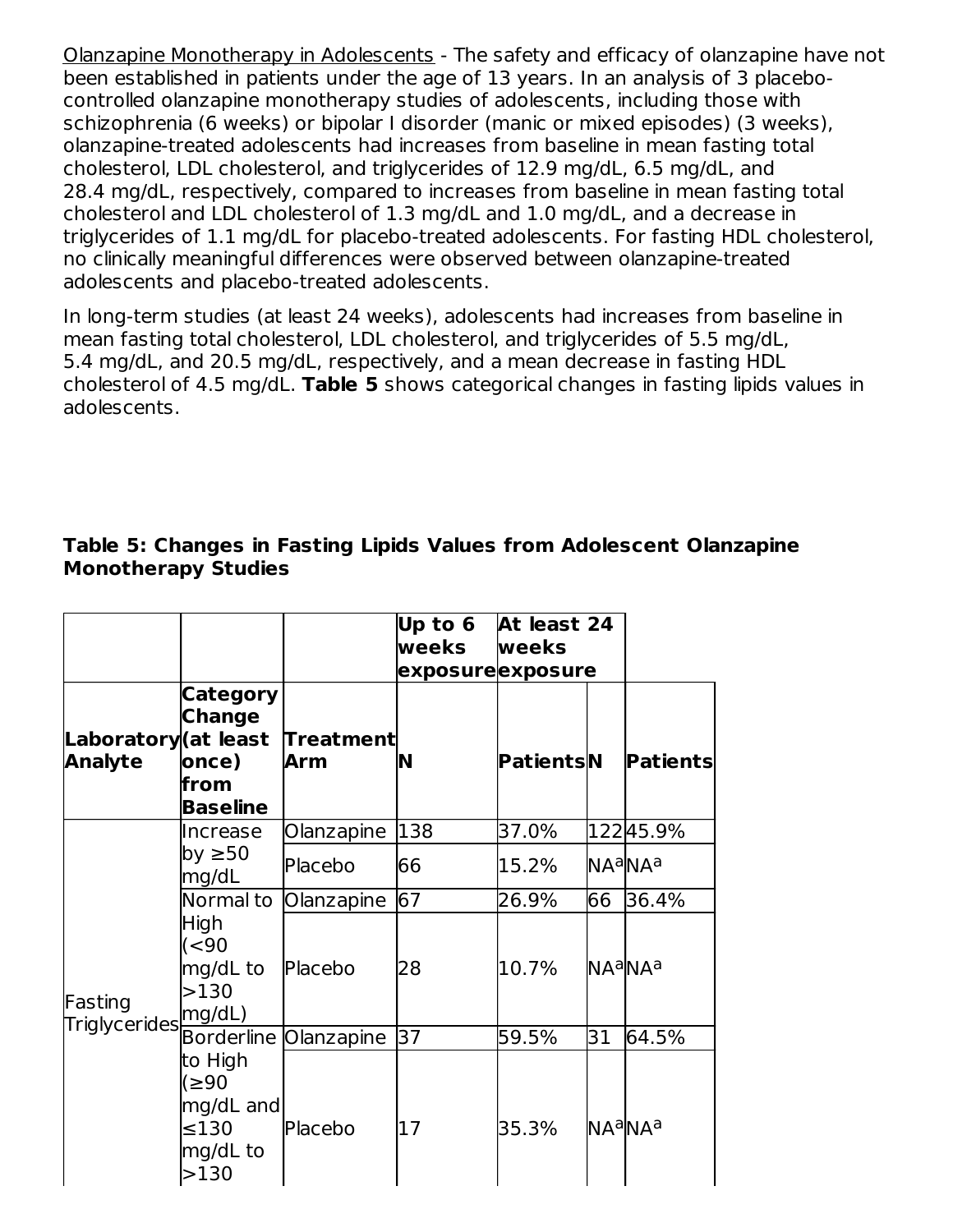|                                   | mg/dL)                                                                       |                              |     |       |                 |                                     |
|-----------------------------------|------------------------------------------------------------------------------|------------------------------|-----|-------|-----------------|-------------------------------------|
|                                   | Increase                                                                     | Olanzapine                   | 138 | 14.5% |                 | 122 14.8%                           |
|                                   | by $\geq 40$<br>mg/dL                                                        | Placebo                      | 66  | 4.5%  |                 | NA <sup>a</sup> NA <sup>a</sup>     |
|                                   | Normal to                                                                    | Olanzapine                   | 87  | 6.9%  | 78              | 7.7%                                |
| Fasting<br>Total                  | <b>High</b><br>(<170<br>mg/dL to<br>$\geq$ 200<br>mg/dL)                     | Placebo                      | 43  | 2.3%  |                 | NA <sup>a</sup> NA <sup>a</sup>     |
| Cholesterol                       |                                                                              | Borderline Olanzapine        | 36  | 38.9% | 33              | 57.6%                               |
|                                   | to High<br>(2170<br>mg/dL and<br>$200$<br>mg/dL to<br>$\geq$ 200<br>mg/dL)   | Placebo                      | 13  | 7.7%  |                 | <b>NA<sup>a</sup>NA<sup>a</sup></b> |
|                                   | Increase                                                                     | Olanzapine                   | 137 | 17.5% |                 | 12122.3%                            |
|                                   | by $\geq$ 30<br>mg/dL                                                        | Placebo                      | 63  | 11.1% |                 | NA <sup>a</sup> NA <sup>a</sup>     |
|                                   | Normal to                                                                    | Olanzapine                   | 98  | 5.1%  | 92              | 10.9%                               |
| <b>Fasting LDL</b><br>Cholesterol | High<br>(110)<br>mg/dL to<br>$\geq$ 130<br>mg/dL)                            | Placebo                      | 44  | 4.5%  |                 | NA <sup>a</sup> NA <sup>a</sup>     |
|                                   |                                                                              | <b>Borderline Olanzapine</b> | 29  | 48.3% | $\overline{21}$ | 47.6%                               |
|                                   | to High<br>(≥110<br>mg/dL and<br>$<$ 130<br>mg/dL to<br>$\geq$ 130<br>mg/dL) | Placebo                      | 9   | 0%    |                 | NA <sup>a</sup> NAª                 |

<sup>a</sup> Not Applicable.

# **Weight Gain**

Potential consequences of weight gain should be considered prior to starting olanzapine. Patients receiving olanzapine should receive regular monitoring of weight *[see Patient*] Counseling Information (17)].

Olanzapine Monotherapy in Adults — In an analysis of 13 placebo-controlled olanzapine monotherapy studies, olanzapine-treated patients gained an average of 2.6 kg (5.7 lb) compared to an average 0.3 kg (0.6 lb) weight loss in placebo-treated patients with a median exposure of 6 weeks; 22.2% of olanzapine-treated patients gained at least 7% of their baseline weight, compared to 3% of placebo-treated patients, with a median exposure to event of 8 weeks; 4.2% of olanzapine-treated patients gained at least 15% of their baseline weight, compared to 0.3% of placebo-treated patients, with a median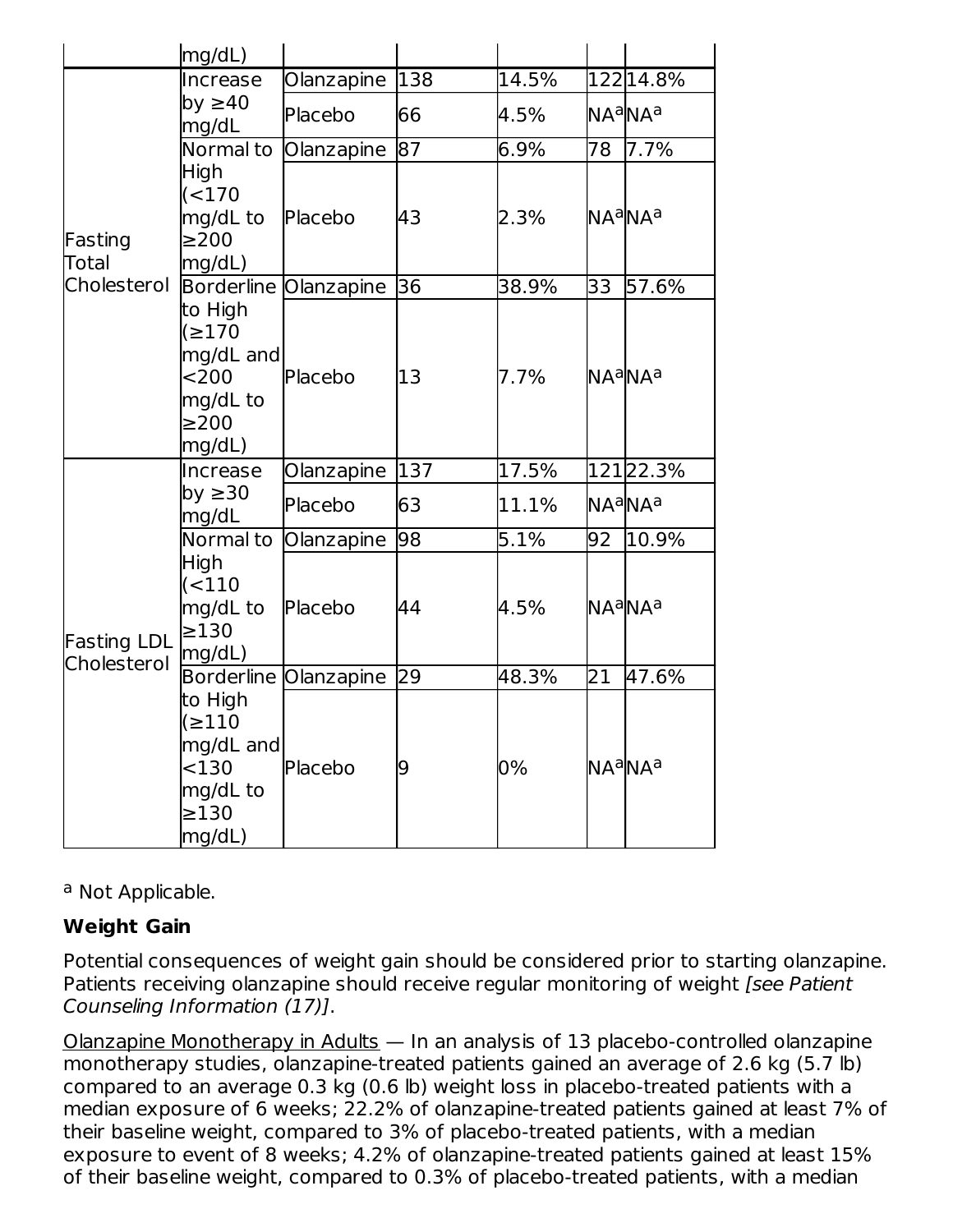exposure to event of 12 weeks. Clinically significant weight gain was observed across all baseline Body Mass Index (BMI) categories. Discontinuation due to weight gain occurred in 0.2% of olanzapine-treated patients and in 0% of placebo-treated patients.

In long-term studies (at least 48 weeks), the mean weight gain was 5.6 kg (12.3 lb) (median exposure of 573 days, N=2021). The percentages of patients who gained at least 7%, 15%, or 25% of their baseline body weight with long-term exposure were 64%, 32%, and 12%, respectively. Discontinuation due to weight gain occurred in 0.4% of olanzapine-treated patients following at least 48 weeks of exposure.

**Table 6** includes data on adult weight gain with olanzapine pooled from 86 clinical trials. The data in each column represent data for those patients who completed treatment periods of the durations specified.

| Amount<br><b>Gained</b><br>kg(h)          | 6 Weeks 6 Months<br>$(N=7465) (N=4162) ^{N=1345} (N=474) (N=147) $ |      | 12<br>Months<br>(%) | 24<br><b>Months Months</b><br>(% ) | 36<br>(%) |
|-------------------------------------------|--------------------------------------------------------------------|------|---------------------|------------------------------------|-----------|
| $\leq 0$                                  | 26.2                                                               | 24.3 | 20.8                | 23.2                               | 17.0      |
| 0 to $\leq$ 5 (0 to 11<br>$\mathsf{lb}$   | 57.0                                                               | 36.0 | 26.0                | 23.4                               | 25.2      |
| $>5$ to $\leq 10$ (11 to $14.9$<br>22 lb) |                                                                    | 24.6 | 24.2                | 24.1                               | 18.4      |
| $>10$ to ≤15 (22)<br>to $33$ lb)          | 1.8                                                                | 10.9 | 14.9                | 11.4                               | 17.0      |
| $>15$ to ≤20 (33)<br>to $44$ lb)          | 0.1                                                                | 3.1  | 8.6                 | 9.3                                | 11.6      |
| $>$ 20 to ≤25 (44<br>to 55 $\vert$ b)     |                                                                    | 0.9  | 3.3                 | 5.1                                | 4.1       |
| $>$ 25 to ≤30 (55<br>to $66$ lb)          |                                                                    | 0.2  | 1.4                 | 2.3                                | 4.8       |
| $>30$ ( $>66$ lb)                         | 0                                                                  | 0.1  | 0.8                 | 1.2                                | 2         |

| Table 6: Weight Gain with Olanzapine Use in Adults |
|----------------------------------------------------|
|----------------------------------------------------|

Dose group differences with respect to weight gain have been observed. In a single 8 week randomized, double-blind, fixed-dose study comparing 10 (N=199), 20 (N=200) and 40 (N=200) mg/day of oral olanzapine in adult patients with schizophrenia or schizoaffective disorder, mean baseline to endpoint increase in weight (10 mg/day: 1.9 kg; 20 mg/day: 2.3 kg; 40 mg/day: 3 kg) was observed with significant differences between 10 vs 40 mg/day.

Olanzapine Monotherapy in Adolescents - The safety and efficacy of olanzapine have not been established in patients under the age of 13 years. Mean increase in weight in adolescents was greater than in adults. In 4 placebo-controlled trials, discontinuation due to weight gain occurred in 1% of olanzapine-treated patients, compared to 0% of placebo-treated patients.

# **Table 7: Weight Gain with Olanzapine Use in Adolescents from 4 Placebo-**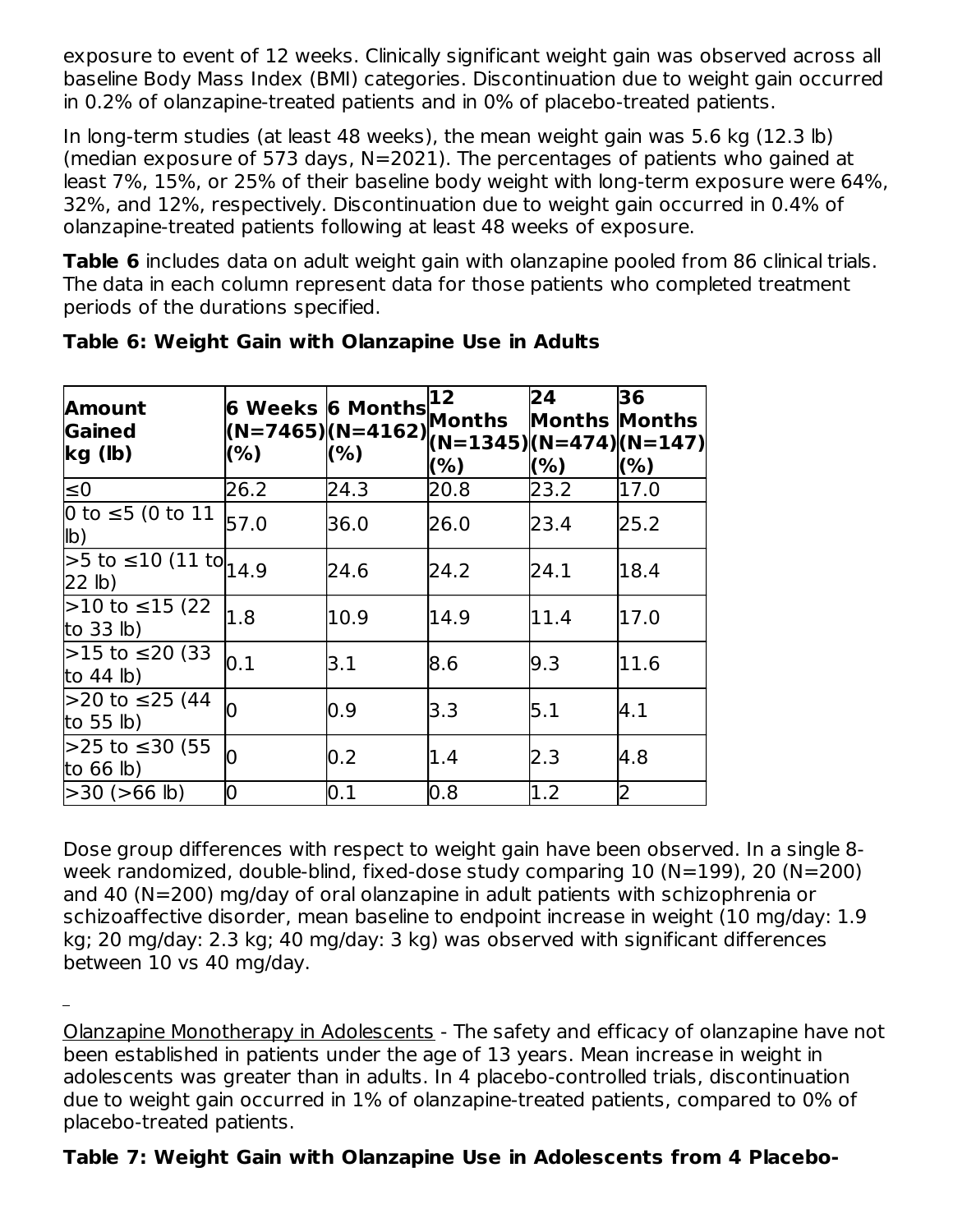### **Controlled Trials**

|                                                                                         | <b>Olanzapine-treated patients</b>                                                            | Placebo-treated<br>patients             |
|-----------------------------------------------------------------------------------------|-----------------------------------------------------------------------------------------------|-----------------------------------------|
| Mean change in<br>body weight from<br>baseline (median<br>$exposure = 3$<br>weeks)      | $4.6$ kg $(10.1$ lb)                                                                          | $0.3$ kg $(0.7$ lb)                     |
| Percentage of                                                                           | 40.6%                                                                                         | 9.8%                                    |
| patients who gained<br>at least 7% of<br>baseline body<br>weight                        | (median exposure to $7\% = 4$ weeks)                                                          | (median exposure<br>to $7\% = 8$ weeks) |
| Percentage of<br>patients who gained 7.1%<br>at least 15% of<br>baseline body<br>weight | $\binom{1176}{1160}$<br>(median exposure to $15\% = 19$ weeks) $\binom{160}{15\%} = 8$ weeks) | 2.7%                                    |

In long-term studies (at least 24 weeks), the mean weight gain was 11.2 kg (24.6 lb); (median exposure of 201 days,  $N=179$ ). The percentages of adolescents who gained at least 7%, 15%, or 25% of their baseline body weight with long-term exposure were 89%, 55%, and 29%, respectively. Among adolescent patients, mean weight gain by baseline BMI category was 11.5 kg (25.3 lb), 12.1 kg (26.6 lb), and 12.7 kg (27.9 lb), respectively, for normal (N=106), overweight (N=26) and obese (N=17). Discontinuation due to weight gain occurred in 2.2% of olanzapine-treated patients following at least 24 weeks of exposure.

**Table 8** shows data on adolescent weight gain with olanzapine pooled from 6 clinical trials. The data in each column represent data for those patients who completed treatment periods of the durations specified. Little clinical trial data is available on weight gain in adolescents with olanzapine beyond 6 months of treatment.

|  |  |  |  |  |  |  |  | Table 8: Weight Gain with Olanzapine Use in Adolescents |
|--|--|--|--|--|--|--|--|---------------------------------------------------------|
|--|--|--|--|--|--|--|--|---------------------------------------------------------|

| <b>Amount Gained</b><br>kg (lb)                       | 6<br><b>Weeks Months</b><br>(%) | 6<br>$(N=243)(N=191)$<br>(%) |
|-------------------------------------------------------|---------------------------------|------------------------------|
| ≤0                                                    | 2.9                             | 2.1                          |
| 0 to ≤5 (0 to 11 lb)                                  | 47.3                            | 24.6                         |
| >5 to ≤10 (11 to 22<br>lb)                            | 42.4                            | 26.7                         |
| >10 to ≤15 (22 to 33 <sub>5.8</sub><br>$\mathsf{lb}'$ |                                 | 22.0                         |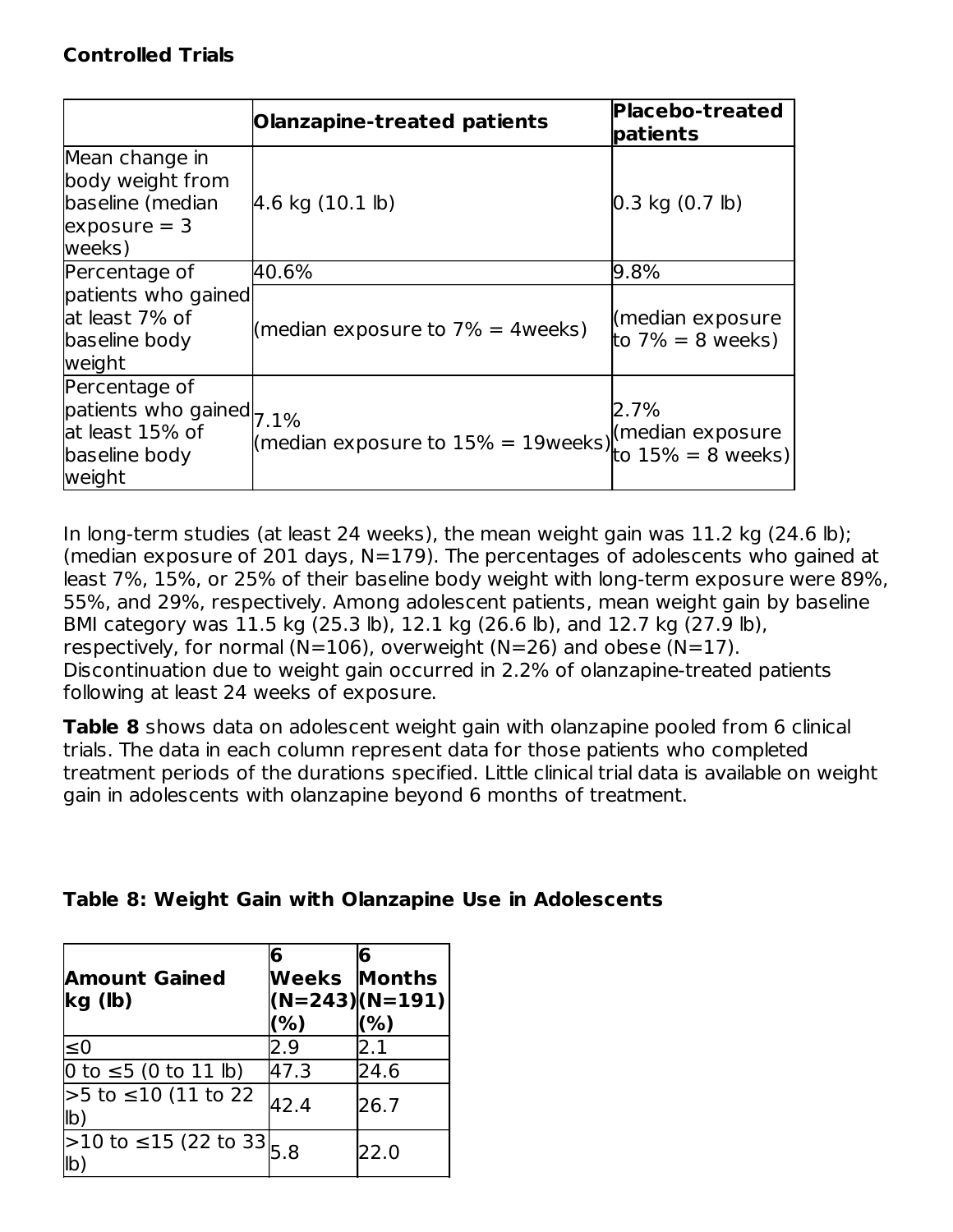| >15 to ≤20 (33 to 44 $_{0.8}$<br>lb)           | 12.6 |
|------------------------------------------------|------|
| >20 to ≤25 (44 to 55 $_{0.8}$ )<br>$ b\rangle$ | 9.4  |
| $>$ 25 to ≤30 (55 to 66 $_{\sf h}$<br>lb)      | 2.1  |
| 230 to ≤35 (66 to 77<br>lb)                    | 0    |
| >35 to ≤40 (77 to 88)<br>lb)                   |      |
| $>40$ ( $>88$ lb)                              | 0.5  |

### **5.6 Tardive Dyskinesia**

A syndrome of potentially irreversible, involuntary, dyskinetic movements may develop in patients treated with antipsychotic drugs. Although the prevalence of the syndrome appears to be highest among the elderly, especially elderly women, it is impossible to rely upon prevalence estimates to predict, at the inception of antipsychotic treatment, which patients are likely to develop the syndrome. Whether antipsychotic drug products differ in their potential to cause tardive dyskinesia is unknown.

The risk of developing tardive dyskinesia and the likelihood that it will become irreversible are believed to increase as the duration of treatment and the total cumulative dose of antipsychotic drugs administered to the patient increase. However, the syndrome can develop, although much less commonly, after relatively brief treatment periods at low doses or may even arise after discontinuation of treatment.

Tardive dyskinesia may remit, partially or completely, if antipsychotic treatment is withdrawn. Antipsychotic treatment, itself, however, may suppress (or partially suppress) the signs and symptoms of the syndrome and thereby may possibly mask the underlying process. The effect that symptomatic suppression has upon the longterm course of the syndrome is unknown.

Given these considerations, olanzapine should be prescribed in a manner that is most likely to minimize the occurrence of tardive dyskinesia. Chronic antipsychotic treatment should generally be reserved for patients (1) who suffer from a chronic illness that is known to respond to antipsychotic drugs, and (2) for whom alternative, equally effective, but potentially less harmful treatments are not available or appropriate. In patients who do require chronic treatment, the smallest dose and the shortest duration of treatment producing a satisfactory clinical response should be sought. The need for continued treatment should be reassessed periodically.

If signs and symptoms of tardive dyskinesia appear in a patient on olanzapine, drug discontinuation should be considered. However, some patients may require treatment with olanzapine despite the presence of the syndrome.

For specific information about the warnings of lithium or valproate, refer to the Warnings section of the package inserts for these other products.

### **5.7 Orthostatic Hypotension**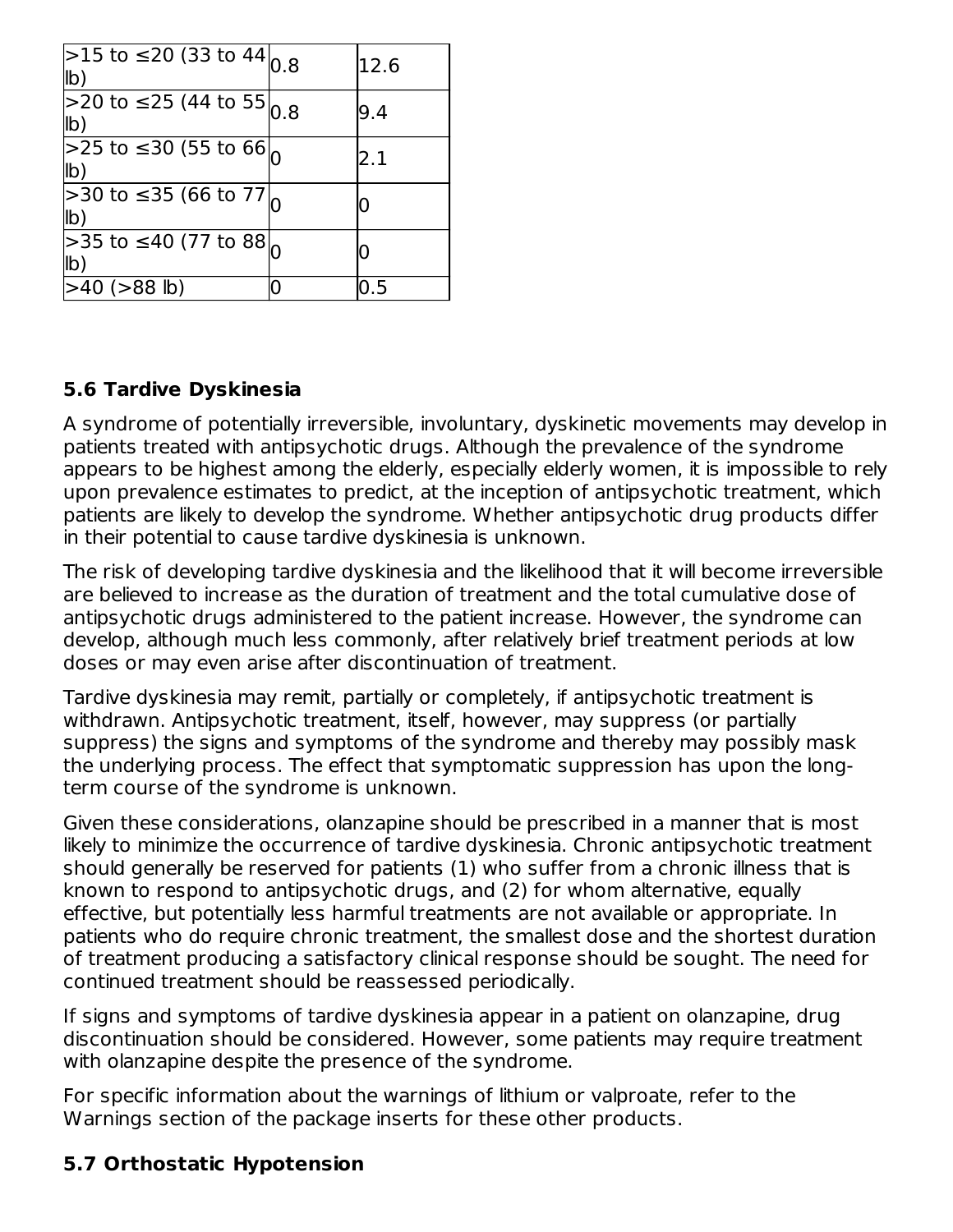Olanzapine may induce orthostatic hypotension associated with dizziness, tachycardia, bradycardia and, in some patients, syncope, especially during the initial dose-titration period, probably reflecting its  $\alpha$  <sub>1</sub>-adrenergic antagonistic properties *[see Patient* Counseling Information (17)].

From an analysis of the vital sign data in an integrated database of 41 completed clinical studies in adult patients treated with an oral olanzapine, orthostatic hypotension was recorded in  $\geq$ 20% (1277/6030) of patients.

For oral olanzapine therapy, the risk of orthostatic hypotension and syncope may be minimized by initiating therapy with 5 mg QD [see Dosage and Administration (2)]. A more gradual titration to the target dose should be considered if hypotension occurs.

Olanzapine should be used with particular caution in patients with known cardiovascular disease (history of myocardial infarction or ischemia, heart failure, or conduction abnormalities), cerebrovascular disease, and conditions which would predispose patients to hypotension (dehydration, hypovolemia, and treatment with antihypertensive medications) where the occurrence of syncope, or hypotension and/or bradycardia might put the patient at increased medical risk.

Caution is necessary in patients who receive treatment with other drugs having effects that can induce hypotension, bradycardia, respiratory or central nervous system depression [see Drug Interactions (7)].

### **5.8 Falls**

Olanzapine may cause somnolence, postural hypotension, motor and sensory instability, which may lead to falls and, consequently, fractures or other injuries. For patients with diseases, conditions, or medications that could exacerbate these effects, complete fall risk assessments when initiating antipsychotic treatment and recurrently for patients on long-term antipsychotic therapy.

### **5.9 Leukopenia, Neutropenia, and Agranulocytosis**

Class Effect — In clinical trial and/or postmarketing experience, events of leukopenia/neutropenia have been reported temporally related to antipsychotic agents, including olanzapine. Agranulocytosis has also been reported.

Possible risk factors for leukopenia/neutropenia include pre-existing low white blood cell count (WBC) and history of drug induced leukopenia/neutropenia. Patients with a history of a clinically significant low WBC or drug induced leukopenia/neutropenia should have their complete blood count (CBC) monitored frequently during the first few months of therapy and discontinuation of olanzapine should be considered at the first sign of a clinically significant decline in WBC in the absence of other causative factors.

Patients with clinically significant neutropenia should be carefully monitored for fever or other symptoms or signs of infection and treated promptly if such symptoms or signs occur. Patients with severe neutropenia (absolute neutrophil count  $<$ 1000/mm <sup>3</sup>) should discontinue olanzapine and have their WBC followed until recovery.

# **5.10 Dysphagia**

Esophageal dysmotility and aspiration have been associated with antipsychotic drug use. Aspiration pneumonia is a common cause of morbidity and mortality in patients with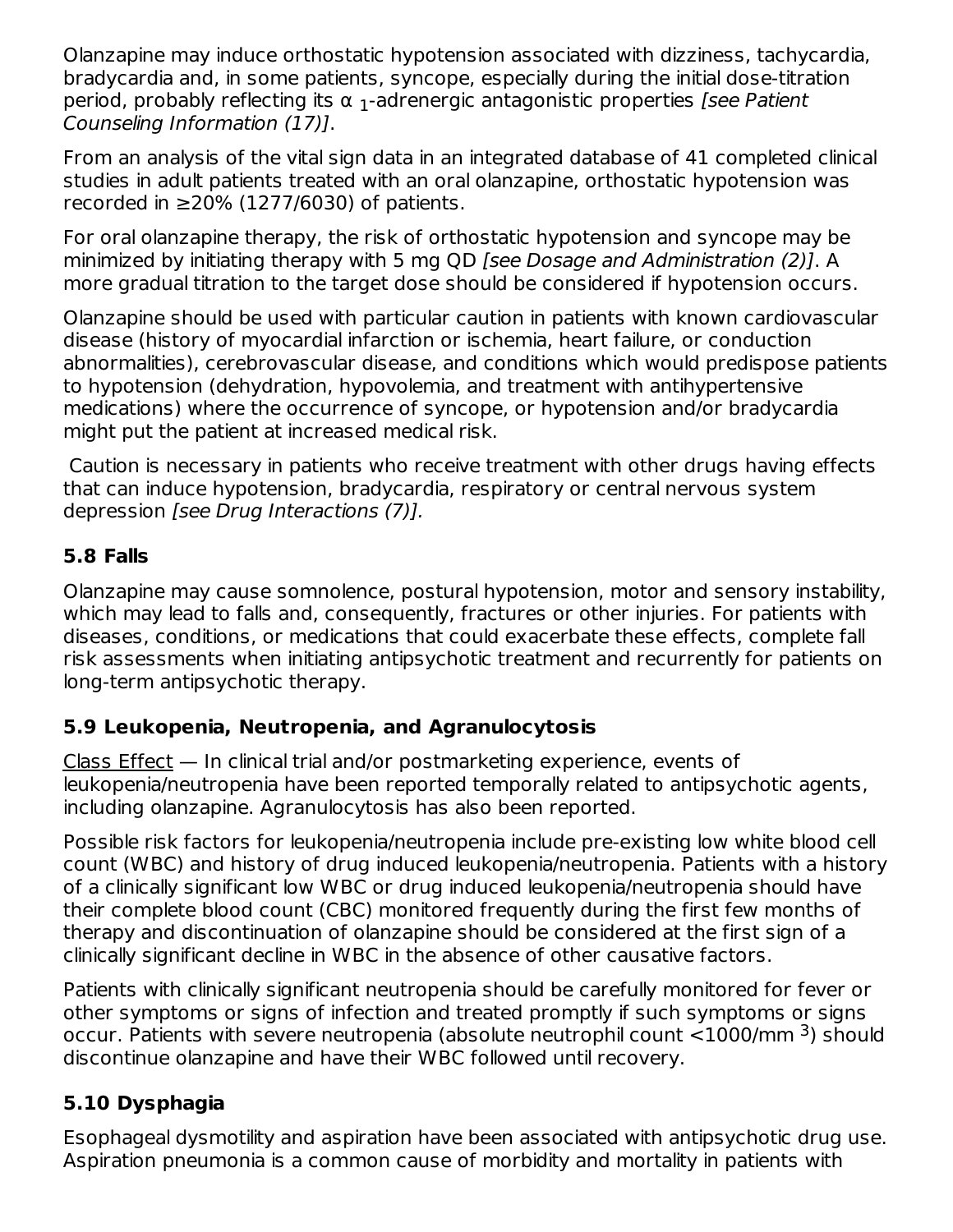advanced Alzheimer's disease. Olanzapine is not approved for the treatment of patients with Alzheimer's disease.

### **5.11 Seizures**

During premarketing testing, seizures occurred in 0.9% (22/2500) of olanzapine-treated patients. There were confounding factors that may have contributed to the occurrence of seizures in many of these cases. Olanzapine should be used cautiously in patients with a history of seizures or with conditions that potentially lower the seizure threshold, e.g., Alzheimer's dementia. Olanzapine is not approved for the treatment of patients with Alzheimer's disease. Conditions that lower the seizure threshold may be more prevalent in a population of 65 years or older.

# **5.12 Potential for Cognitive and Motor Impairment**

Somnolence was a commonly reported adverse reaction associated with olanzapine treatment, occurring at an incidence of 26% in olanzapine patients compared to 15% in placebo patients. This adverse reaction was also dose related. Somnolence led to discontinuation in 0.4% (9/2500) of patients in the premarketing database.

Since olanzapine has the potential to impair judgment, thinking, or motor skills, patients should be cautioned about operating hazardous machinery, including automobiles, until they are reasonably certain that olanzapine therapy does not affect them adversely (see Patient Counseling Information (17)].

# **5.13 Body Temperature Regulation**

Disruption of the body's ability to reduce core body temperature has been attributed to antipsychotic agents. Appropriate care is advised when prescribing olanzapine for patients who will be experiencing conditions which may contribute to an elevation in core body temperature, e.g., exercising strenuously, exposure to extreme heat, receiving concomitant medication with anticholinergic activity, or being subject to dehydration [see Patient Counseling Information (17)].

# **5.14 Anticholinergic (antimuscarinic) Effects**

Olanzapine exhibits in vitro muscarinic receptor affinity [see Clinical Pharmacology 12.2]. In premarketing clinical trials, olanzapine was associated with constipation, dry mouth, and tachycardia, all adverse reactions possibly related to cholinergic antagonism. Such adverse reactions were not often the basis for discontinuations, but olanzapine should be used with caution in patients with a current diagnosis or prior history of urinary retention, clinically significant prostatic hypertrophy, constipation, or a history of paralytic ileus or related conditions. In post marketing experience, the risk for severe adverse reactions (including fatalities) was increased with concomitant use of anticholinergic medications [see Drug Interactions (7.1)].

# **5.15 Hyperprolactinemia**

As with other drugs that antagonize dopamine D  $_{\rm 2}$  receptors, olanzapine elevates prolactin levels, and the elevation persists during chronic administration. Hyperprolactinemia may suppress hypothalamic GnRH, resulting in reduced pituitary gonadotropin secretion. This, in turn, may inhibit reproductive function by impairing gonadal steroidogenesis in both female and male patients. Galactorrhea, amenorrhea,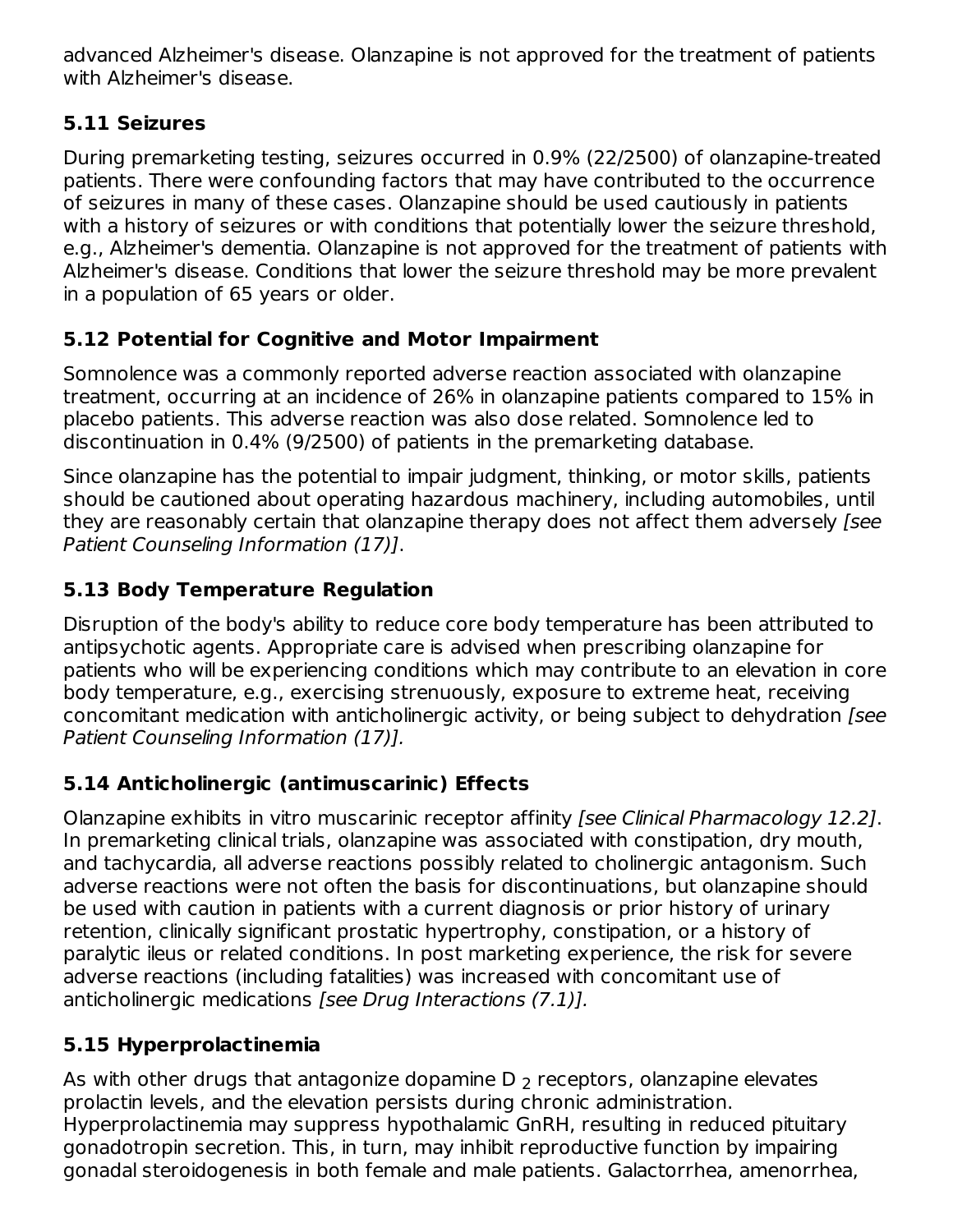gynecomastia, and impotence have been reported in patients receiving prolactinelevating compounds. Long-standing hyperprolactinemia when associated with hypogonadism may lead to decreased bone density in both female and male subjects.

Tissue culture experiments indicate that approximately one-third of human breast cancers are prolactin dependent in-vitro, a factor of potential importance if the prescription of these drugs is contemplated in a patient with previously detected breast cancer. As is common with compounds which increase prolactin release, an increase in mammary gland neoplasia was observed in the olanzapine carcinogenicity studies conducted in mice and rats [see Nonclinical Toxicology (13.1)]. Neither clinical studies nor epidemiologic studies conducted to date have shown an association between chronic administration of this class of drugs and tumorigenesis in humans; the available evidence is considered too limited to be conclusive at this time.

In placebo-controlled olanzapine clinical studies (up to 12 weeks), changes from normal to high in prolactin concentrations were observed in 30% of adults treated with olanzapine as compared to 10.5% of adults treated with placebo. In a pooled analysis from clinical studies including 8136 adults treated with olanzapine, potentially associated clinical manifestations included menstrual-related events  $^1$  (2% [49/3240] of females), sexual function-related events<sup>2</sup> (2% [150/8136] of females and males), and breastrelated events<sup>3</sup> (0.7% [23/3240] of females, 0.2% [9/4896] of males).

In placebo-controlled olanzapine monotherapy studies in adolescent patients (up to 6 weeks) with schizophrenia or bipolar I disorder (manic or mixed episodes), changes from normal to high in prolactin concentrations were observed in 47% of olanzapinetreated patients compared to 7% of placebo-treated patients. In a pooled analysis from clinical trials including 454 adolescents treated with olanzapine, potentially associated clinical manifestations included menstrual-related events  $^1$  (1% [2/168] of females), sexual function-related events<sup>2</sup> (0.7% [3/454] of females and males), and breast-related events<sup>3</sup> (2% [3/168] of females, 2% [7/286] of males) *[see Use in Specific Populations* (8.4)].

 $^1$  Based on a search of the following terms: amenorrhea, hypomenorrhea, menstruation delayed, and oligomenorrhea.

 $2$  Based on a search of the following terms: anorgasmia, delayed ejaculation, erectile dysfunction, decreased libido, loss of libido, abnormal orgasm, and sexual dysfunction.

 $3$  Based on a search of the following terms: breast discharge, enlargement or swelling, galactorrhea, gynecomastia, and lactation disorder.

Dose group differences with respect to prolactin elevation have been observed. In a single 8-week randomized, double-blind, fixed-dose study comparing 10 (N=199), 20 (N=200) and 40 (N=200) mg/day of oral olanzapine in adult patients with schizophrenia or schizoaffective disorder, incidence of prolactin elevation >24.2 ng/mL (female) or >18.77 ng/mL (male) at any time during the trial (10 mg/day: 31.2%; 20 mg/day: 42.7%; 40 mg/day: 61.1%) indicated significant differences between 10 vs 40 mg/day and 20 vs 40 mg/day.

### **5.16 Use in Combination with Fluoxetine, Lithium, or Valproate**

When using olanzapine and fluoxetine in combination, the prescriber should also refer to the Warnings and Precautions section of the package insert for Symbyax. When using olanzapine in combination with lithium or valproate, the prescriber should refer to the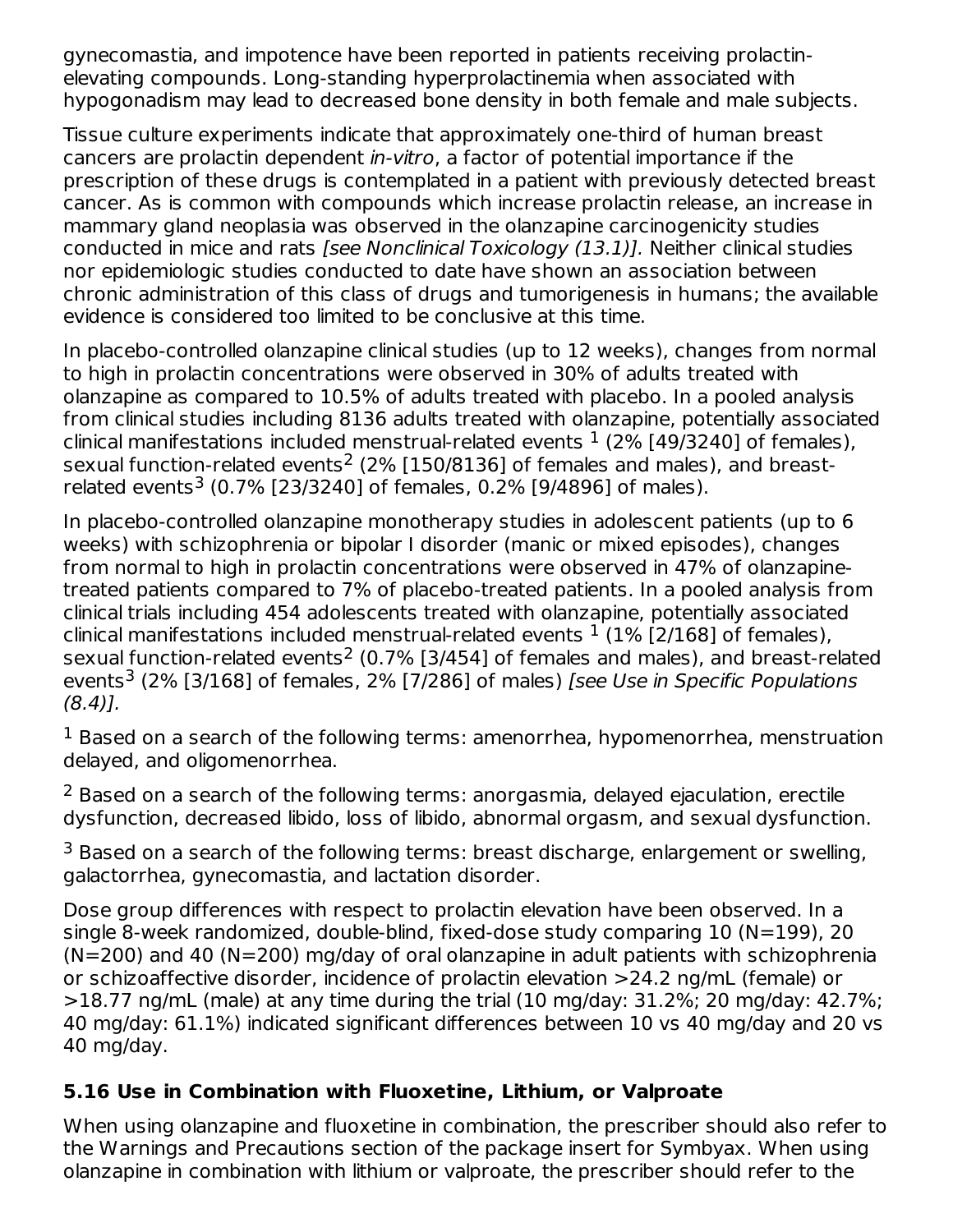Warnings and Precautions sections of the package inserts for lithium or valproate [see Drug Interactions (7)].

# **5.17 Laboratory Tests**

Fasting blood glucose testing and lipid profile at the beginning of, and periodically during, treatment is recommended [see Warnings and Precautions (5.5) and Patient Counseling Information (17)].

# **6 ADVERSE REACTIONS**

When using olanzapine and fluoxetine in combination, also refer to the Adverse Reactions section of the package insert for Symbyax.

# **6.1 Clinical Trials Experience**

Because clinical trials are conducted under widely varying conditions, adverse reaction rates observed in the clinical trials of a drug cannot be directly compared to rates in the clinical trials of another drug and may not reflect or predict the rates observed in practice.

# **Clinical Trials in Adults**

The information below for olanzapine is derived from a clinical trial database for olanzapine consisting of 10,504 adult patients with approximately 4765 patient-years of exposure to olanzapine and 722 patients with exposure to intramuscular olanzapine for injection. This database includes: (1) 2500 patients who participated in multiple-dose oral olanzapine premarketing trials in schizophrenia and Alzheimer's disease representing approximately 1122 patient-years of exposure as of February 14, 1995; (2) 182 patients who participated in oral olanzapine premarketing bipolar I disorder (manic or mixed episodes) trials representing approximately 66 patient-years of exposure; (3) 191 patients who participated in an oral olanzapine trial of patients having various psychiatric symptoms in association with Alzheimer's disease representing approximately 29 patient-years of exposure; (4) 5788 additional patients from 88 oral olanzapine clinical trials as of December 31, 2001; (5) 1843 additional patients from 41 olanzapine clinical trials as of October 31, 2011; and (6) 722 patients who participated in intramuscular olanzapine for injection premarketing trials in agitated patients with schizophrenia, bipolar I disorder (manic or mixed episodes), or dementia. Also included below is information from the premarketing 6-week clinical study database for olanzapine in combination with lithium or valproate, consisting of 224 patients who participated in bipolar I disorder (manic or mixed episodes) trials with approximately 22 patient-years of exposure.

The conditions and duration of treatment with olanzapine varied greatly and included (in overlapping categories) open-label and double-blind phases of studies, inpatients and outpatients, fixed-dose and dose-titration studies, and short-term or longer-term exposure. Adverse reactions were assessed by collecting adverse reactions, results of physical examinations, vital signs, weights, laboratory analytes, ECGs, chest x-rays, and results of ophthalmologic examinations.

Certain portions of the discussion below relating to objective or numeric safety parameters, namely, dose-dependent adverse reactions, vital sign changes, weight gain,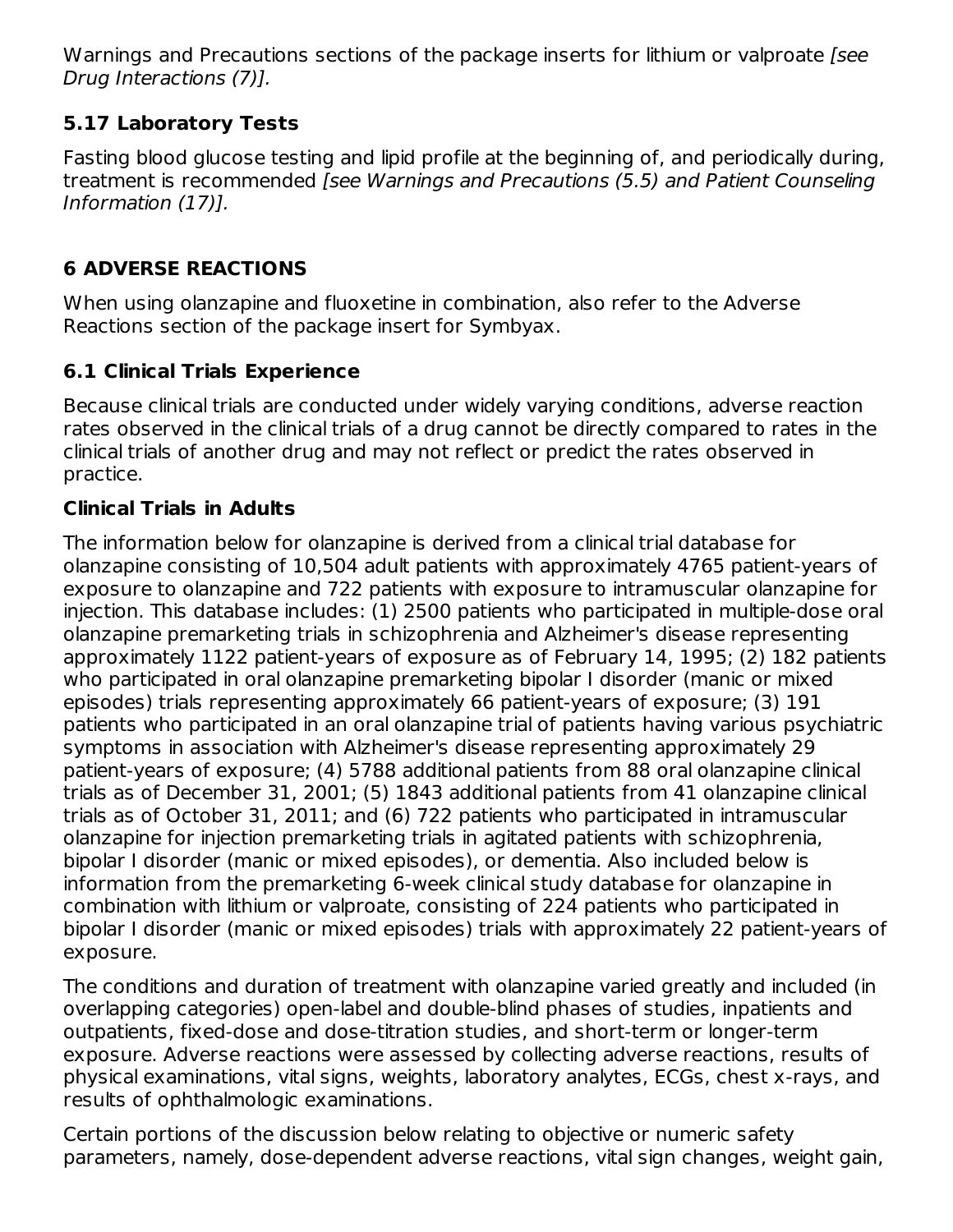laboratory changes, and ECG changes are derived from studies in patients with schizophrenia and have not been duplicated for bipolar I disorder (manic or mixed episodes) or agitation. However, this information is also generally applicable to bipolar I disorder (manic or mixed episodes) and agitation.

Adverse reactions during exposure were obtained by spontaneous report and recorded by clinical investigators using terminology of their own choosing. Consequently, it is not possible to provide a meaningful estimate of the proportion of individuals experiencing adverse reactions without first grouping similar types of reactions into a smaller number of standardized reaction categories. In the tables and tabulations that follow, MedDRA and COSTART Dictionary terminology has been used to classify reported adverse reactions.

The stated frequencies of adverse reactions represent the proportion of individuals who experienced, at least once, a treatment-emergent adverse reaction of the type listed. A reaction was considered treatment emergent if it occurred for the first time or worsened while receiving therapy following baseline evaluation. The reported reactions do not include those reaction terms that were so general as to be uninformative. Reactions listed elsewhere in labeling may not be repeated below. It is important to emphasize that, although the reactions occurred during treatment with olanzapine, they were not necessarily caused by it. The entire label should be read to gain a complete understanding of the safety profile of olanzapine.

The prescriber should be aware that the figures in the tables and tabulations cannot be used to predict the incidence of side effects in the course of usual medical practice where patient characteristics and other factors differ from those that prevailed in the clinical trials. Similarly, the cited frequencies cannot be compared with figures obtained from other clinical investigations involving different treatments, uses, and investigators. The cited figures, however, do provide the prescribing healthcare provider with some basis for estimating the relative contribution of drug and nondrug factors to the adverse reactions incidence in the population studied.

#### Incidence of Adverse Reactions in Short-Term, Placebo-Controlled and Combination Trials

The following findings are based on premarketing trials of oral olanzapine for schizophrenia, bipolar I disorder (manic or mixed episodes), a subsequent trial of patients having various psychiatric symptoms in association with Alzheimer's disease, and premarketing combination trials.

#### Adverse Reactions Associated with Discontinuation of Treatment in Short-Term, Placebo-Controlled Trials

Schizophrenia — Overall, there was no difference in the incidence of discontinuation due to adverse reactions (5% for oral olanzapine vs 6% for placebo). However, discontinuations due to increases in ALT were considered to be drug related (2% for oral olanzapine vs 0% for placebo).

Bipolar I Disorder (Manic or Mixed Episodes) Monotherapy — Overall, there was no difference in the incidence of discontinuation due to adverse reactions (2% for oral olanzapine vs 2% for placebo).

Adverse Reactions Associated with Discontinuation of Treatment in Short-Term Combination Trials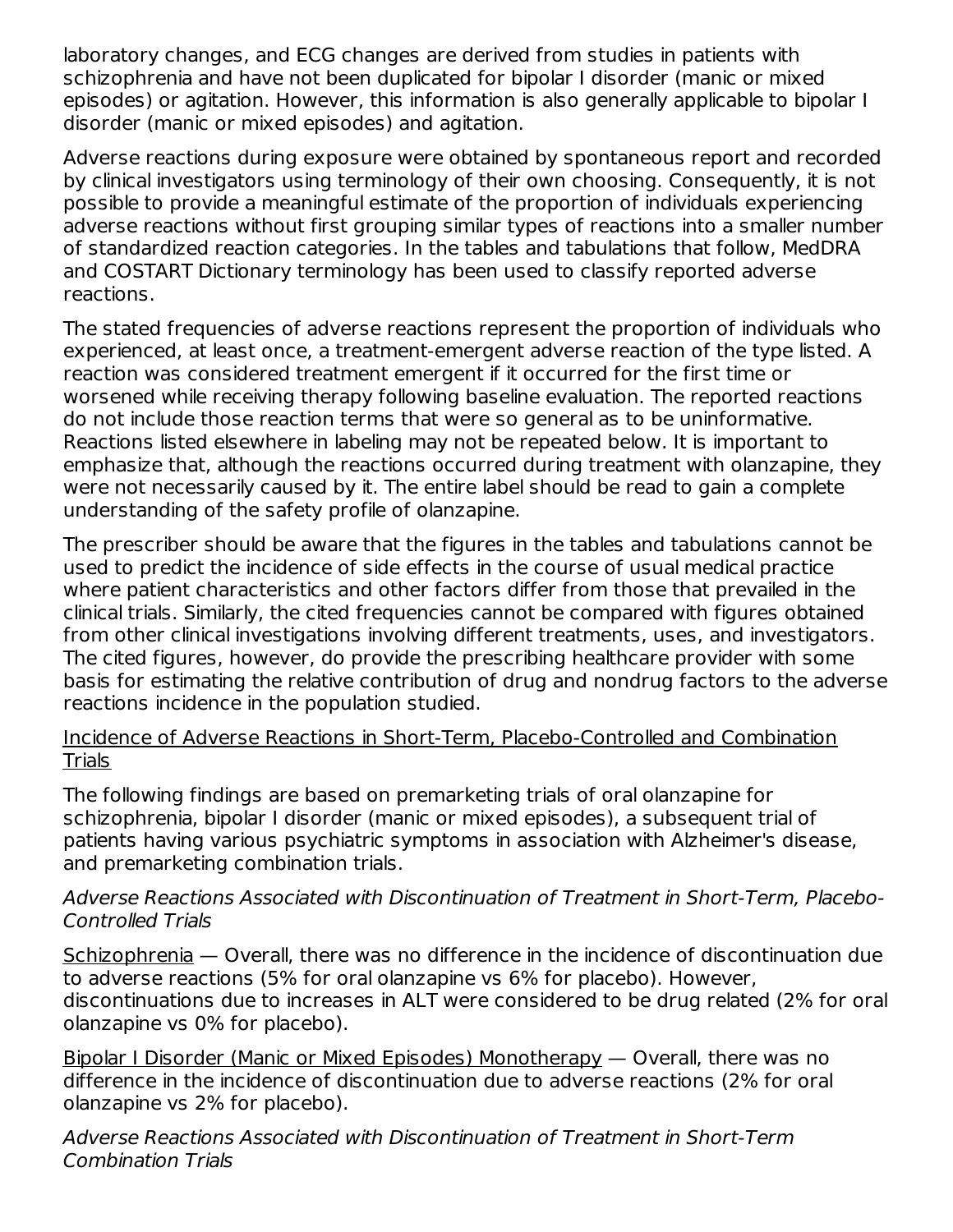Bipolar I Disorder (Manic or Mixed Episodes), Olanzapine as Adjunct to Lithium or Valproate — In a study of patients who were already tolerating either lithium or valproate as monotherapy, discontinuation rates due to adverse reactions were 11% for the combination of oral olanzapine with lithium or valproate compared to 2% for patients who remained on lithium or valproate monotherapy. Discontinuations with the combination of oral olanzapine and lithium or valproate that occurred in more than 1 patient were: somnolence (3%), weight gain (1%), and peripheral edema (1%).

Commonly Observed Adverse Reactions in Short-Term, Placebo-Controlled Trials

The most commonly observed adverse reactions associated with the use of oral olanzapine (incidence of 5% or greater) and not observed at an equivalent incidence among placebo-treated patients (olanzapine incidence at least twice that for placebo) were:

#### **Table 9: Common Treatment-Emergent Adverse Reactions Associated with the Use of Oral Olanzapine in 6-Week Trials — SCHIZOPHRENIA**

| <b>Adverse</b>        | <b>Percentage of</b><br><b>Patients Reporting</b><br><b>Event</b> |                             |  |  |
|-----------------------|-------------------------------------------------------------------|-----------------------------|--|--|
| <b>Reaction</b>       | <b>Olanzapine</b><br>$(N=248)$                                    | <b>Placebo</b><br>$(N=118)$ |  |  |
| Postural              | 5                                                                 |                             |  |  |
| hypotension           |                                                                   |                             |  |  |
| Constipation          | 9                                                                 |                             |  |  |
| Weight gain           | 6                                                                 |                             |  |  |
| <b>Dizziness</b>      | 11                                                                | 4                           |  |  |
| Personality           |                                                                   |                             |  |  |
| disorder <sup>a</sup> | 8                                                                 |                             |  |  |
| Akathisia             | 5                                                                 |                             |  |  |

<sup>a</sup> Personality disorder is the COSTART term for designating nonaggressive objectionable behavior.

**Table 10: Common Treatment-Emergent Adverse Reactions Associated with the Use of Oral Olanzapine in 3-Week and 4-Week Trials — Bipolar I Disorder (Manic or Mixed Episodes)**

| <b>Adverse</b>      | <b>Percentage of</b><br><b>Patients Reporting</b><br>Event |           |  |
|---------------------|------------------------------------------------------------|-----------|--|
| <b>Reaction</b>     | <b>Olanzapine Placebo</b>                                  |           |  |
|                     | $(N=125)$                                                  | $(N=129)$ |  |
| Asthenia            | 15                                                         | 6         |  |
| Dry mouth           | 22                                                         |           |  |
| Constipation        | 11                                                         | 5         |  |
| Dyspepsia           | 11                                                         | 5         |  |
| Increased appetite6 |                                                            | 3         |  |
| Somnolence          | 35                                                         | 13        |  |
| <b>Dizziness</b>    | 18                                                         | 6         |  |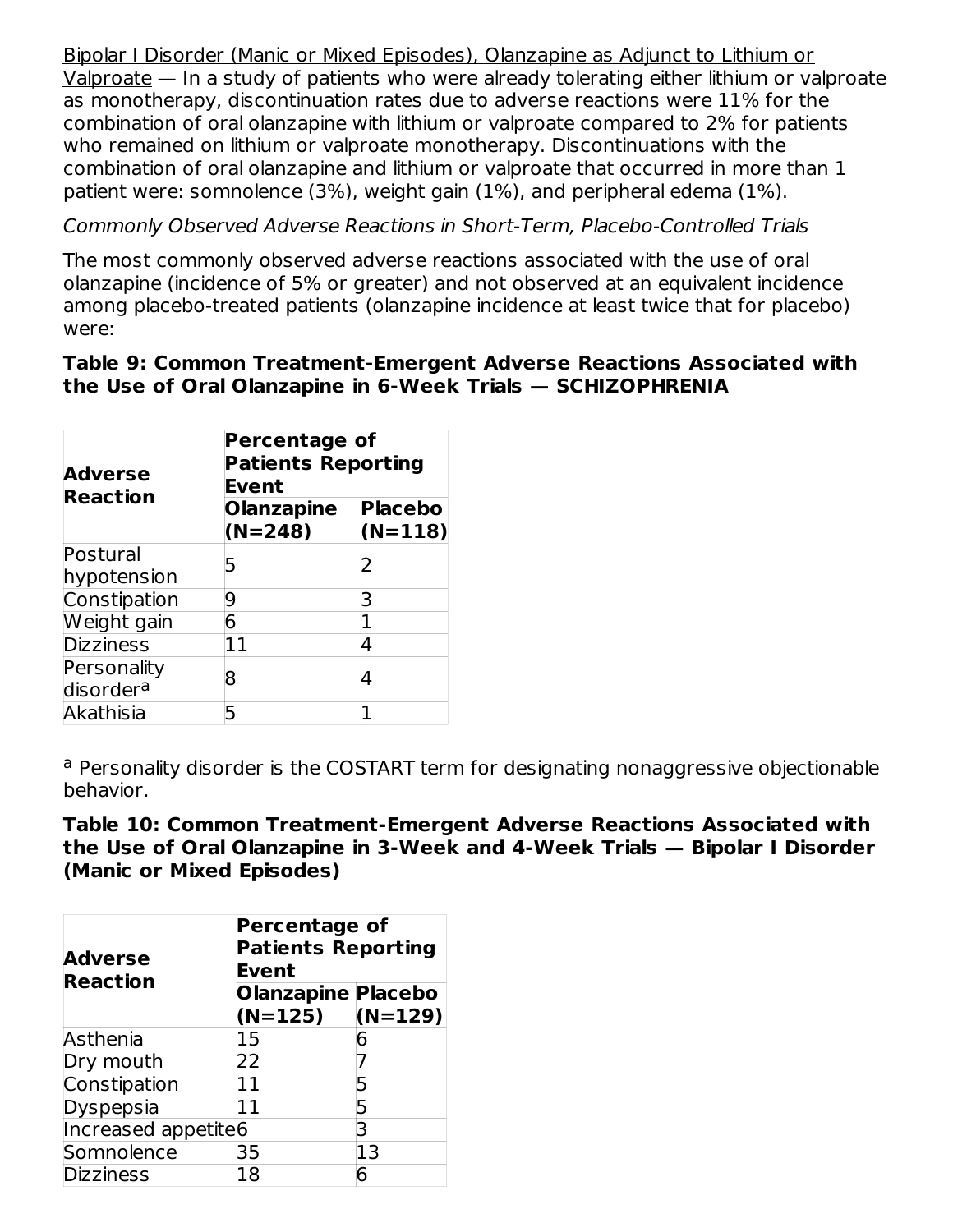Adverse Reactions Occurring at an Incidence of 2% or More among Oral Olanzapine-Treated Patients in Short-Term, Placebo-Controlled Trials

**Table 11** enumerates the incidence, rounded to the nearest percent, of treatmentemergent adverse reactions that occurred in 2% or more of patients treated with oral olanzapine (doses ≥2.5 mg/day) and with incidence greater than placebo who participated in the acute phase of placebo-controlled trials.

#### **Table 11: Treatment-Emergent Adverse Reactions: Incidence in Short-Term, Placebo-Controlled Clinical Trials with Oral Olanzapine**

|                                                |                         | <b>Percentage of Patients Reporting Event</b> |
|------------------------------------------------|-------------------------|-----------------------------------------------|
| <b>Body System/Adverse Reaction Olanzapine</b> |                         | <b>Placebo</b>                                |
|                                                | $(N=532)$               | $(N=294)$                                     |
| <b>Body as a Whole</b>                         |                         |                                               |
| <b>Accidental injury</b>                       | 12                      | 8                                             |
| Asthenia                                       | 10                      | 9                                             |
| Fever                                          | $\overline{6}$          | 2                                             |
| <b>Back pain</b>                               | 5                       | 2                                             |
| Chest pain                                     | 3                       |                                               |
| <b>Cardiovascular System</b>                   |                         |                                               |
| Postural hypotension                           | З                       |                                               |
| Tachycardia                                    | $\overline{\mathsf{B}}$ | 1                                             |
| Hypertension                                   | 2                       | 1                                             |
| <b>Digestive System</b>                        |                         |                                               |
| Dry mouth                                      | 9                       | 5                                             |
| Constipation                                   | 9                       | 4                                             |
| Dyspepsia                                      |                         | 5                                             |
| Vomiting                                       | 4                       | 3                                             |
| Increased appetite                             | З                       | 2                                             |
| <b>Hemic and Lymphatic System</b>              |                         |                                               |
| Ecchymosis                                     | 5                       | 3                                             |
| <b>Metabolic and Nutritional</b>               |                         |                                               |
| <b>Disorders</b>                               |                         |                                               |
| Weight gain                                    | 5                       | 3                                             |
| Peripheral edema                               | 3                       | $\overline{1}$                                |
| <b>Musculoskeletal System</b>                  |                         |                                               |
| Extremity pain (other than joint)              | 5                       | 3                                             |
| Joint pain                                     | 5                       | 3                                             |
| <b>Nervous System</b>                          |                         |                                               |
| Somnolence                                     | 29                      | 13                                            |
| Insomnia                                       | 12                      | 11                                            |
| <b>Dizziness</b>                               | $\overline{11}$         | 4                                             |
| Abnormal gait                                  | 6                       | 1                                             |
| Tremor                                         | 4                       | 3                                             |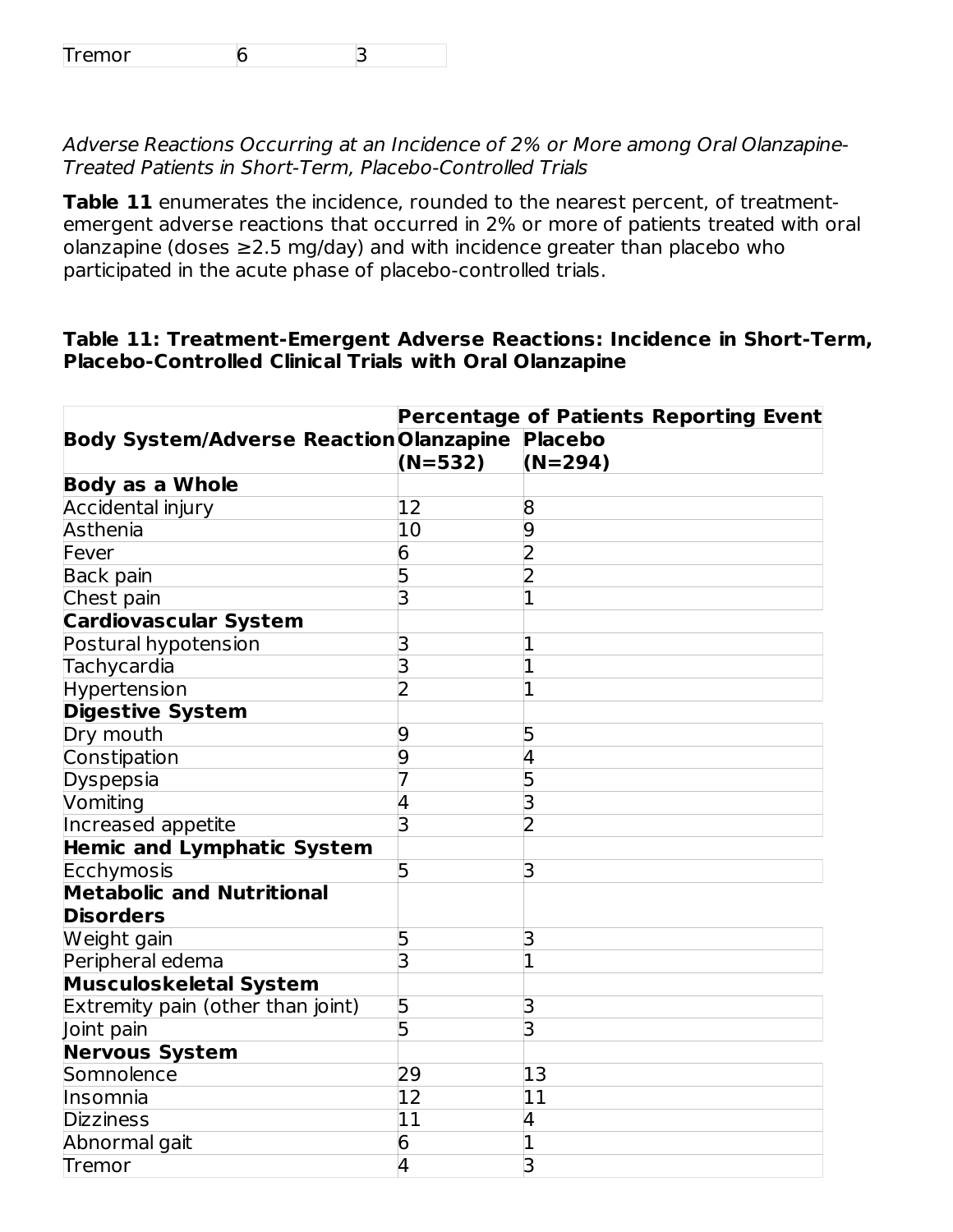| Akathisia                      |  |  |
|--------------------------------|--|--|
| Hypertonia                     |  |  |
| <b>Articulation impairment</b> |  |  |
| <b>Respiratory System</b>      |  |  |
| <b>Rhinitis</b>                |  |  |
| Cough increased                |  |  |
| Pharyngitis                    |  |  |
| <b>Special Senses</b>          |  |  |
| Amblyopia                      |  |  |
| <b>Urogenital System</b>       |  |  |
| Urinary incontinence           |  |  |
| Urinary tract infection        |  |  |

### Dose Dependency of Adverse Reactions

A dose group difference has been observed for fatigue, dizziness, weight gain and prolactin elevation. In a single 8-week randomized, double-blind, fixed-dose study comparing 10 (N=199), 20 (N=200) and 40 (N=200) mg/day of oral olanzapine in adult patients with schizophrenia or schizoaffective disorder, incidence of fatigue (10 mg/day: 1.5%; 20 mg/day: 2.1%; 40 mg/day: 6.6%) was observed with significant differences between 10 vs 40 and 20 vs 40 mg/day. The incidence of dizziness (10 mg/day: 2.6%; 20 mg/day: 1.6%; 40 mg/day: 6.6%) was observed with significant differences between 20 vs 40 mg. Dose group differences were also noted for weight gain and prolactin elevation [see Warnings and Precautions (5.5, 5.15)].

The following table addresses dose relatedness for other adverse reactions using data from a schizophrenia trial involving fixed dosage ranges of oral olanzapine. It enumerates the percentage of patients with treatment-emergent adverse reactions for the 3 fixed-dose range groups and placebo. The data were analyzed using the Cochran-Armitage test, excluding the placebo group, and the table includes only those adverse reactions for which there was a trend.

### **Table 12: Percentage of Patients from a Schizophrenia Trial with Treatment-Emergent Adverse Reactions for the 3 Dose Range Groups and Placebo**

|                                   | <b>Percentage of Patients Reporting Event</b> |                                                        |                                                         |                                                         |  |
|-----------------------------------|-----------------------------------------------|--------------------------------------------------------|---------------------------------------------------------|---------------------------------------------------------|--|
| <b>Adverse</b><br><b>Reaction</b> | <b>Placebo</b><br>$(N=68)$                    | <b>Olanzapine</b><br>$5 \pm 2.5$<br>mg/day<br>$(N=65)$ | <b>Olanzapine</b><br>$10 \pm 2.5$<br>mg/day<br>$(N=64)$ | <b>Olanzapine</b><br>$15 \pm 2.5$<br>mg/day<br>$(N=69)$ |  |
| Asthenia                          | 15                                            |                                                        |                                                         | 20                                                      |  |
| Dry mouth                         |                                               |                                                        |                                                         | 13                                                      |  |
| <b>Nausea</b>                     |                                               |                                                        |                                                         |                                                         |  |
| Somnolence                        | 16                                            | 20                                                     | 30                                                      | 39                                                      |  |
| Tremor                            |                                               |                                                        |                                                         |                                                         |  |

Commonly Observed Adverse Reactions in Short-Term Trials of Oral Olanzapine as Adjunct to Lithium or Valproate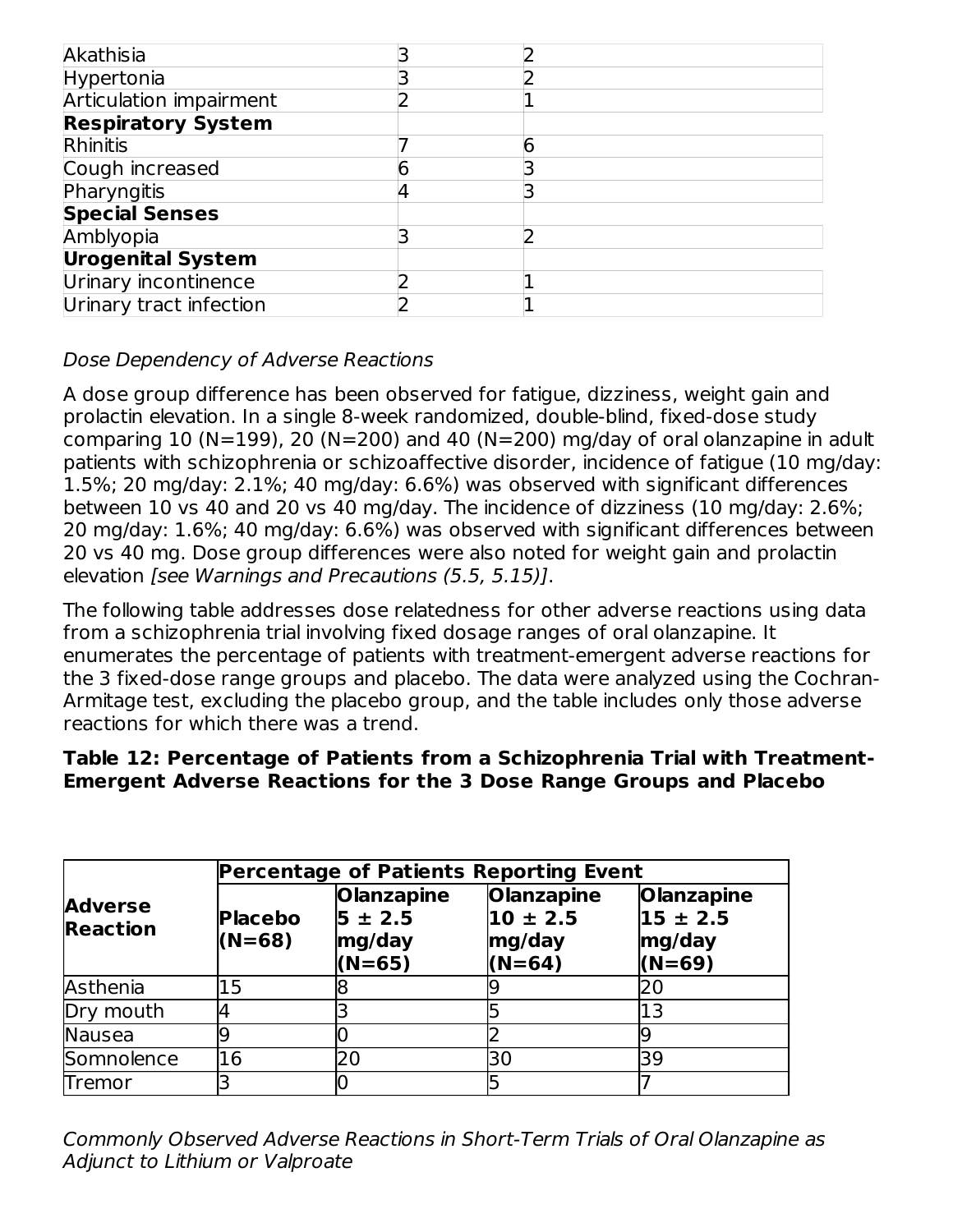In the bipolar I disorder (manic or mixed episodes) adjunct placebo-controlled trials, the most commonly observed adverse reactions associated with the combination of olanzapine and lithium or valproate (incidence of ≥5% and at least twice placebo) were:

#### **Table 13: Common Treatment-Emergent Adverse Reactions Associated with the Use of Oral Olanzapine in 6-Week Adjunct to Lithium or Valproate Trials — Bipolar I Disorder (Manic or Mixed Episodes)**

|                           | <b>Percentage of Patients</b><br><b>Reporting Event</b> |                        |  |  |  |
|---------------------------|---------------------------------------------------------|------------------------|--|--|--|
| <b>Adverse</b>            | Olanzapine Placebo with                                 |                        |  |  |  |
| <b>Reaction</b>           | with lithium orlithium or                               |                        |  |  |  |
|                           | valproate<br>$(N=229)$                                  | valproate<br>$(N=115)$ |  |  |  |
| Dry mouth                 | 32                                                      | 9                      |  |  |  |
| Weight gain 26            |                                                         |                        |  |  |  |
| Increased<br>appetite     | 24                                                      | 8                      |  |  |  |
| <b>Dizziness</b>          | 14                                                      | 7                      |  |  |  |
| Back pain                 | 8                                                       | 4                      |  |  |  |
| Constipation <sup>8</sup> |                                                         | 4                      |  |  |  |
| Speech<br>disorder        |                                                         | 1                      |  |  |  |
| Increased<br>salivation   | 6                                                       | 2                      |  |  |  |
| Amnesia                   | 5                                                       | $\mathsf{S}$           |  |  |  |
| Paresthesia               | 5                                                       | 2                      |  |  |  |

Adverse Reactions Occurring at an Incidence of 2% or More among Oral Olanzapine-Treated Patients in Short-Term Trials of Olanzapine as Adjunct to Lithium or Valproate

**Table 14** enumerates the incidence, rounded to the nearest percent, of treatmentemergent adverse reactions that occurred in 2% or more of patients treated with the combination of olanzapine (doses  $\geq$ 5 mg/day) and lithium or valproate and with incidence greater than lithium or valproate alone who participated in the acute phase of placebo-controlled combination trials.

#### **Table 14: Treatment-Emergent Adverse Reactions: Incidence in Short-Term, Placebo-Controlled Clinical Trials of Oral Olanzapine as Adjunct to Lithium or Valproate**

|                                | <b>Percentage of Patients Reporting Event</b>            |                                                              |  |  |
|--------------------------------|----------------------------------------------------------|--------------------------------------------------------------|--|--|
| <b>Body</b><br><b>Reaction</b> | <b>Olanzapine</b><br>or valproate $(N=115)$<br>$(N=229)$ | System/Adversewith lithium Placebo with lithium or valproate |  |  |
| Body as a<br><b>Whole</b>      |                                                          |                                                              |  |  |
| Asthenia                       | 18                                                       | 13                                                           |  |  |
| Back pain                      | 8                                                        |                                                              |  |  |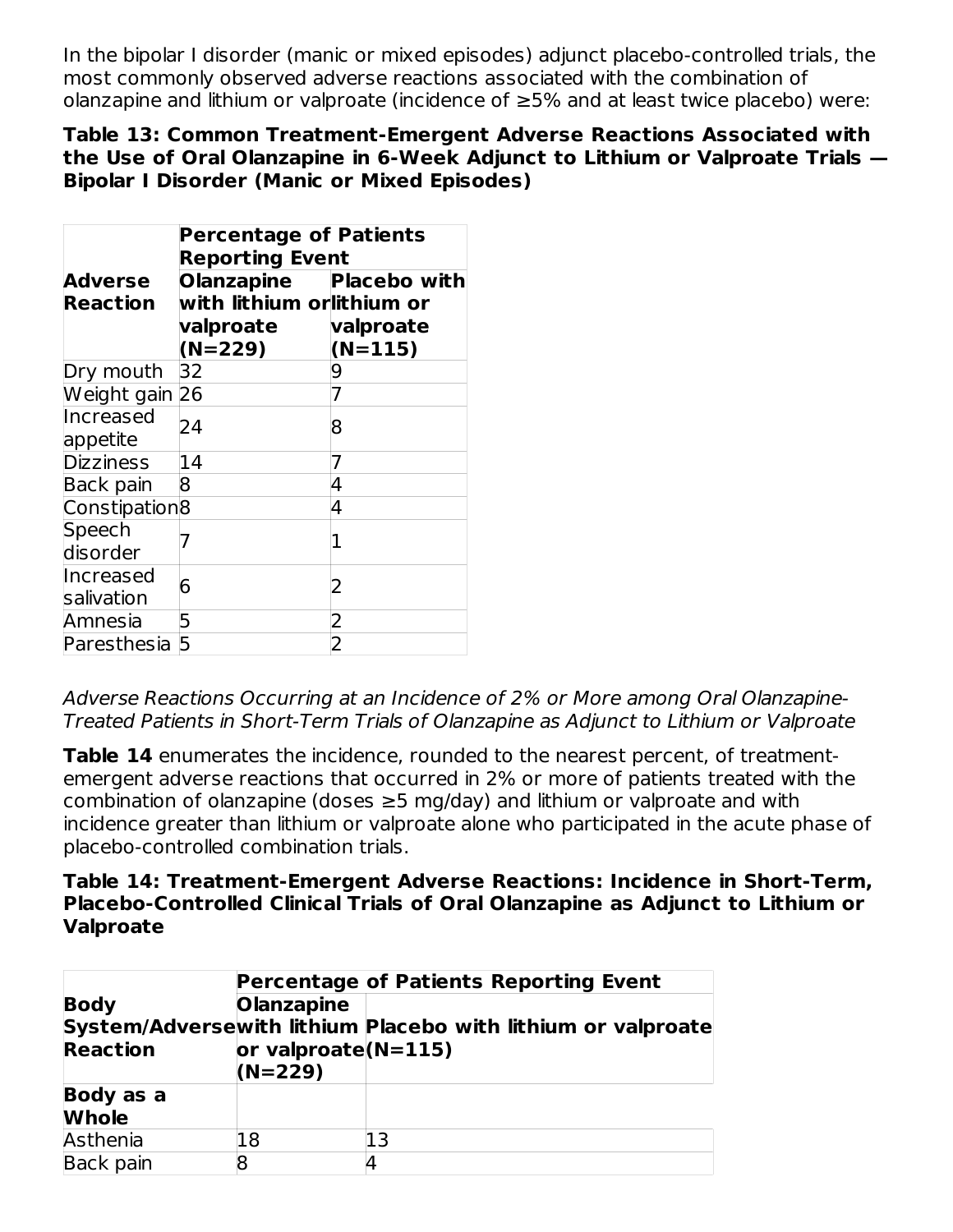| Accidental injury                | $\overline{4}$ | 2              |
|----------------------------------|----------------|----------------|
| Chest pain                       | 3              | $\overline{2}$ |
| <b>Cardiovascular</b>            |                |                |
| <b>System</b>                    |                |                |
| <b>Hypertension</b>              | 2              | 1              |
| <b>Digestive</b>                 |                |                |
| <b>System</b>                    |                |                |
| Dry mouth                        | 32             | 9              |
| Increased appetite <sub>24</sub> |                | 8              |
| Thirst                           | 10             | $\overline{6}$ |
| Constipation                     | 8              | 4              |
| Increased                        | 6              | 2              |
| salivation                       |                |                |
| <b>Metabolic and</b>             |                |                |
| <b>Nutritional</b>               |                |                |
| <b>Disorders</b>                 |                |                |
| Weight gain                      | 26             | 7              |
| Peripheral edema                 | 6              | 4              |
| Edema                            | フ              |                |
| <b>Nervous</b>                   |                |                |
| <b>System</b>                    |                |                |
| Somnolence                       | 52             | 27             |
| Tremor                           | 23             | 13             |
| Depression                       | 18             | 17             |
| <b>Dizziness</b>                 | 14             |                |
| Speech disorder                  | 7              | 1              |
| Amnesia                          | 5              | 2              |
| Paresthesia                      | 5              | 2              |
| Apathy                           | 4              | 3              |
| Confusion                        | 4              | 1              |
| Euphoria                         | 3              | っ              |
| Incoordination                   | $\overline{2}$ | 0              |
| <b>Respiratory</b>               |                |                |
| <b>System</b>                    |                |                |
| Pharyngitis                      | 4              | 1              |
| Dyspnea                          | 3              | 1              |
| <b>Skin and</b>                  |                |                |
| <b>Appendages</b>                |                |                |
| Sweating                         | 3              | 1              |
| Acne                             | $\overline{2}$ | 0              |
| Dry skin                         | 2              | 0              |
| <b>Special Senses</b>            |                |                |
| Amblyopia                        | 9              | 5              |
| Abnormal vision                  | $\overline{2}$ | 0              |
| <b>Urogenital</b>                |                |                |
| <b>System</b>                    |                |                |
| Dysmenorrhea <sup>a</sup>        | 2              | 0              |
| Vaginitis <sup>a</sup>           | $\overline{2}$ | 0              |

<sup>a</sup> Denominator used was for females only (olanzapine, N=128; placebo, N=51).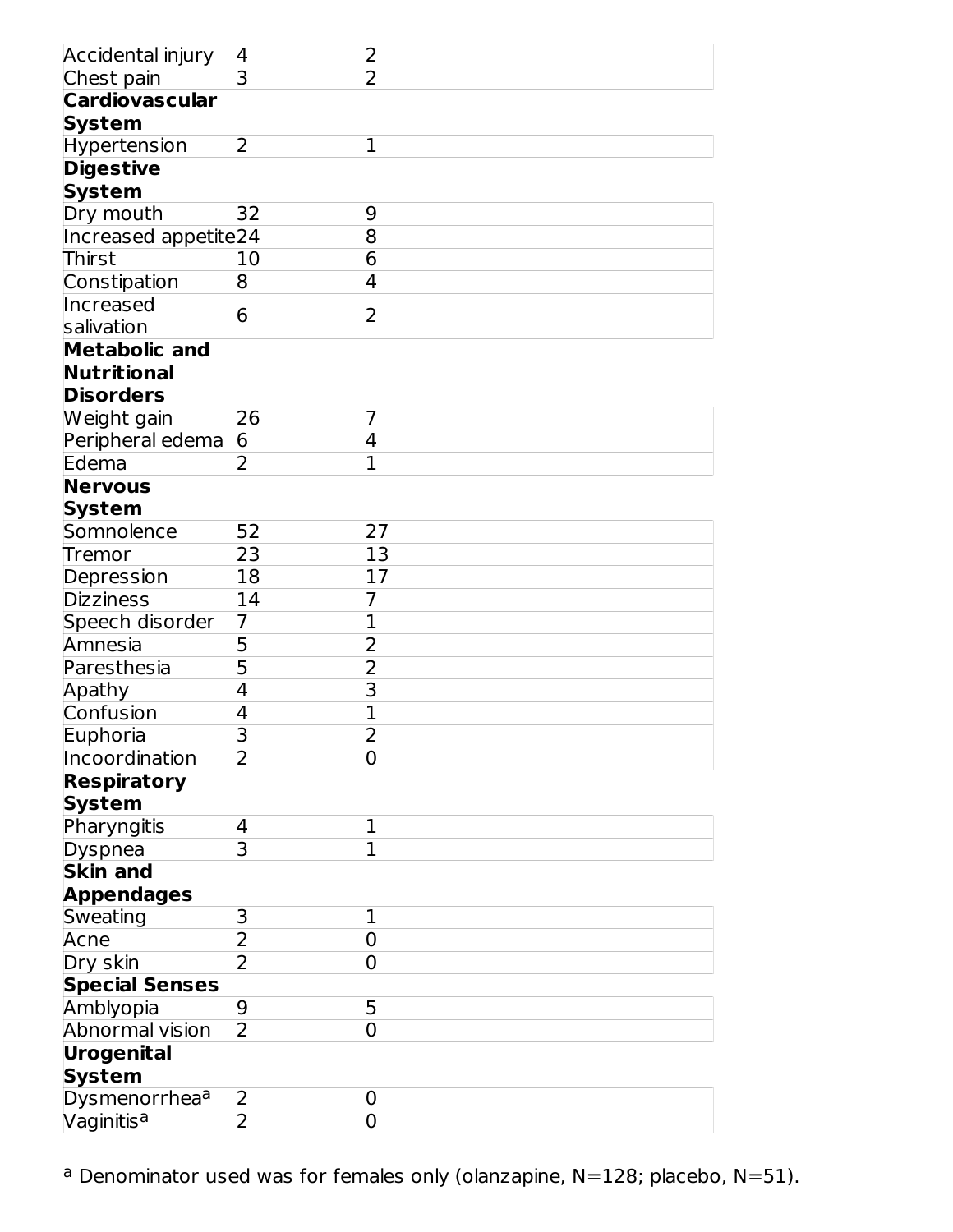For specific information about the adverse reactions observed with lithium or valproate, refer to the Adverse Reactions section of the package inserts for these other products.

### **Extrapyramidal Symptoms**

The following table enumerates the percentage of patients with treatment-emergent extrapyramidal symptoms as assessed by categorical analyses of formal rating scales during acute therapy in a controlled clinical trial comparing oral olanzapine at 3 fixed doses with placebo in the treatment of schizophrenia in a 6-week trial.

#### **Table 16: Treatment-Emergent Extrapyramidal Symptoms Assessed by Rating Scales Incidence in a Fixed Dosage Range, Placebo-Controlled Clinical Trial of Oral Olanzapine in Schizophrenia - Acute Phase**

### **Extrapyramidal Symptoms**

The following table enumerates the percentage of patients with treatment-emergent extrapyramidal symptoms as assessed by categorical analyses of formal rating scales during acute therapy in a controlled clinical trial comparing oral olanzapine at 3 fixed doses with placebo in the treatment of schizophrenia in a 6-week trial.

#### **Table 16: Treatment-Emergent Extrapyramidal Symptoms Assessed by Rating Scales Incidence in a Fixed Dosage Range, Placebo-Controlled Clinical Trial of Oral Olanzapine in Schizophrenia - Acute Phase**

|                               | <b>Percentage of Patients</b><br><b>Reporting Event</b> |                       |                                                           |                        |
|-------------------------------|---------------------------------------------------------|-----------------------|-----------------------------------------------------------|------------------------|
|                               | <b>Placebo</b>                                          | $5 \pm 2.5$<br>mg/day | OlanzapineOlanzapine Olanzapine<br>$10 \pm 2.5$<br>mg/day | $15 \pm 2.5$<br>mg/day |
| Parkinsonism <sup>a</sup> l15 |                                                         | L4                    |                                                           | 14                     |
| Akathisia <sup>b</sup>        |                                                         | 16                    | 1 Q                                                       |                        |

<sup>a</sup> Percentage of patients with a Simpson-Angus Scale total score >3.

 $^{\text{b}}$  Percentage of patients with a Barnes Akathisia Scale global score ≥2.

The following table enumerates the percentage of patients with treatment-emergent extrapyramidal symptoms as assessed by spontaneously reported adverse reactions during acute therapy in the same controlled clinical trial comparing olanzapine at 3 fixed doses with placebo in the treatment of schizophrenia in a 6-week trial.

#### **Table 17: Treatment-Emergent Extrapyramidal Symptoms Assessed by Adverse Reactions Incidence in a Fixed Dosage Range, Placebo-Controlled Clinical Trial of Oral Olanzapine in Schizophrenia - Acute Phase**

| <b>Percentage of</b><br><b>Patients</b><br><b>Reporting Event</b> |                                                                           |                                |
|-------------------------------------------------------------------|---------------------------------------------------------------------------|--------------------------------|
| <b>Placebo</b>                                                    | $\vert 5 \pm 2.5 \vert$ $\vert 10 \pm 2.5 \vert$ $\vert 15 \pm 2.5 \vert$ | OlanzapineOlanzapineOlanzapine |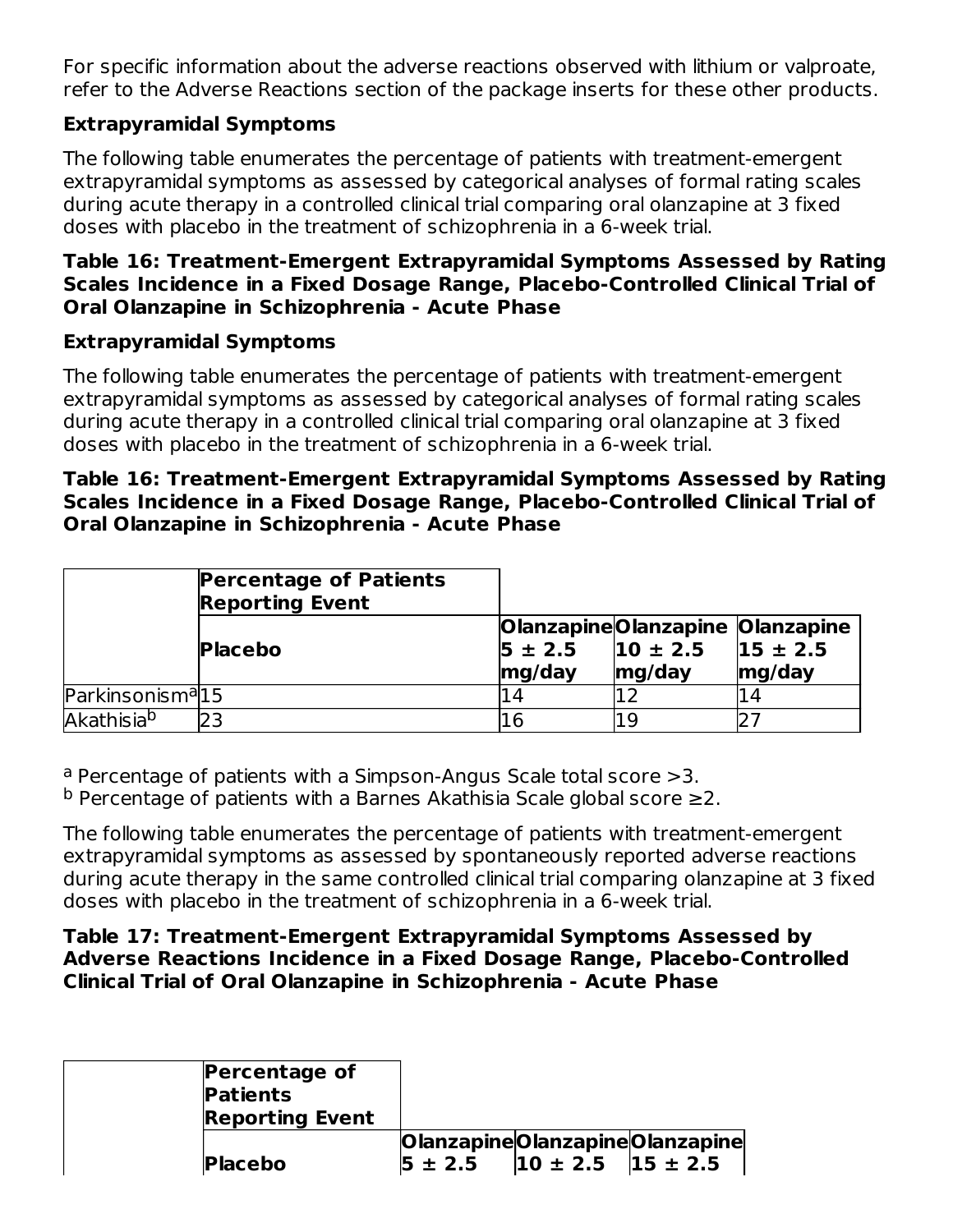|                                          | $(N=68)$ | mg/day<br>$(N=65)$ | mg/day<br>$(N=64)$ | mg/day<br>$(N=69)$ |
|------------------------------------------|----------|--------------------|--------------------|--------------------|
| Dystonic<br>events <sup>a</sup>          |          | 3                  |                    | 3                  |
| Parkinsonism<br>events <sup>b</sup>      | 10       | 8                  | 14                 | 20                 |
| Akathisia<br>events <sup>c</sup>         |          | 5                  | 11                 | 10                 |
| <b>Dyskinetic</b><br>events <sup>d</sup> | 4        |                    |                    |                    |
| Residual<br>eventse                      |          | 2                  | 5                  |                    |
| Any<br>extrapyramidal16<br>event         |          | 15                 | 25                 | 32                 |

<sup>a</sup> Patients with the following COSTART terms were counted in this category: dystonia, generalized spasm, neck rigidity, oculogyric crisis, opisthotonos, torticollis.

<sup>b</sup> Patients with the following COSTART terms were counted in this category: akinesia, cogwheel rigidity, extrapyramidal syndrome, hypertonia, hypokinesia, masked facies, tremor.

<sup>c</sup> Patients with the following COSTART terms were counted in this category: akathisia, hyperkinesia.

<sup>d</sup> Patients with the following COSTART terms were counted in this category: buccoglossal syndrome, choreoathetosis, dyskinesia, tardive dyskinesia.

<sup>e</sup> Patients with the following COSTART terms were counted in this category: movement disorder, myoclonus, twitching.

The following table enumerates the percentage of adolescent patients with treatmentemergent extrapyramidal symptoms as assessed by spontaneously reported adverse reactions during acute therapy (dose range: 2.5 to 20 mg/day).

#### **Table 18: Treatment-Emergent Extrapyramidal Symptoms Assessed by Adverse Reactions Incidence in Placebo-Controlled Clinical Trials of Oral Olanzapine in Schizophrenia and Bipolar I Disorder — Adolescents**

|                            | Percentage of Patients Reporting Event |                                |  |  |  |
|----------------------------|----------------------------------------|--------------------------------|--|--|--|
| Categories <sup>a</sup>    | <b>Placebo</b><br>$(N=89)$             | <b>Olanzapine</b><br>$(N=179)$ |  |  |  |
| Dystonic events            |                                        |                                |  |  |  |
| Parkinsonism events        |                                        |                                |  |  |  |
| Akathisia events           |                                        |                                |  |  |  |
| Dyskinetic events          |                                        |                                |  |  |  |
| Nonspecific events         |                                        |                                |  |  |  |
| Any extrapyramidal event 6 |                                        | 1 C                            |  |  |  |

<sup>a</sup> Categories are based on Standard MedDRA Queries (SMQ) for extrapyramidal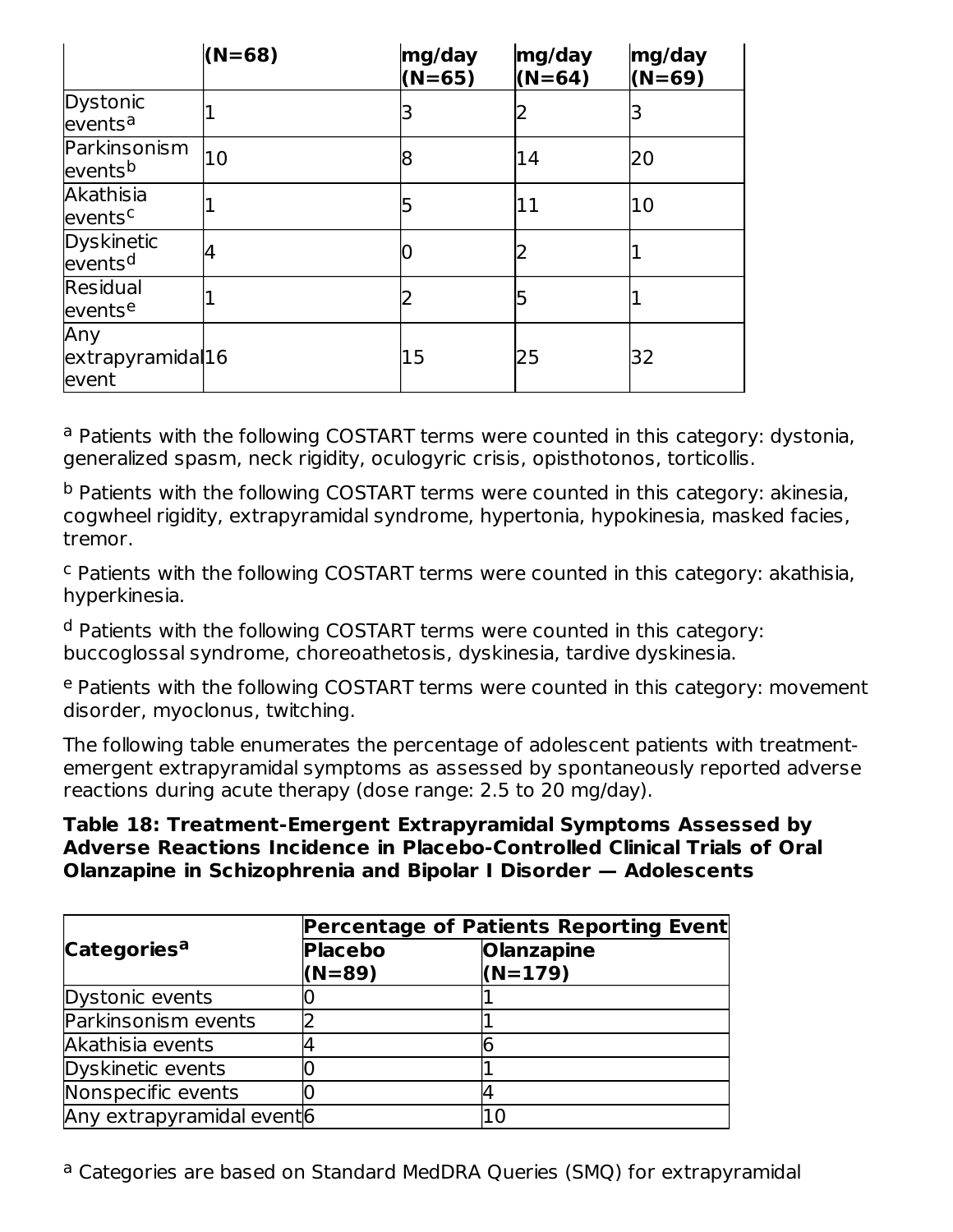symptoms as defined in MedDRA version 12.0

Dystonia, Class Effect: Symptoms of dystonia, prolonged abnormal contractions of muscle groups, may occur in susceptible individuals during the first few days of treatment. Dystonic symptoms include: spasm of the neck muscles, sometimes progressing to tightness of the throat, swallowing difficulty, difficulty breathing, and/or protrusion of the tongue. While these symptoms can occur at low doses, the frequency and severity are greater with high potency and at higher doses of first generation antipsychotic drugs. In general, an elevated risk of acute dystonia may be observed in males and younger age groups receiving antipsychotics; however, events of dystonia have been reported infrequently (<1%) with olanzapine use.

### **Other Adverse Reactions**

### Other Adverse Reactions Observed During the Clinical Trial Evaluation of Oral Olanzapine

Following is a list of treatment-emergent adverse reactions reported by patients treated with oral olanzapine (at multiple doses  $\geq$ 1 mg/day) in clinical trials. This listing is not intended to include reactions (1) already listed in previous tables or elsewhere in labeling, (2) for which a drug cause was remote, (3) which were so general as to be uninformative, (4) which were not considered to have significant clinical implications, or (5) which occurred at a rate equal to or less than placebo. Reactions are classified by body system using the following definitions: frequent adverse reactions are those occurring in at least 1/100 patients; infrequent adverse reactions are those occurring in 1/100 to 1/1000 patients; rare reactions are those occurring in fewer than 1/1000 patients.

**Body as a Whole** — Infrequent: chills, face edema, photosensitivity reaction, suicide attempt $^1$ ; *Rare:* chills and fever, hangover effect, sudden death $^1\cdot$ 

**Cardiovascular System** — Infrequent: cerebrovascular accident, vasodilatation.

**Digestive System** — Infrequent: abdominal distension, nausea and vomiting, tongue edema; Rare: ileus, intestinal obstruction, liver fatty deposit.

**Hemic and Lymphatic System** — Infrequent: thrombocytopenia.

**Metabolic and Nutritional Disorders** —Frequent: alkaline phosphatase increased; Infrequent: bilirubinemia, hypoproteinemia.

**Musculoskeletal System** — Rare: osteoporosis.

**Nervous System** — Infrequent: ataxia, dysarthria, libido decreased, stupor; Rare: coma.

**Respiratory System** — Infrequent: epistaxis; Rare: lung edema.

**Skin and Appendages** — Infrequent: alopecia.

**Special Senses** — Infrequent: abnormality of accommodation, dry eyes; Rare: mydriasis.

**Urogenital System** — Infrequent: amenorrhea<sup>2</sup>, breast pain, decreased menstruation, impotence<sup>2</sup>, increased menstruation<sup>2</sup>, menorrhagia<sup>2</sup>, metrorrhagia<sup>2</sup>, polyuria<sup>2</sup>, urinary frequency, urinary retention, urinary urgency, urination impaired.

 $1$  These terms represent serious adverse events but do not meet the definition for adverse drug reactions. They are included here because of their seriousness.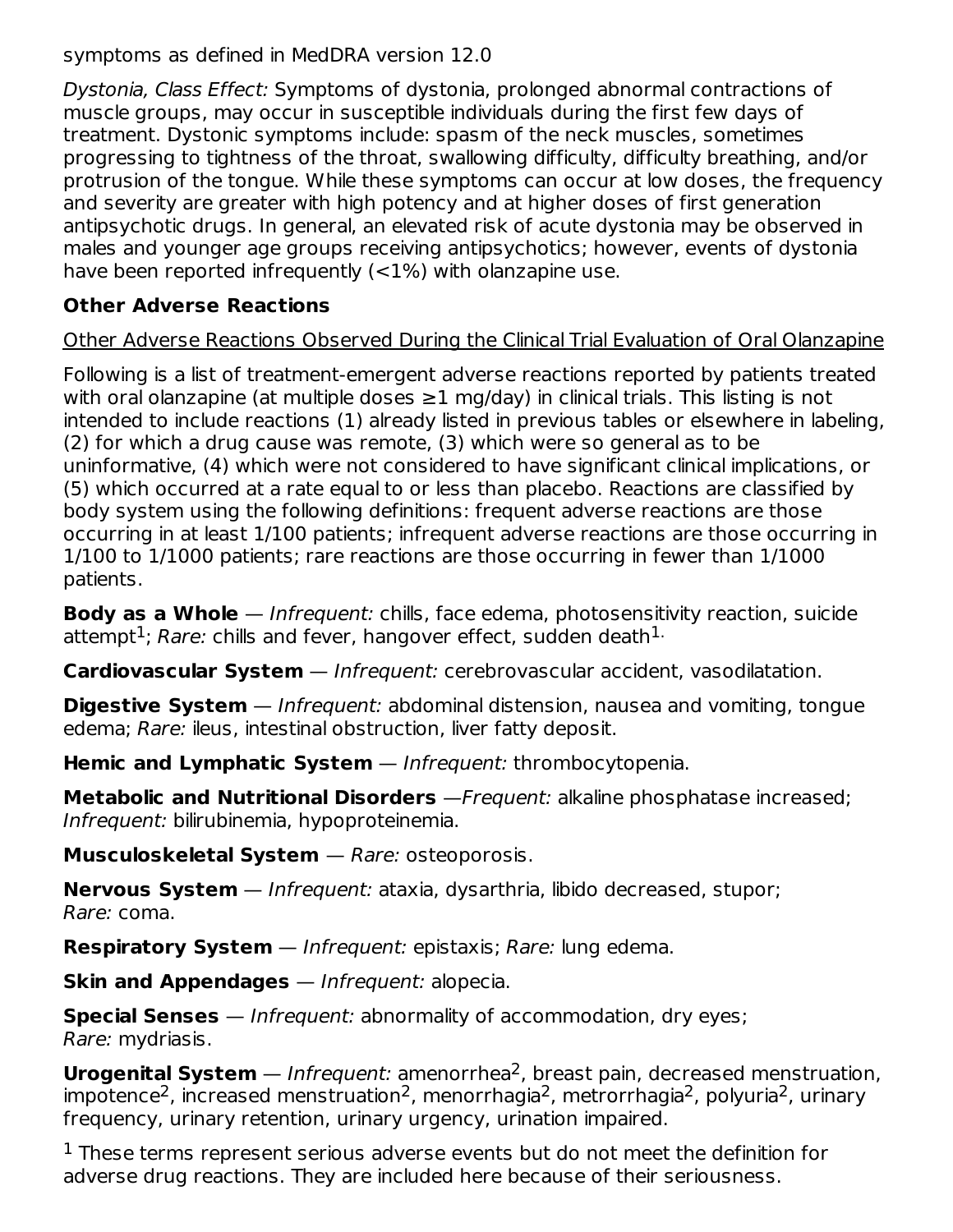<sup>2</sup> Adjusted for gender.

Clinical Trials in Adolescent Patients (age 13 to 17 years)

Commonly Observed Adverse Reactions in Oral Olanzapine Short-Term, Placebo-Controlled Trials

Adverse reactions in adolescent patients treated with oral olanzapine (doses ≥2.5 mg) reported with an incidence of 5% or more and reported at least twice as frequently as placebo-treated patients are listed in **Table 21**.

#### **Table 21: Treatment-Emergent Adverse Reactions of ≥5% Incidence among Adolescents (13to 17 Years Old) with Schizophrenia or Bipolar I Disorder (Manic or Mixed Episodes)**

|                                | <b>Percentage of Patients Reporting Event</b>   |                            |                                           |                            |  |
|--------------------------------|-------------------------------------------------|----------------------------|-------------------------------------------|----------------------------|--|
| <b>Adverse</b>                 | <b>6 Week Trial</b><br>% Schizophrenia Patients |                            | <b>3 Week Trial</b><br>% Bipolar Patients |                            |  |
| <b>Reactions</b>               | <b>Olanzapine</b><br>(N=72)                     | <b>Placebo</b><br>$(N=35)$ | <b>Olanzapine</b><br>$(N=107)$            | <b>Placebo</b><br>$(N=54)$ |  |
| Sedation <sup>a</sup>          | 39                                              |                            | 48                                        |                            |  |
| <b>Weight</b><br>increased     | 31                                              | 9                          | 29                                        |                            |  |
| Headache                       | 17                                              | 6                          | 17                                        | 17                         |  |
| Increased<br>appetite          | 17                                              | g                          | 29                                        | 4                          |  |
| <b>Dizziness</b>               | 18                                              | 3                          | 7                                         | 2                          |  |
| Abdominal<br>pain <sup>b</sup> |                                                 | 3                          | 6                                         |                            |  |
| Pain in<br>extremity           | 6                                               | 3                          | 5                                         |                            |  |
| Fatigue                        | 3                                               | 3                          | 14                                        | 6                          |  |
| Dry mouth 4                    |                                                 |                            |                                           |                            |  |

<sup>a</sup> Patients with the following MedDRA terms were counted in this category: hypersomnia, lethargy, sedation, somnolence.

<sup>b</sup> Patients with the following MedDRA terms were counted in this category: abdominal pain, abdominal pain lower, abdominal pain upper.

Adverse Reactions Occurring at an Incidence of 2% or More among Oral Olanzapine-Treated Patients in Short-Term (3 to 6 weeks), Placebo-Controlled Trials

Adverse reactions in adolescent patients treated with oral olanzapine (doses ≥2.5 mg) reported with an incidence of 2% or more and greater than placebo are listed in **Table 22**.

**Table 22: Treatment-Emergent Adverse Reactions of ≥2% Incidence among Adolescents (13to 17 Years Old) (Combined Incidence from Short-Term, Placebo-Controlled Clinical Trials of Schizophrenia or Bipolar I Disorder [Manic or Mixed Episodes])**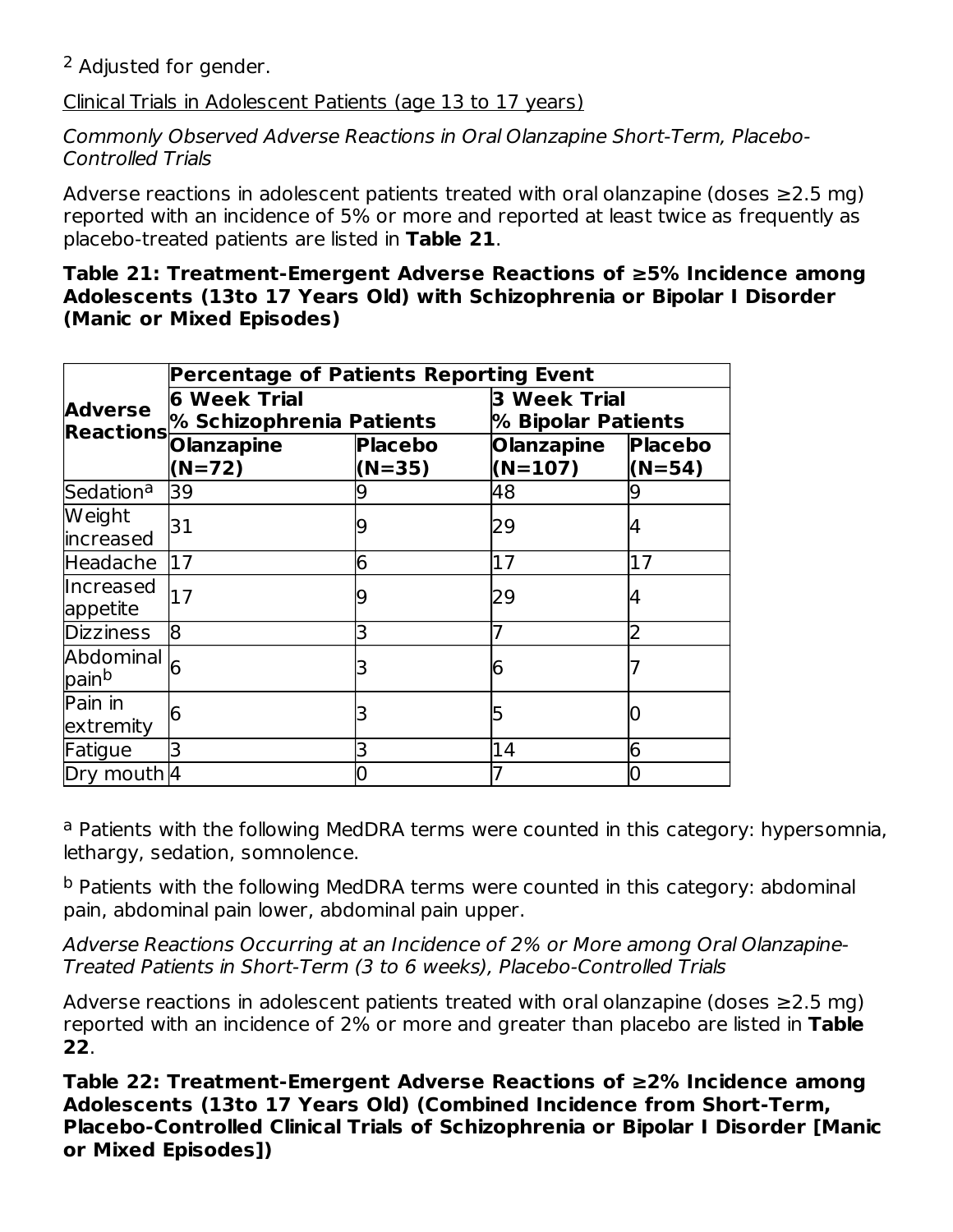|                                   | Percentage of Patients Reporting Event |                |  |  |  |  |  |
|-----------------------------------|----------------------------------------|----------------|--|--|--|--|--|
| <b>Adverse</b><br><b>Reaction</b> | <b>Olanzapine</b>                      | <b>Placebo</b> |  |  |  |  |  |
|                                   | $(N=179)$                              | $(N=89)$       |  |  |  |  |  |
| Sedation <sup>a</sup>             | 44                                     |                |  |  |  |  |  |
| Weight                            | 30                                     | 6              |  |  |  |  |  |
| increased                         |                                        |                |  |  |  |  |  |
| Increased                         | 24                                     | 6              |  |  |  |  |  |
| appetite                          |                                        |                |  |  |  |  |  |
| Headache                          | 17                                     | 12             |  |  |  |  |  |
| Fatigue                           | 9                                      | 4              |  |  |  |  |  |
| <b>Dizziness</b>                  |                                        | 2              |  |  |  |  |  |
| Dry mouth                         | 6                                      | 0              |  |  |  |  |  |
| Pain in                           | 5                                      | 1              |  |  |  |  |  |
| extremity                         |                                        |                |  |  |  |  |  |
| Constipation                      | 4                                      | 0              |  |  |  |  |  |
| Nasopharyngitis <sup>4</sup>      |                                        | 2              |  |  |  |  |  |
| <b>Diarrhea</b>                   | 3                                      | $\overline{0}$ |  |  |  |  |  |
| Restlessness                      | 3                                      | 2              |  |  |  |  |  |
| Liver enzymes                     | 8                                      |                |  |  |  |  |  |
| increased <sup>b</sup>            |                                        |                |  |  |  |  |  |
| Dyspepsia                         | 3                                      | 1              |  |  |  |  |  |
| Epistaxis                         | 3                                      | 0              |  |  |  |  |  |
| Respiratory                       | В                                      | 2              |  |  |  |  |  |
| tract infection <sup>c</sup>      |                                        |                |  |  |  |  |  |
| <b>Sinusitis</b>                  | 3                                      | 0              |  |  |  |  |  |
| Arthralgia                        |                                        | $\overline{0}$ |  |  |  |  |  |
| Musculoskeletal                   |                                        | 0              |  |  |  |  |  |
| stiffness                         |                                        |                |  |  |  |  |  |

<sup>a</sup> Patients with the following MedDRA terms were counted in this category: hypersomnia, lethargy, sedation, somnolence.

<sup>b</sup> The terms alanine aminotransferase (ALT), aspartate aminotransferase (AST), and hepatic enzyme were combined under liver enzymes.

<sup>c</sup> Patients with the following MedDRA terms were counted in this category: lower respiratory tract infection, respiratory tract infection, respiratory tract infection viral, upper respiratory tract infection, viral upper respiratory tract infection.

### **Vital Signs and Laboratory Studies**

Vital Sign Changes — Oral olanzapine was associated with orthostatic hypotension and tachycardia in clinical trials. [see Warnings and Precautions (5)].

### Laboratory Changes

Olanzapine Monotherapy in Adults: An assessment of the premarketing experience for olanzapine revealed an association with asymptomatic increases in ALT, AST, and GGT. Within the original premarketing database of about 2400 adult patients with baseline ALT ≤90 IU/L, the incidence of ALT elevations to >200 IU/L was 2% (50/2381). None of these patients experienced jaundice or other symptoms attributable to liver impairment and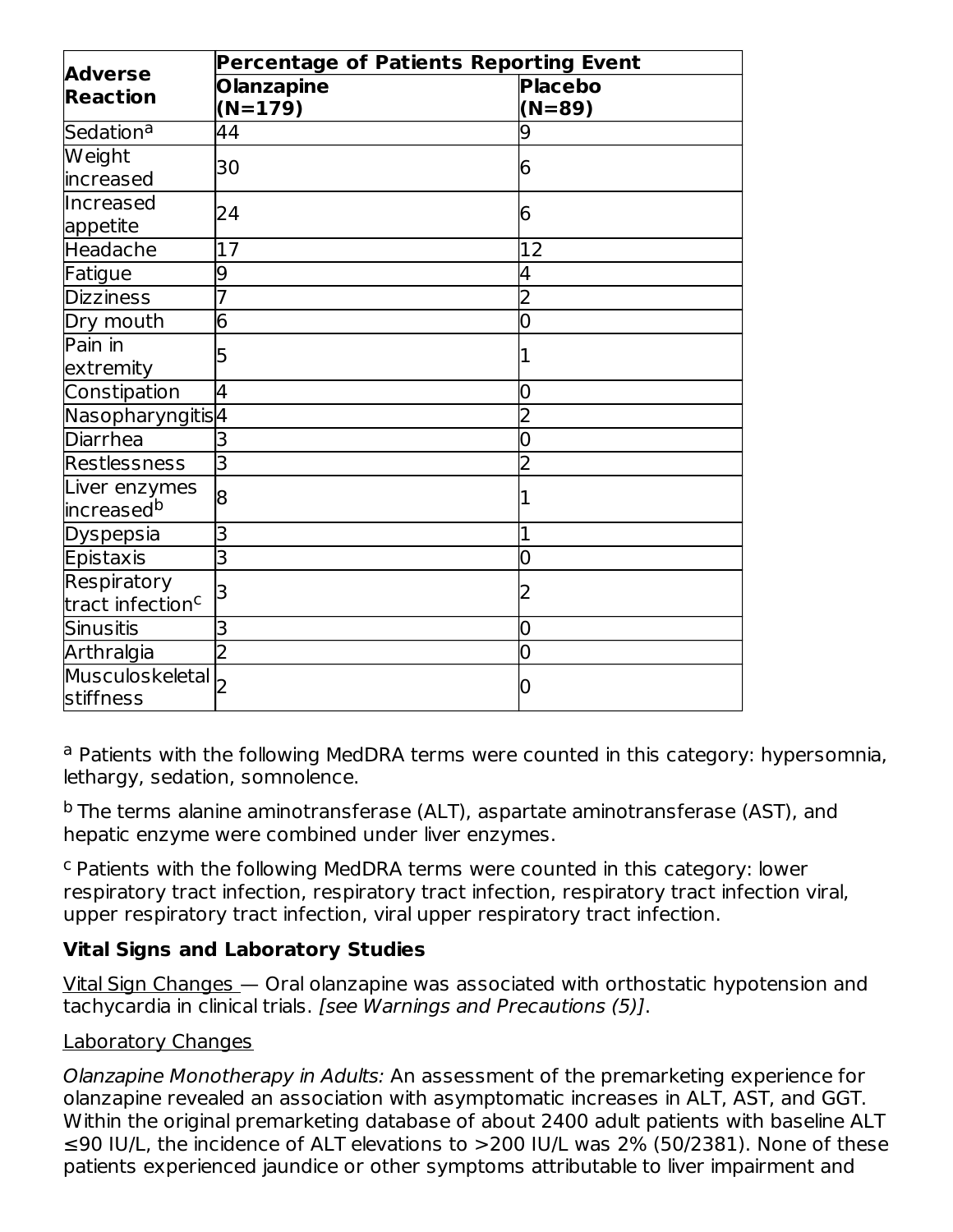most had transient changes that tended to normalize while olanzapine treatment was continued.

In placebo-controlled olanzapine monotherapy studies in adults, clinically significant ALT elevations (change from  $<$ 3 times the upper limit of normal [ULN] at baseline to  $\geq$ 3 times ULN) were observed in 5% (77/1426) of patients exposed to olanzapine compared to 1% (10/1187) of patients exposed to placebo. ALT elevations ≥5 times ULN were observed in 2% (29/1438) of olanzapine-treated patients, compared to 0.3% (4/1196) of placebo-treated patients. ALT values returned to normal, or were decreasing, at last follow-up in the majority of patients who either continued treatment with olanzapine or discontinued olanzapine. No patient with elevated ALT values experienced jaundice, liver failure, or met the criteria for Hy's Rule.

From an analysis of the laboratory data in an integrated database of 41 completed clinical studies in adult patients treated with oral olanzapine, high GGT levels were recorded in  $\geq$ 1% (88/5245) of patients.

Caution should be exercised in patients with signs and symptoms of hepatic impairment, in patients with pre-existing conditions associated with limited hepatic functional reserve, and in patients who are being treated with potentially hepatotoxic drugs.

Olanzapine administration was also associated with increases in serum prolactin [see Warnings and Precautions (5.15)], with an asymptomatic elevation of the eosinophil count in 0.3% of patients, and with an increase in CPK.

From an analysis of the laboratory data in an integrated database of 41 completed clinical studies in adult patients treated with oral olanzapine, elevated uric acid was recorded in  $\geq$ 3% (171/4641) of patients.

Olanzapine Monotherapy in Adolescents: In placebo-controlled clinical trials of adolescent patients with schizophrenia or bipolar I disorder (manic or mixed episodes), greater frequencies for the following treatment-emergent findings, at anytime, were observed in laboratory analytes compared to placebo: elevated ALT (≥3X ULN in patients with ALT at baseline <3X ULN), (12% vs 2%); elevated AST (28% vs 4%); low total bilirubin (22% vs 7%); elevated GGT (10% vs 1%); and elevated prolactin (47% vs 7%).

In placebo-controlled olanzapine monotherapy studies in adolescents, clinically significant ALT elevations (change from <3 times ULN at baseline to ≥3 times ULN) were observed in 12% (22/192) of patients exposed to olanzapine compared to 2% (2/109) of patients exposed to placebo. ALT elevations  $\geq$ 5 times ULN were observed in 4% (8/192) of olanzapine-treated patients, compared to 1% (1/109) of placebo-treated patients. ALT values returned to normal, or were decreasing, at last follow-up in the majority of patients who either continued treatment with olanzapine or discontinued olanzapine. No adolescent patient with elevated ALT values experienced jaundice, liver failure, or met the criteria for Hy's Rule.

ECG Changes — In pooled studies of adults as well as pooled studies of adolescents, there were no significant differences between olanzapine and placebo in the proportions of patients experiencing potentially important changes in ECG parameters, including QT, QTc (Fridericia corrected), and PR intervals. Olanzapine use was associated with a mean increase in heart rate compared to placebo (adults: +2.4 beats per minute vs no change with placebo; adolescents: +6.3 beats per minute vs -5.1 beats per minute with placebo). This increase in heart rate may be related to olanzapine's potential for inducing orthostatic changes [see Warnings and Precautions (5.7)].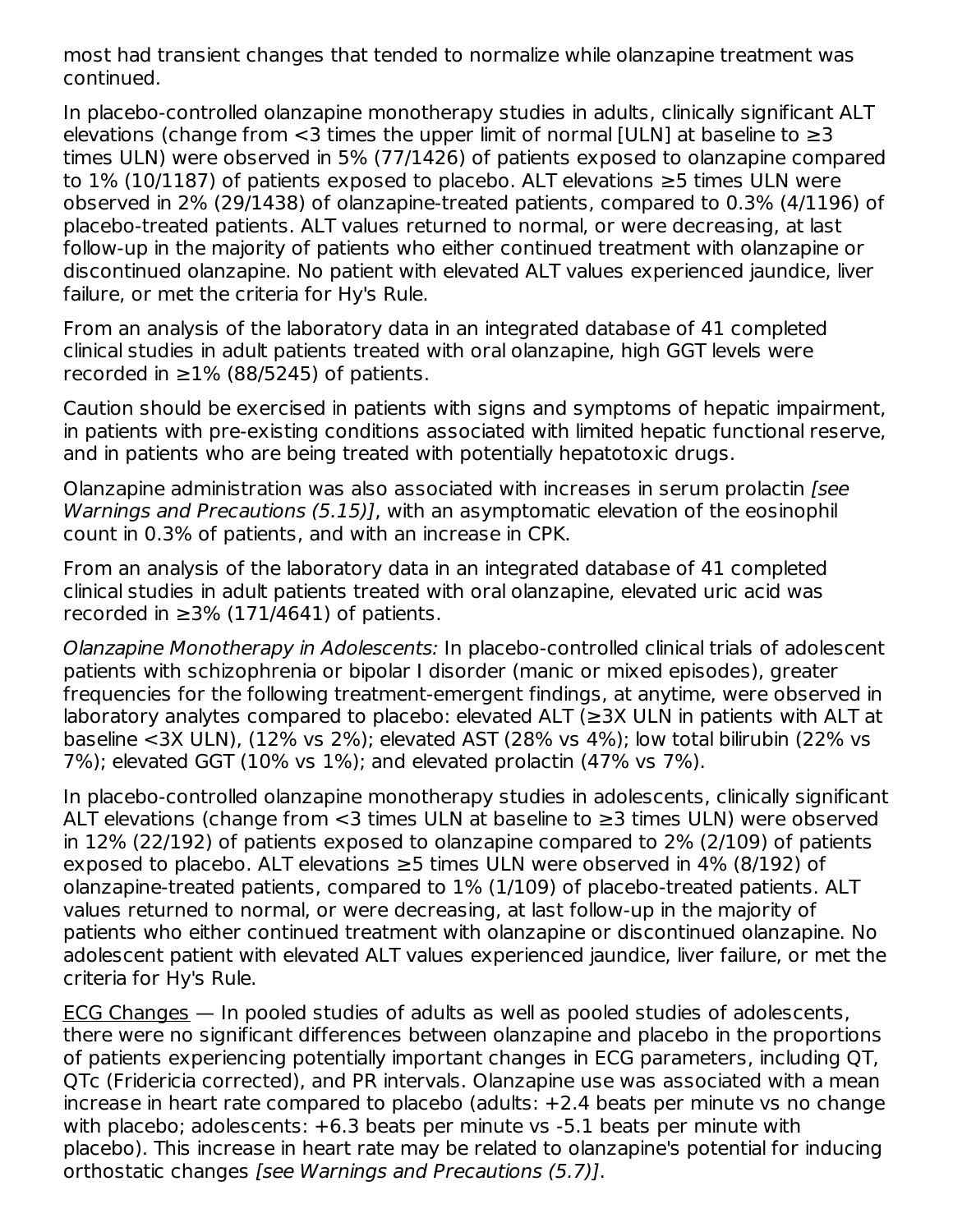# **6.2 Postmarketing Experience**

The following adverse reactions have been identified during post-approval use of olanzapine. Because these reactions are reported voluntarily from a population of uncertain size, it is difficult to reliably estimate their frequency or evaluate a causal relationship to drug exposure.

Adverse reactions reported since market introduction that were temporally (but not necessarily causally) related to olanzapine therapy include the following: allergic reaction (e.g., anaphylactoid reaction, angioedema, pruritus or urticaria), cholestatic or mixed liver injury, diabetic coma, diabetic ketoacidosis, discontinuation reaction (diaphoresis, nausea or vomiting), Drug Reaction with Eosinophilia and Systemic Symptoms (DRESS), hepatitis, jaundice, neutropenia, pancreatitis, priapism, rash, restless legs syndrome, rhabdomyolysis, salivary hypersecretion, stuttering $^{\text{1}}$  and venous thromboembolic events (including pulmonary embolism and deep venous thrombosis). Random cholesterol levels of ≥240 mg/dL and random triglyceride levels of ≥1000 mg/dL have been reported.

 $1$  Stuttering was only studied in oral and long acting injection (LAI) formulations.

# **7 DRUG INTERACTIONS**

The risks of using olanzapine in combination with other drugs have not been extensively evaluated in systematic studies.

# **7.1 Potential for Other Drugs to Affect Olanzapine**

Diazepam — The coadministration of diazepam with olanzapine potentiated the orthostatic hypotension observed with olanzapine [see Drug Interactions (7.2)].

Cimetidine and Antacids  $-$  Single doses of cimetidine (800 mg) or aluminum- and magnesium-containing antacids did not affect the oral bioavailability of olanzapine.

Inducers of CYP1A2 — Carbamazepine therapy (200 mg bid) causes an approximately 50% increase in the clearance of olanzapine. This increase is likely due to the fact that carbamazepine is a potent inducer of CYP1A2 activity. Higher daily doses of carbamazepine may cause an even greater increase in olanzapine clearance.

Alcohol — Ethanol (45 mg/70 kg single dose) did not have an effect on olanzapine pharmacokinetics. The co-administration of alcohol (i.e., ethanol) with olanzapine potentiated the orthostatic hypotension observed with olanzapine [see Drug Interactions (7.2)].

### Inhibitors of CYP1A2

Fluvoxamine: Fluvoxamine, a CYP1A2 inhibitor, decreases the clearance of olanzapine. This results in a mean increase in olanzapine  $\mathsf{C}_{\mathsf{max}}$  following fluvoxamine of 54% in female nonsmokers and 77% in male smokers. The mean increase in olanzapine AUC is 52% and 108%, respectively. Lower doses of olanzapine should be considered in patients receiving concomitant treatment with fluvoxamine.

### Inhibitors of CYP2D6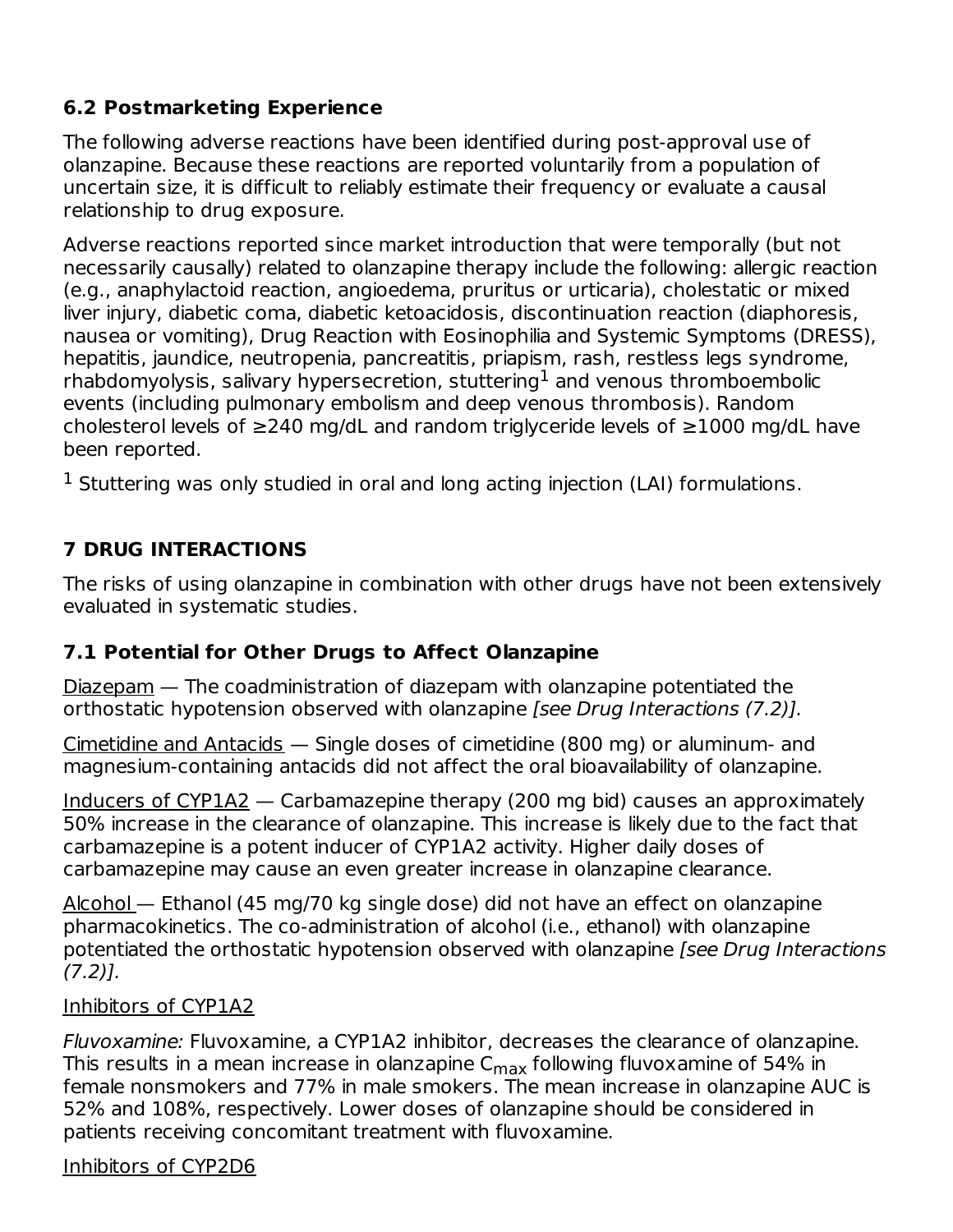Fluoxetine: Fluoxetine (60 mg single dose or 60 mg daily dose for 8 days) causes a small (mean 16%) increase in the maximum concentration of olanzapine and a small (mean 16%) decrease in olanzapine clearance. The magnitude of the impact of this factor is small in comparison to the overall variability between individuals, and therefore dose modification is not routinely recommended. When using olanzapine and fluoxetine in combination, also refer to the Drug Interactions section of the package insert for Symbyax.

Warfarin — Warfarin (20 mg single dose) did not affect olanzapine pharmacokinetics [see Drug Interactions (7.2)].

Inducers of CYP1A2 or Glucuronyl Transferase — Omeprazole and rifampin may cause an increase in olanzapine clearance.

<u>Charcoal</u> — The administration of activated charcoal (1 g) reduced the  $\mathsf{C}_{\mathsf{max}}$  and AUC of oral olanzapine by about 60%. As peak olanzapine levels are not typically obtained until about 6 hours after dosing, charcoal may be a useful treatment for olanzapine overdose.

Anticholinergic Drugs — Concomitant treatment with olanzapine and other drugs with anticholinergic activity can increase the risk for severe gastrointestinal adverse reactions related to hypomotility. Olanzapine should be used with caution in patients receiving medications having anticholinergic (antimuscarinic) effects [see Warnings and Precautions (5.14)].

### **7.2 Potential for Olanzapine to Affect Other Drugs**

CNS Acting Drugs — Given the primary CNS effects of olanzapine, caution should be used when olanzapine is taken in combination with other centrally acting drugs and alcohol.

Antihypertensive Agents — Olanzapine, because of its potential for inducing hypotension, may enhance the effects of certain antihypertensive agents.

Levodopa and Dopamine Agonists — Olanzapine may antagonize the effects of levodopa and dopamine agonists.

Lithium — Multiple doses of olanzapine (10 mg for 8 days) did not influence the kinetics of lithium. Therefore, concomitant olanzapine administration does not require dosage adjustment of lithium [see Warnings and Precautions (5.16)].

Valproate — Olanzapine (10 mg daily for 2 weeks) did not affect the steady-state plasma concentrations of valproate. Therefore, concomitant olanzapine administration does not require dosage adjustment of valproate [see Warnings and Precautions (5.16)].

Effect of Olanzapine on Drug Metabolizing Enzymes — In vitro studies utilizing human liver microsomes suggest that olanzapine has little potential to inhibit CYP1A2, CYP2C9, CYP2C19, CYP2D6, and CYP3A. Thus, olanzapine is unlikely to cause clinically important drug interactions mediated by these enzymes.

Imipramine — Single doses of olanzapine did not affect the pharmacokinetics of imipramine or its active metabolite desipramine.

Warfarin — Single doses of olanzapine did not affect the pharmacokinetics of warfarin [see Drug Interactions (7.1)].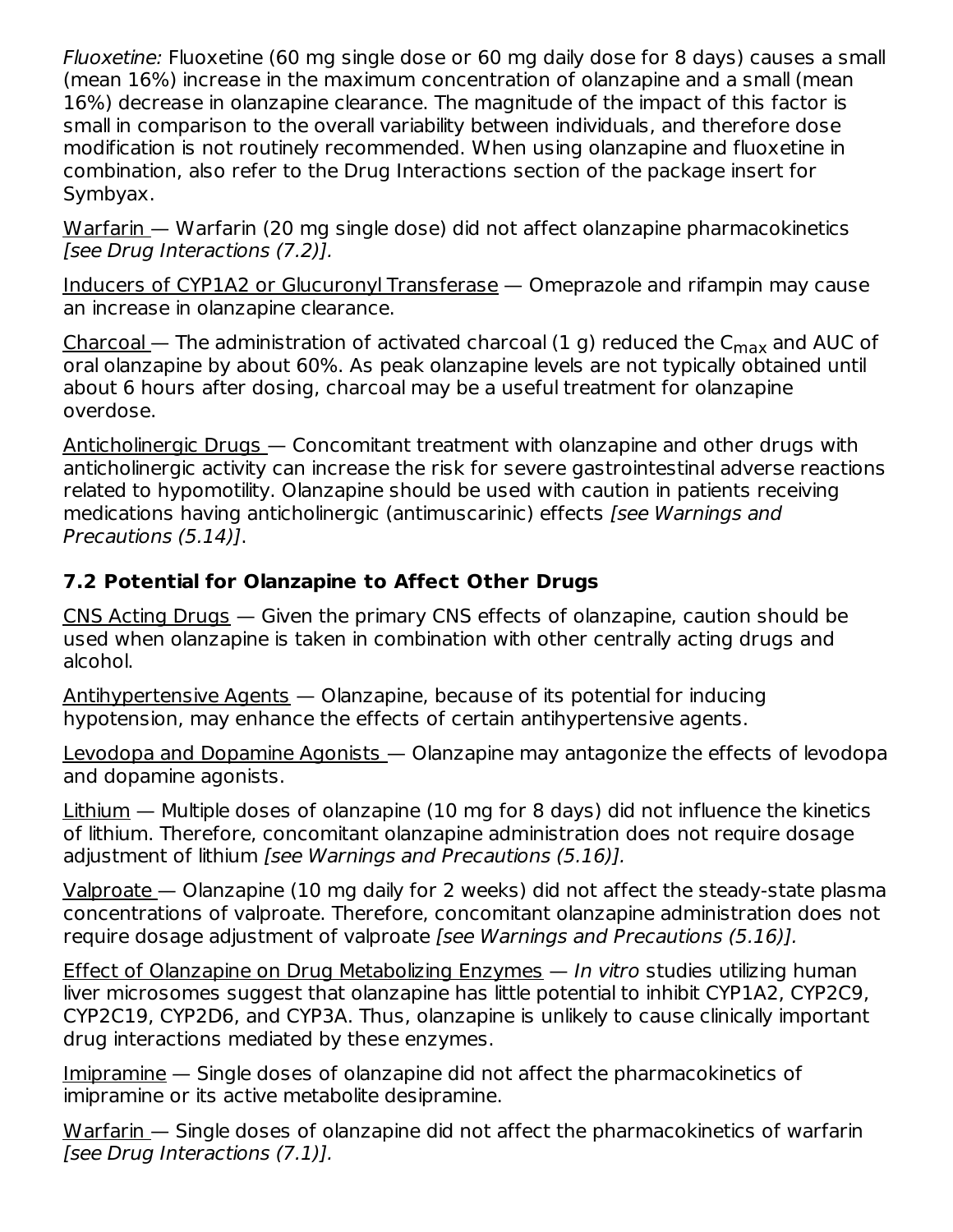Diazepam — Olanzapine did not influence the pharmacokinetics of diazepam or its active metabolite N-desmethyldiazepam. However, diazepam co-administered with olanzapine increased the orthostatic hypotension observed with either drug given alone [see Drug Interactions (7.1)].

Alcohol — Multiple doses of olanzapine did not influence the kinetics of ethanol (see Drug Interactions (7.1)].

Biperiden — Multiple doses of olanzapine did not influence the kinetics of biperiden.

Theophylline — Multiple doses of olanzapine did not affect the pharmacokinetics of theophylline or its metabolites.

# **8 USE IN SPECIFIC POPULATIONS**

When using olanzapine and fluoxetine in combination, also refer to the Use in Specific Populations section of the package insert for Symbyax.

# **8.1 Pregnancy**

### Pregnancy Exposure Registry

There is a pregnancy exposure registry that monitors pregnancy outcomes in women exposed to atypical antipsychotics, including olanazapine, during pregnancy. Healthcare providers are encouraged to register patients by contacting the National Pregnancy Registry for Atypical Antipsychotics at 1-866-961-2388 or visit http://womensmentalhealth.org/clinical-and-research-programs/pregnancyregistry/.

### Risk Summary

Neonates exposed to antipsychotic drugs, including olanzapine, during the third trimester are at risk for extrapyramidal and/or withdrawal symptoms following delivery (see Clinical Considerations). Overall available data from published epidemiologic studies of pregnant women exposed to olanzapine have not established a drug-associated risk of major birth defects, miscarriage, or adverse maternal or fetal outcomes (see Data). There are risks to the mother associated with untreated schizophrenia or bipolar I disorder and with exposure to antipsychotics, including olanzapine, during pregnancy (see Clinical Considerations).

Olanzapine was not teratogenic when administered orally to pregnant rats and rabbits at doses that are 9- and 30-times the daily oral maximum recommended human dose (MRHD), based on mg/m<sup>2</sup> body surface area; some fetal toxicities were observed at these doses (see Data).

The estimated background risk of major birth defects and miscarriage for the indicated populations is unknown. All pregnancies have a background risk of birth defects, loss, or other adverse outcomes. In the U.S. general population, the estimated background risk of major birth defects and miscarriage in clinically recognized pregnancies is 2% to 4% and 15% to 20%, respectively.

# Clinical Considerations

# Disease-associated maternal and embryo/fetal risk

There is a risk to the mother from untreated schizophrenia or bipolar I disorder,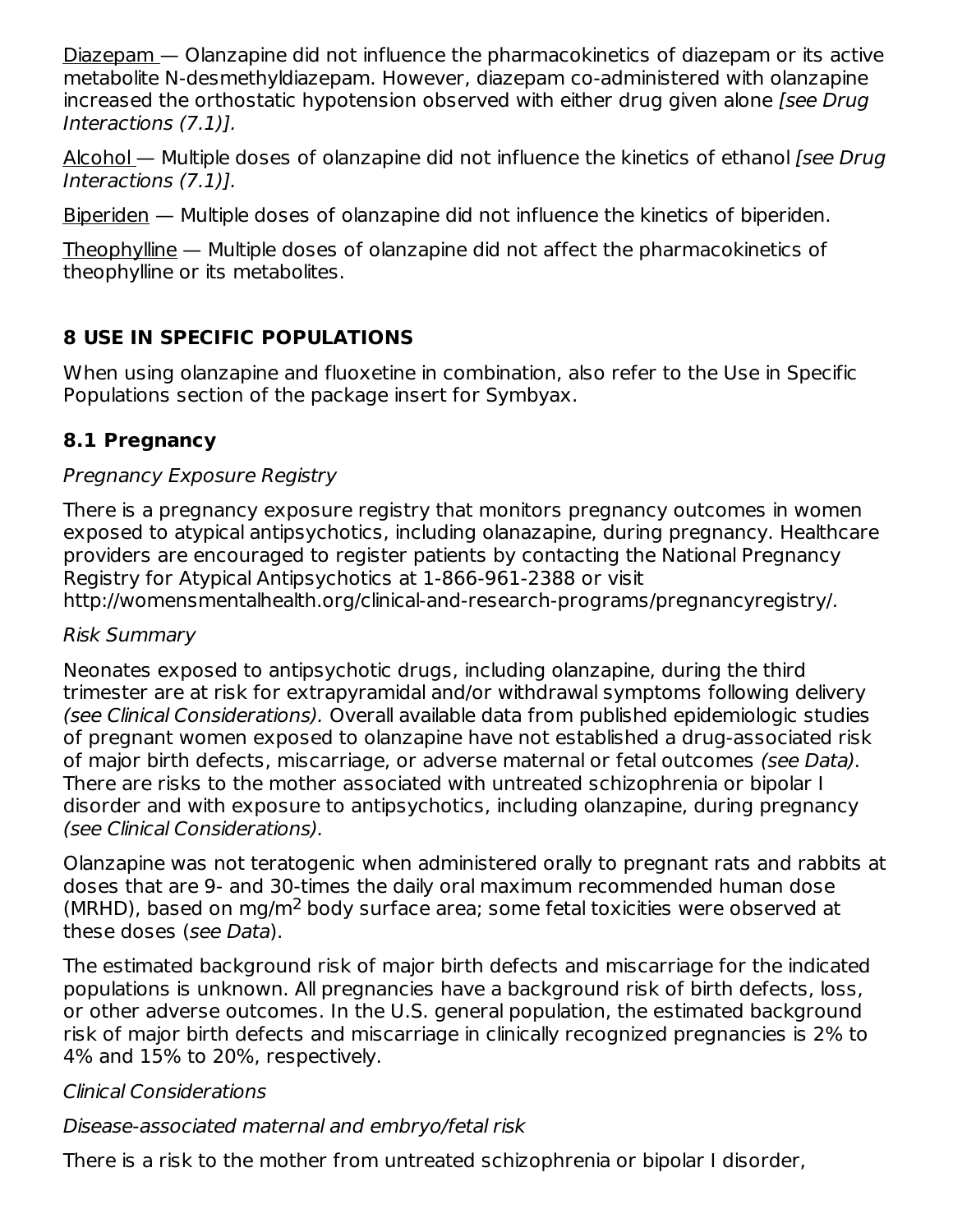including increased risk of relapse, hospitalization, and suicide. Schizophrenia and bipolar I disorder are associated with increased adverse perinatal outcomes, including preterm birth. It is not known if this is a direct result of the illness or other comorbid factors.

### Fetal/Neonatal adverse reactions

Extrapyramidal and/or withdrawal symptoms, including agitation, hypertonia, hypotonia, tremor, somnolence, respiratory distress, and feeding disorder have been reported in neonates who were exposed to antipsychotic drugs, including olanzapine, during the third trimester of pregnancy. These symptoms have varied in severity. Monitor neonates for extrapyramidal and/or withdrawal symptoms and manage symptoms appropriately. Some neonates recovered within hours or days without specific treatment; others required prolonged hospitalization.

### Data

### Human Data

Placental passage has been reported in published study reports; however, the placental passage ratio was highly variable ranging between 7% to 167% at birth following exposure during pregnancy. The clinical relevance of this finding is unknown.

Published data from observational studies, birth registries, and case reports that have evaluated the use of atypical antipsychotics during pregnancy do not establish an increased risk of major birth defects. A retrospective cohort study from a Medicaid database of 9258 women exposed to antipsychotics during pregnancy did not indicate an overall increased risk for major birth defects.

#### Animal Data

In oral reproduction studies in rats at doses up to 18 mg/kg/day and in rabbits at doses up to 30 mg/kg/day (9 and 30 times the daily oral MRHD based on mg/m<sup>2</sup> body surface area, respectively), no evidence of teratogenicity was observed. In an oral rat teratology study, early resorptions and increased numbers of nonviable fetuses were observed at a dose of 18 mg/kg/day (9 times the daily oral MRHD based on mg/m<sup>2</sup> body surface area), and gestation was prolonged at 10 mg/kg/day (5 times the daily oral MRHD based on mg/m $^2$  body surface area). In an oral rabbit teratology study, fetal toxicity manifested as increased resorptions and decreased fetal weight, occurred at a maternally toxic dose of 30 mg/kg/day (30 times the daily oral MRHD based on mg/m $^2$  body surface area).

### **8.2 Lactation**

### Risk Summary

Olanzapine is present in human milk. There are reports of excess sedation, irritability, poor feeding and extrapyramidal symptoms (tremors and abnormal muscle movements) in infants exposed to olanzapine through breast milk (see Clinical Considerations). There is no information on the effects of olanzapine on milk production.

The developmental and health benefits of breastfeeding should be considered along with the mother's clinical need for olanzapine and any potential adverse effects on the breastfed child from olanzapine or from the mother's underlying condition.

### Clinical Considerations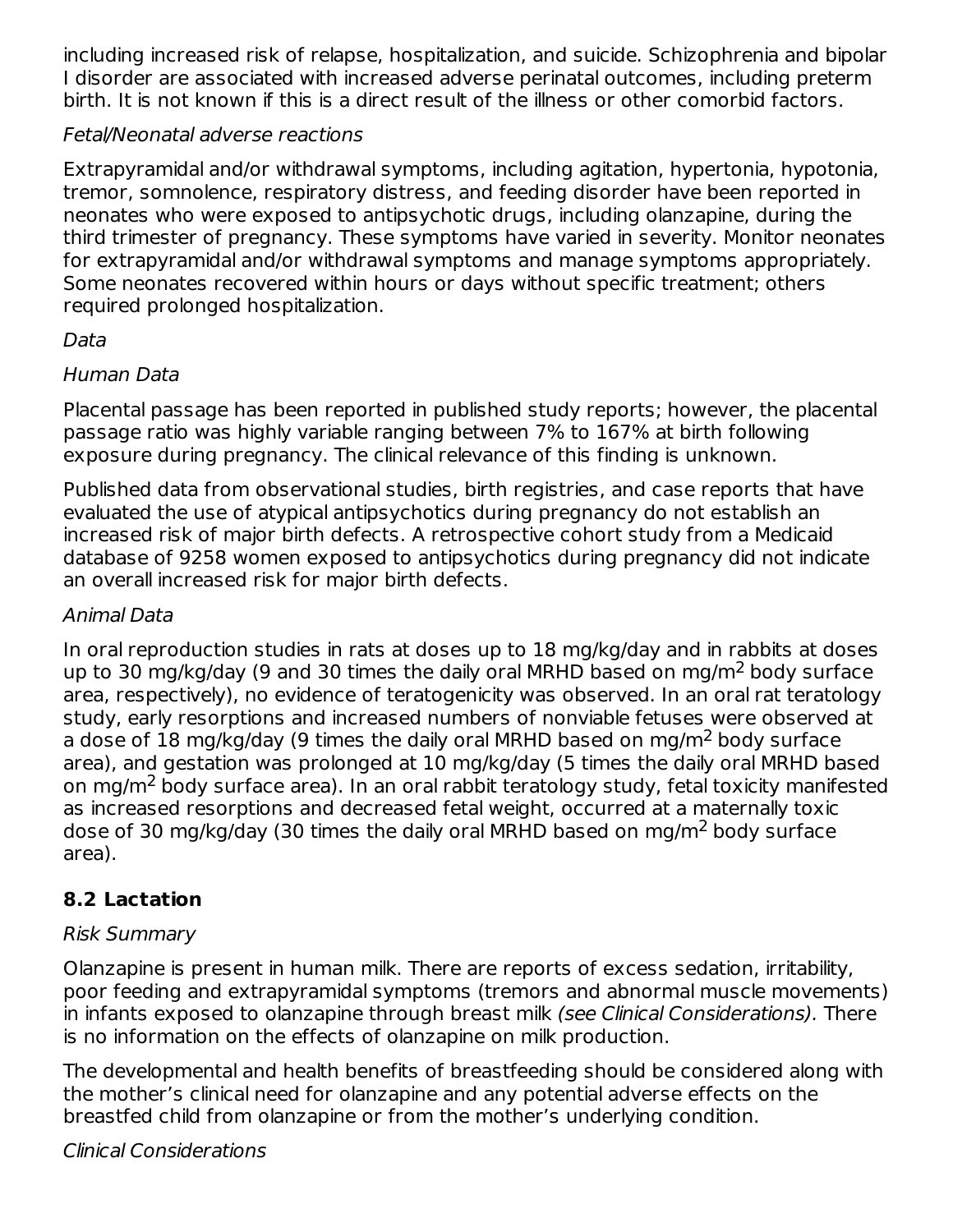Infants exposed to olanzapine should be monitored for excess sedation, irritability, poor feeding, and extrapyramidal symptoms (tremors and abnormal muscle movements).

# **8.3 Females and Males of Reproductive Potential**

Infertility

Females

Based on the pharmacologic action of olanzapine (D<sub>2</sub> receptor antagonism), treatment with olanzapine may result in an increase in serum prolactin levels, which may lead to a reversible reduction in fertility in females of reproductive potential [see Warnings and Precautions (5.15)].

# **8.4 Pediatric Use**

The safety and effectiveness of oral olanzapine in the treatment of schizophrenia and manic or mixed episodes associated with bipolar I disorder were established in shortterm studies in adolescents (ages 13 to 17 years). Use of olanzapine in adolescents is supported by evidence from adequate and well-controlled studies of olanzapine in which 268 adolescents received olanzapine in a range of 2.5 to 20 mg/day [see Clinical Studies (14.1, 14.2)]. Recommended starting dose for adolescents is lower than that for adults [see Dosage and Administration (2.1, 2.2)]. Compared to patients from adult clinical trials, adolescents were likely to gain more weight, experience increased sedation, and have greater increases in total cholesterol, triglycerides, LDL cholesterol, prolactin and hepatic aminotransferase levels [see Warnings and Precautions (5.6, 5.7, 5.17) and Adverse Reactions (6.3)]. When deciding among the alternative treatments available for adolescents, clinicians should consider the increased potential (in adolescents as compared with adults) for weight gain and hyperlipidemia. Clinicians should consider the potential long-term risks when prescribing to adolescents, and in many cases this may lead them to consider prescribing other drugs first in adolescents [see Indications and Usage (1.1, 1.2)].

Safety and effectiveness of olanzapine and fluoxetine in children <13 years of age have not been established [see Patient Counseling Information (17)].

Safety and efficacy of olanzapine and fluoxetine in combination in children and adolescents (10 to 17 years of age) have been established for the acute treatment of depressive episodes associated with bipolar I disorder.

Safety and effectiveness of olanzapine and fluoxetine in combination in children and adolescents <18 years of age have not been established.

# **8.5 Geriatric Use**

Of the 2500 patients in premarketing clinical studies with oral olanzapine, 11% (263) were 65 years of age or over. In patients with schizophrenia, there was no indication of any different tolerability of olanzapine in the elderly compared to younger patients. Studies in elderly patients with dementia-related psychosis have suggested that there may be a different tolerability profile in this population compared to younger patients with schizophrenia. Elderly patients with dementia-related psychosis treated with olanzapine are at an increased risk of death compared to placebo. In placebo-controlled studies of olanzapine in elderly patients with dementia-related psychosis, there was a higher incidence of cerebrovascular adverse events (e.g., stroke, transient ischemic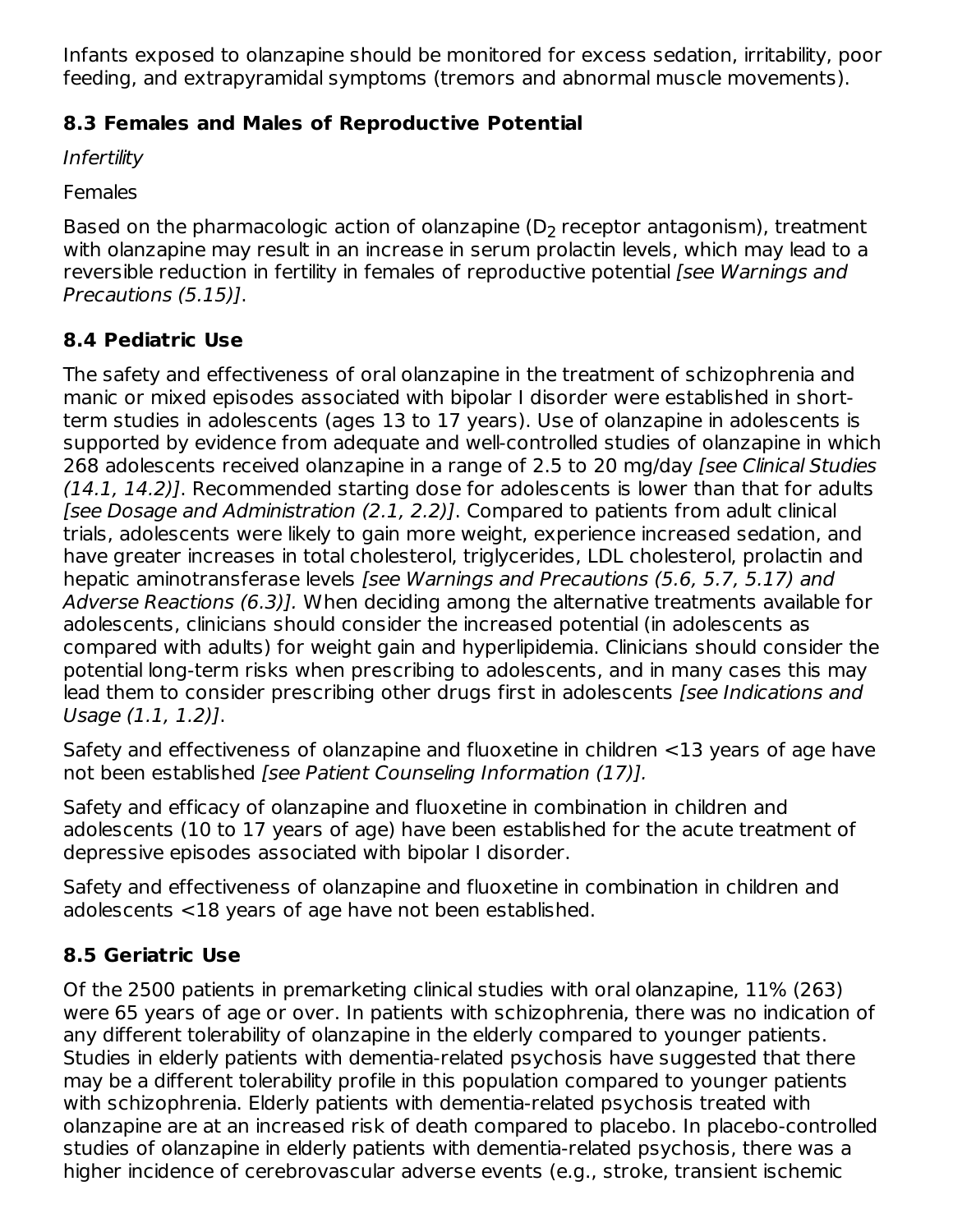attack) in patients treated with olanzapine compared to patients treated with placebo. In 5 placebo-controlled studies of olanzapine in elderly patients with dementia-related psychosis (n=1184), the following adverse reactions were reported in olanzapinetreated patients at an incidence of at least 2% and significantly greater than placebotreated patients: falls, somnolence, peripheral edema, abnormal gait, urinary incontinence, lethargy, increased weight, asthenia, pyrexia, pneumonia, dry mouth and visual hallucinations. The rate of discontinuation due to adverse reactions was greater with olanzapine than placebo (13% vs 7%). Elderly patients with dementia-related psychosis treated with olanzapine are at an increased risk of death compared to placebo. Olanzapine is not approved for the treatment of patients with dementia-related psychosis [see Boxed Warning, Warnings and Precautions (5.1), and Patient Counseling Information (17)]. Also, the presence of factors that might decrease pharmacokinetic clearance or increase the pharmacodynamic response to olanzapine should lead to consideration of a lower starting dose for any geriatric patient [see Boxed Warning, Dosage and Administration (2.1), and Warnings and Precautions (5.1)].

Clinical studies of olanzapine and fluoxetine in combination did not include sufficient numbers of patients ≥65 years of age to determine whether they respond differently from younger patients.

### **9 DRUG ABUSE AND DEPENDENCE**

### **9.3 Dependence**

In studies prospectively designed to assess abuse and dependence potential, olanzapine was shown to have acute depressive CNS effects but little or no potential of abuse or physical dependence in rats administered oral doses up to 15 times the daily oral MRHD (20 mg) and rhesus monkeys administered oral doses up to 8 times the daily oral MRHD based on mg/m<sup>2</sup> body surface area.

Olanzapine has not been systematically studied in humans for its potential for abuse, tolerance, or physical dependence. While the clinical trials did not reveal any tendency for any drug-seeking behavior, these observations were not systematic, and it is not possible to predict on the basis of this limited experience the extent to which a CNSactive drug will be misused, diverted, and/or abused once marketed. Consequently, patients should be evaluated carefully for a history of drug abuse, and such patients should be observed closely for signs of misuse or abuse of olanzapine (e.g., development of tolerance, increases in dose, drug-seeking behavior).

### **10 OVERDOSAGE**

### **10.1 Human Experience**

In premarketing trials involving more than 3100 patients and/or normal subjects, accidental or intentional acute overdosage of olanzapine was identified in 67 patients. In the patient taking the largest identified amount, 300 mg, the only symptoms reported were drowsiness and slurred speech. In the limited number of patients who were evaluated in hospitals, including the patient taking 300 mg, there were no observations indicating an adverse change in laboratory analytes or ECG. Vital signs were usually within normal limits following overdoses.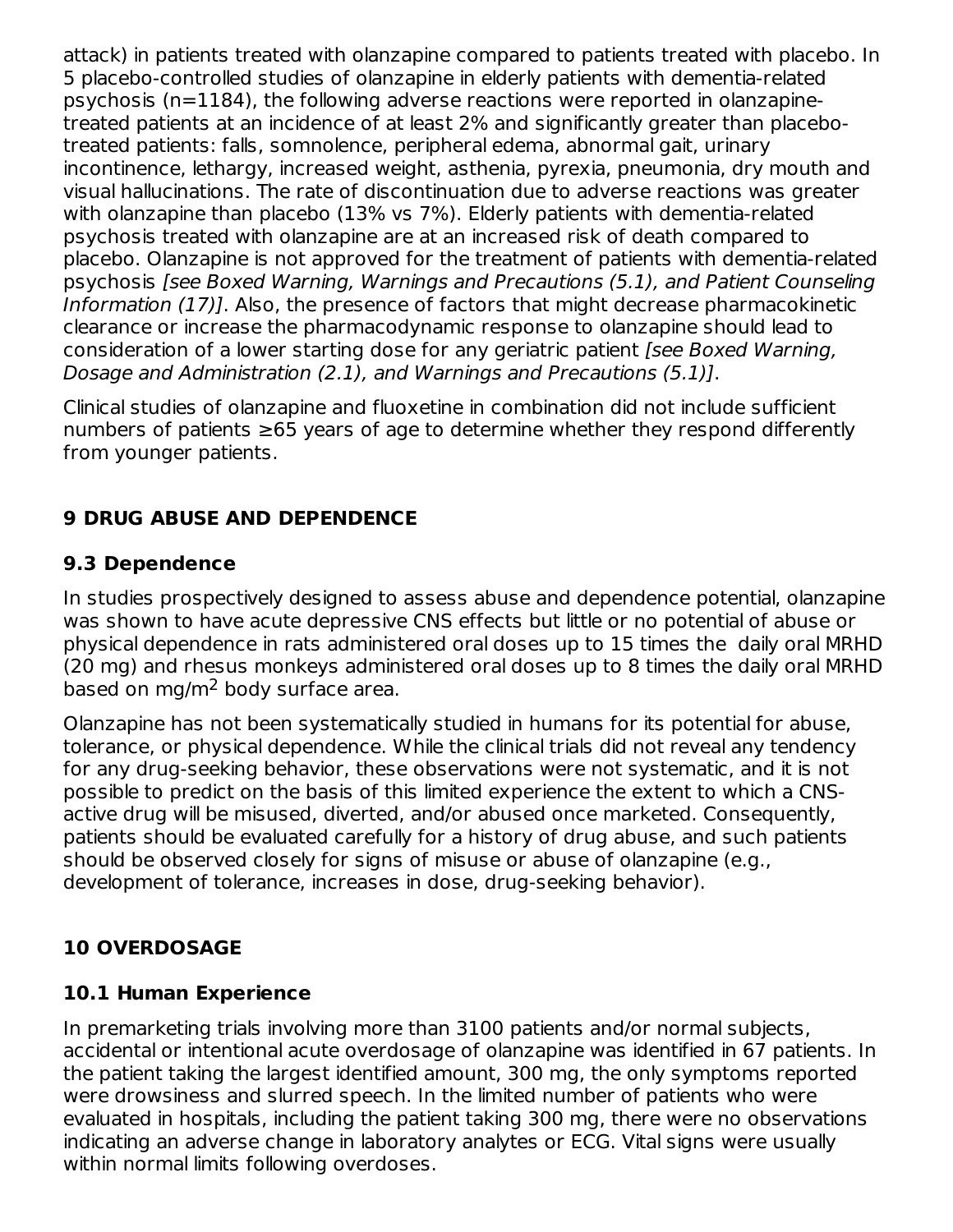In postmarketing reports of overdose with olanzapine alone, symptoms have been reported in the majority of cases. In symptomatic patients, symptoms with  $\geq 10\%$ incidence included agitation/aggressiveness, dysarthria, tachycardia, various extrapyramidal symptoms, and reduced level of consciousness ranging from sedation to coma. Among less commonly reported symptoms were the following potentially medically serious reactions: aspiration, cardiopulmonary arrest, cardiac arrhythmias (such as supraventricular tachycardia and 1 patient experiencing sinus pause with spontaneous resumption of normal rhythm), delirium, possible neuroleptic malignant syndrome, respiratory depression/arrest, convulsion, hypertension, and hypotension. Eli Lilly and Company has received reports of fatality in association with overdose of olanzapine alone. In 1 case of death, the amount of acutely ingested olanzapine was reported to be possibly as low as 450 mg of oral olanzapine; however, in another case, a patient was reported to survive an acute olanzapine ingestion of approximately 2 g of oral olanzapine.

# **10.2 Management of Overdose**

There is no specific antidote to an overdose of olanzapine. The possibility of multiple drug involvement should be considered. Establish and maintain an airway and ensure adequate oxygenation and ventilation. Cardiovascular monitoring should commence immediately and should include continuous electrocardiographic monitoring to detect possible arrhythmias.

Contact a Certified Poison Control Center for the most up to date information on the management of overdosage (1-800-222-1222).

For specific information about overdosage with lithium or valproate, refer to the Overdosage section of the prescribing information for these products. For specific information about overdosage with olanzapine and fluoxetine in combination, refer to the Overdosage section of the Symbyax prescribing information.

# **11 DESCRIPTION**

Olanzapine is an atypical antipsychotic that belongs to the thienobenzodiazepine class. The chemical designation is 2-methyl-4-(4-methyl-1-piperazinyl)-10 H-thieno[2,3-b] [1,5]benzodiazepine. The molecular formula is  $\mathsf{C}_{17}\mathsf{H}_{20}\mathsf{N}_{4}\mathsf{S}$ , which corresponds to a molecular weight of 312.44. The chemical structure is:



Olanzapine is a yellow crystalline solid, which is practically insoluble in water.

Olanzapine orally disintegrating tablets are intended for oral administration only.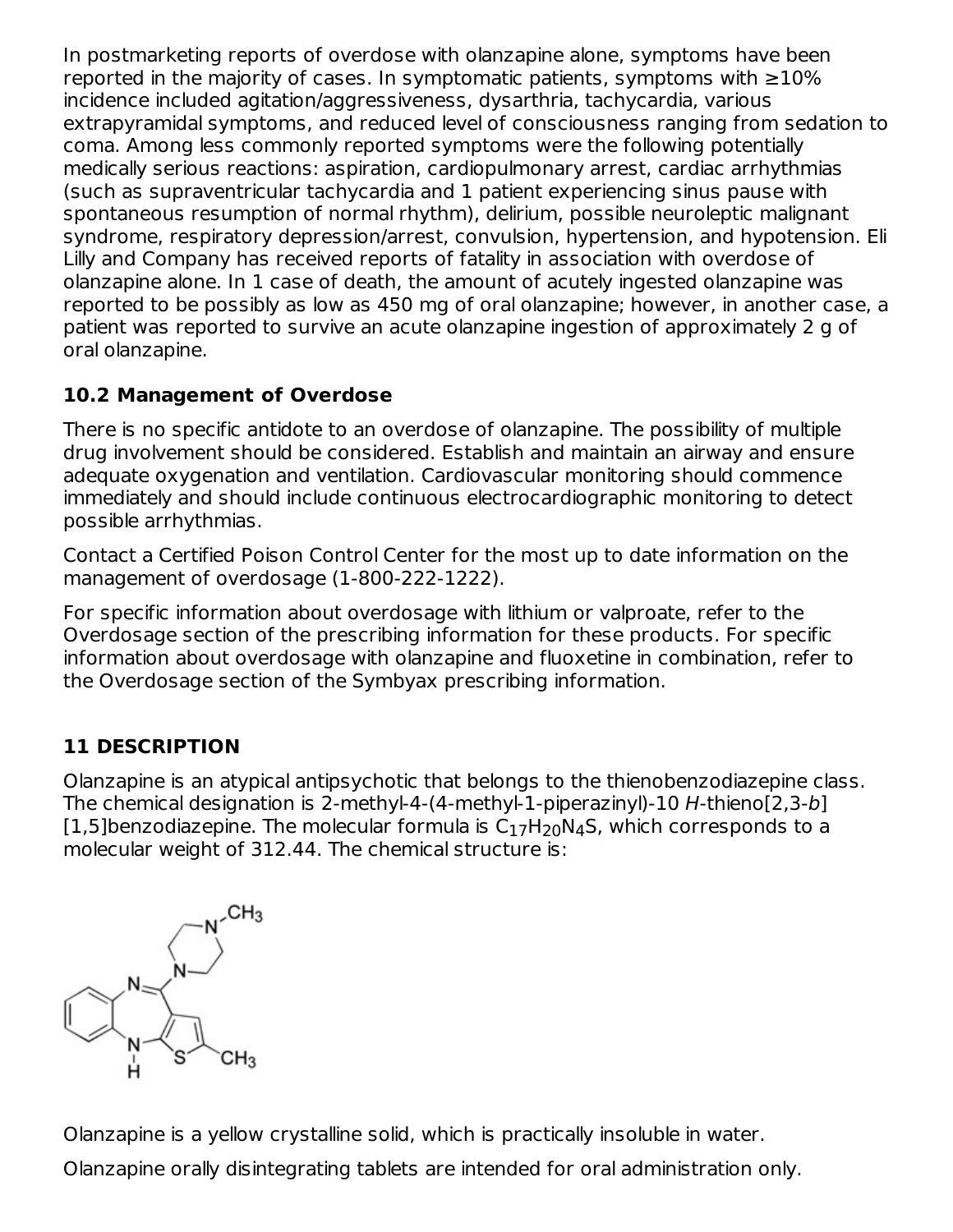Each orally disintegrating tablet contains olanzapine equivalent to 5 mg (16 μmol), 10 mg (32  $\mu$ mol), 15 mg (48  $\mu$ mol) or 20 mg (64  $\mu$ mol). It begins disintegrating in the mouth within seconds, allowing its contents to be subsequently swallowed with or without liquid. Olanzapine orally disintegrating tablets also contains the following inactive ingredients: aspartame, crospovidone, magnesium stearate, mannitol, silicone dioxide, sorbitol, talc, and artificial pineapple flavor.

# **12 CLINICAL PHARMACOLOGY**

# **12.1 Mechanism of Action**

The mechanism of action of olanzapine, in the listed indications is unclear. However, the efficacy of olanzapine in schizophrenia could be mediated through a combination of dopamine and serotonin type 2 (5HT2) antagonism.

### **12.2 Pharmacodynamics**

Olanzapine binds with high affinity to the following receptors: serotonin 5HT $_{\rm 2A/2C}$ , 5HT $_6$ (K<sub>i</sub>=4, 11, and 5 nM, respectively), dopamine D<sub>1-4</sub> (K<sub>i</sub>=11-31 nM), histamine H<sub>1</sub> (K<sub>i</sub>=7 nM), and adrenergic  $\alpha_1$  receptors (K<sub>i</sub>=19 nM). Olanzapine is an antagonist with moderate affinity binding for serotonin 5HT<sub>3</sub> (K<sub>i</sub>=57 nM) and muscarinic M<sub>1-5</sub> (K<sub>i</sub>=73, 96, 132, 32, and 48 nM, respectively). Olanzapine binds with low affinity to GABA<sub>A</sub>, BZD, and β-adrenergic receptors (K<sub>i</sub>>10 μM).

### **12.3 Pharmacokinetics**

Oral Administration, Monotherapy — Olanzapine is well absorbed and reaches peak concentrations in approximately 6 hours following an oral dose. It is eliminated extensively by first pass metabolism, with approximately 40% of the dose metabolized before reaching the systemic circulation. Food does not affect the rate or extent of olanzapine absorption. Pharmacokinetic studies showed that olanzapine tablets and olanzapine orally disintegrating tablets dosage forms of olanzapine are bioequivalent.

Olanzapine displays linear kinetics over the clinical dosing range. Its half-life ranges from 21 to 54 hours (5th to 95th percentile; mean of 30 hr), and apparent plasma clearance ranges from 12 to 47 L/hr (5th to 95th percentile; mean of 25 L/hr).

Administration of olanzapine once daily leads to steady-state concentrations in about 1 week that are approximately twice the concentrations after single doses. Plasma concentrations, half-life, and clearance of olanzapine may vary between individuals on the basis of smoking status, gender, and age.

Olanzapine is extensively distributed throughout the body, with a volume of distribution of approximately 1000 L. It is 93% bound to plasma proteins over the concentration range of 7 to 1100 ng/mL, binding primarily to albumin and  $\alpha$  <sub>1</sub>-acid glycoprotein.

<u>Metabolism and Elimination</u> — Following a single oral dose of  $^{14}$ C labeled olanzapine, 7% of the dose of olanzapine was recovered in the urine as unchanged drug, indicating that olanzapine is highly metabolized. Approximately 57% and 30% of the dose was recovered in the urine and feces, respectively. In the plasma, olanzapine accounted for only 12% of the AUC for total radioactivity, indicating significant exposure to metabolites. After multiple dosing, the major circulating metabolites were the 10-N-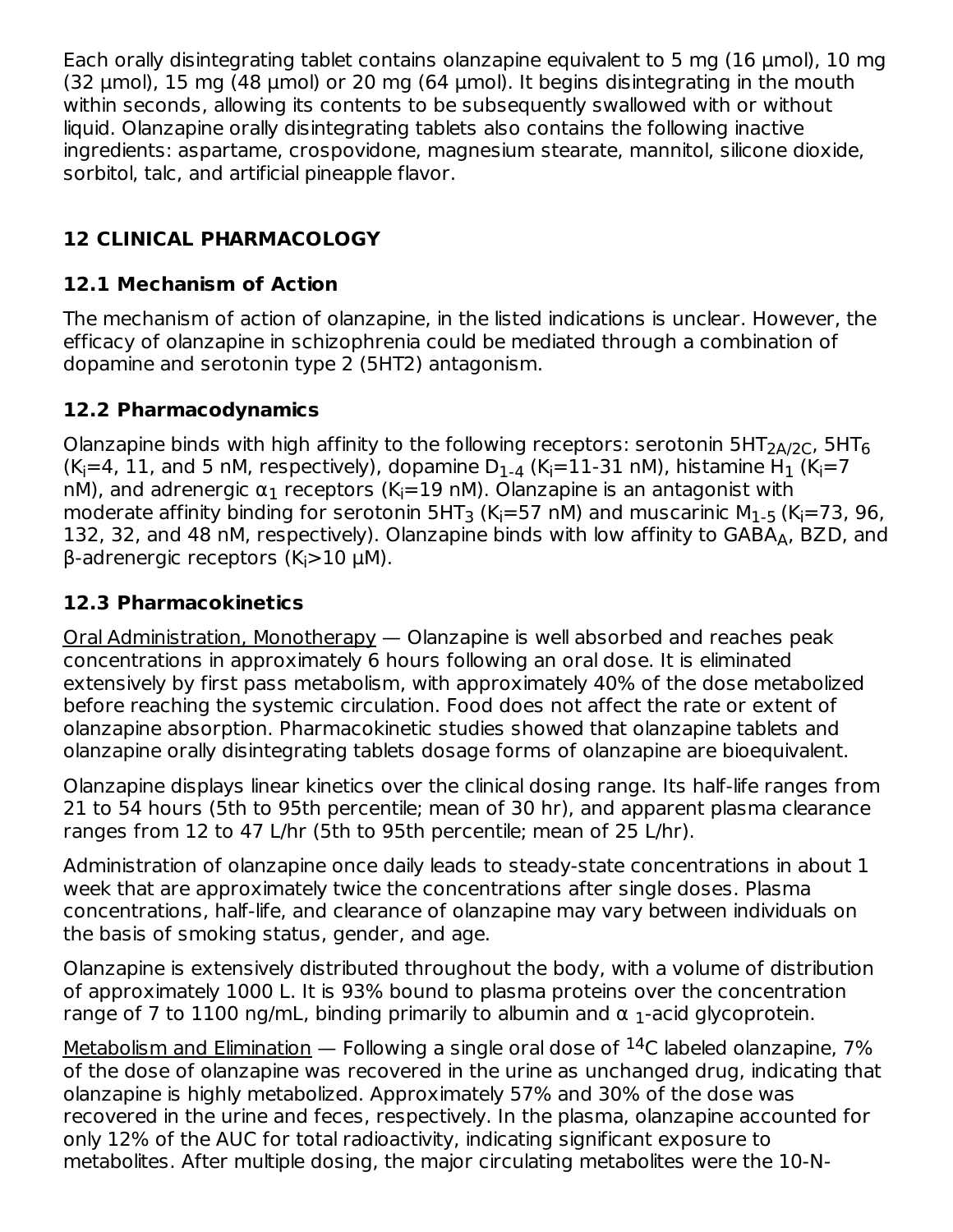glucuronide, present at steady-state at 44% of the concentration of olanzapine, and 4′- N-desmethyl olanzapine, present at steady-state at 31% of the concentration of olanzapine. Both metabolites lack pharmacological activity at the concentrations observed.

Direct glucuronidation and cytochrome P450 (CYP) mediated oxidation are the primary metabolic pathways for olanzapine. In-vitro studies suggest that CYPs 1A2 and 2D6, and the flavin-containing monooxygenase system are involved in olanzapine oxidation. CYP2D6 mediated oxidation appears to be a minor metabolic pathway in-vivo, because the clearance of olanzapine is not reduced in subjects who are deficient in this enzyme.

### Specific Populations

Renal Impairment — Because olanzapine is highly metabolized before excretion and only 7% of the drug is excreted unchanged, renal dysfunction alone is unlikely to have a major impact on the pharmacokinetics of olanzapine. The pharmacokinetic characteristics of olanzapine were similar in patients with severe renal impairment and normal subjects, indicating that dosage adjustment based upon the degree of renal impairment is not required. In addition, olanzapine is not removed by dialysis. The effect of renal impairment on metabolite elimination has not been studied.

Hepatic Impairment — Although the presence of hepatic impairment may be expected to reduce the clearance of olanzapine, a study of the effect of impaired liver function in subjects (n=6) with clinically significant (Childs Pugh Classification A and B) cirrhosis revealed little effect on the pharmacokinetics of olanzapine.

Geriatric — In a study involving 24 healthy subjects, the mean elimination half-life of olanzapine was about 1.5 times greater in elderly ( $\geq$ 65 years) than in nonelderly subjects (<65 years). Caution should be used in dosing the elderly, especially if there are other factors that might additively influence drug metabolism and/or pharmacodynamic sensitivity [see Dosage and Administration (2)].

Gender — Clearance of olanzapine is approximately 30% lower in women than in men. There were, however, no apparent differences between men and women in effectiveness or adverse effects. Dosage modifications based on gender should not be needed.

Smoking Status — Olanzapine clearance is about 40% higher in smokers than in nonsmokers, although dosage modifications are not routinely recommended.

Race — *In-vivo* studies have shown that exposures are similar among Japanese, Chinese and Caucasians, especially after normalization for body weight differences. Dosage modifications for race are, therefore, not recommended.

Combined Effects — The combined effects of age, smoking, and gender could lead to substantial pharmacokinetic differences in populations. The clearance in young smoking males, for example, may be 3 times higher than that in elderly nonsmoking females. Dosing modification may be necessary in patients who exhibit a combination of factors that may result in slower metabolism of olanzapine [see Dosage and Administration (2)].

Adolescents (ages 13 to 17 years) — In clinical studies, most adolescents were nonsmokers and this population had a lower average body weight, which resulted in higher average olanzapine exposure compared to adults.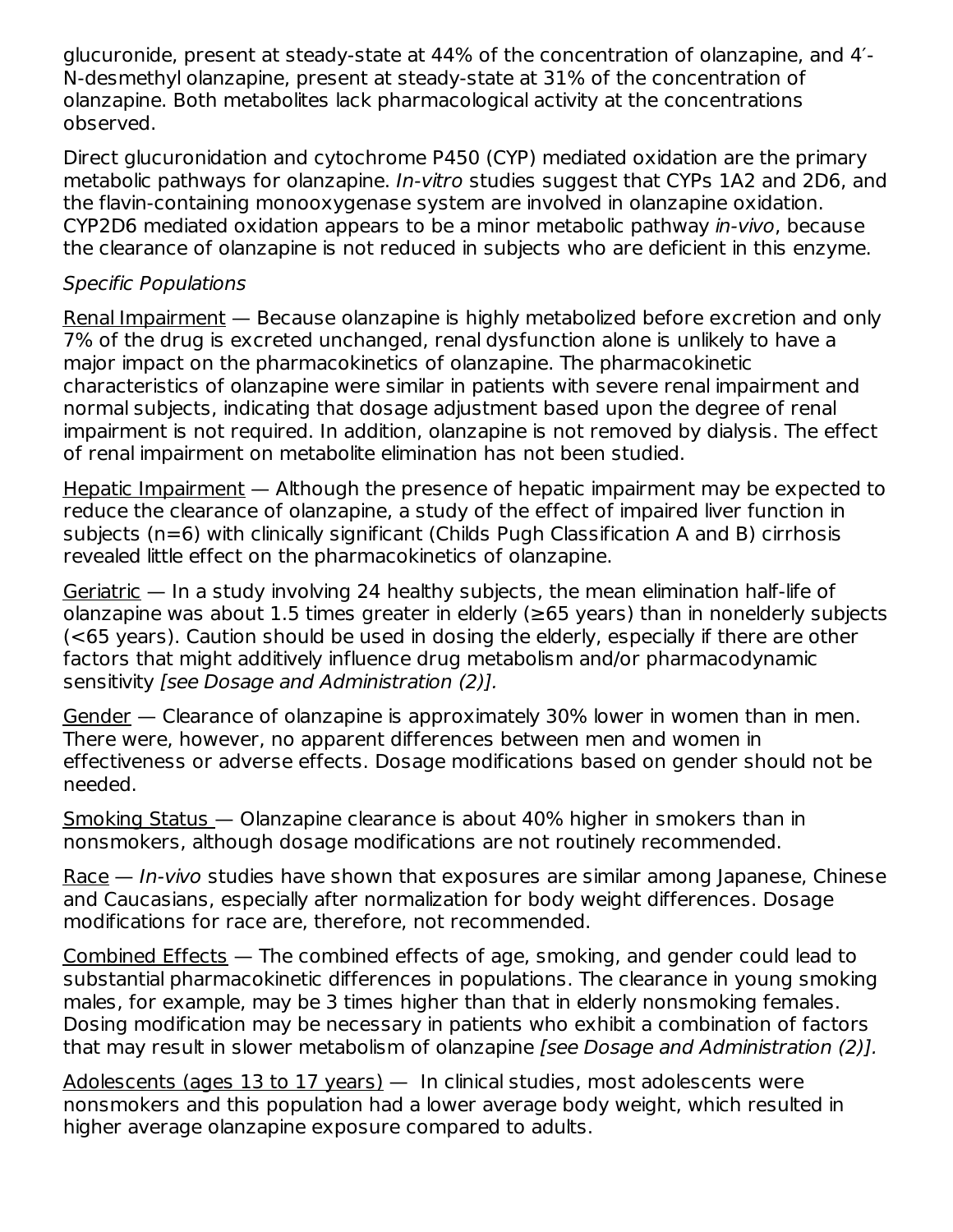# **13 NONCLINICAL TOXICOLOGY**

# **13.1 Carcinogenesis and Mutagenesis and Impairment of Fertility**

Carcinogenesis — Oral carcinogenicity studies were conducted in mice and rats. Olanzapine was administered to mice in two 78-week studies at doses of 3, 10, 30/20 mg/kg/day (equivalent to 0.8 to 5 times the maximum recommended human daily oral dose on a mg/m<sup>2</sup> basis) and 0.25, 2, 8 mg/kg/day (equivalent to 0.06 to 2 times the maximum recommended human daily oral dose on a mg/m $^2$  basis). Rats were dosed for 2 years at doses of 0.25, 1, 2.5, 4 mg/kg/day (males) and 0.25, 1, 4, 8 mg/kg/day (females) (equivalent to 0.13 to 2 and 0.13 to 4 times the maximum recommended human daily oral dose on a mg/m $^2$  basis, respectively). The incidence of liver hemangiomas and hemangiosarcomas was significantly increased in 1 mouse study in female mice at 2 times the daily oral MRHD based on mg/m<sup>2</sup> body surface area. These tumors were not increased in another mouse study in females dosed; up to 2 to 5 times the daily oral MRHD based on mg/m $^2$  body surface area in this study, there was a high incidence of early mortalities in males of the 30/20 mg/kg/day group. The incidence of mammary gland adenomas and adenocarcinomas was significantly increased in female mice dosed at ≥2 mg/kg/day and in female rats dosed at ≥4 mg/kg/day (0.5 and 2 times the maximum recommended human daily oral dose on a mg/m $^2$  basis, respectively). Antipsychotic drugs have been shown to chronically elevate prolactin levels in rodents. Serum prolactin levels were not measured during the olanzapine carcinogenicity studies; however, measurements during subchronic toxicity studies showed that olanzapine elevated serum prolactin levels up to 4-fold in rats at the same doses used in the carcinogenicity study. An increase in mammary gland neoplasms has been found in rodents after chronic administration of other antipsychotic drugs and is considered to be prolactin mediated. The relevance for human risk of the finding of prolactin mediated endocrine tumors in rodents is unknown [see Warnings and Precautions (5.15)].

 $Mutagenesis$  — No evidence of genotoxic potential for olanzapine was found in the Ames reverse mutation test, in vivo micronucleus test in mice, the chromosomal aberration test in Chinese hamster ovary cells, unscheduled DNA synthesis test in rat hepatocytes, induction of forward mutation test in mouse lymphoma cells, or in vivo sister chromatid exchange test in bone marrow of Chinese hamsters.

Impairment of Fertility — In an oral fertility and reproductive performance study in rats, male mating performance, but not fertility, was impaired at a dose of 22.4 mg/kg/day and female fertility was decreased at a dose of 3 mg/kg/day (11 and 1.5 times the maximum recommended human daily oral dose on a mg/m<sup>2</sup> basis, respectively). Discontinuance of olanzapine treatment reversed the effects on male mating performance. In female rats, the precoital period was increased and the mating index reduced at 5 mg/kg/day (2.5 times the daily oral MRHD based on mg/m<sup>2</sup> body surface area). Diestrous was prolonged and estrous delayed at 1.1 mg/kg/day (0.6 times the daily oral MRHD based on mg/m<sup>2</sup> body surface area); therefore olanzapine may produce a delay in ovulation.

# **13.2 Animal Pharmacology and/or Toxicology**

In animal studies with olanzapine, the principal hematologic findings were reversible peripheral cytopenias in individual dogs dosed at 10 mg/kg (17 times the daily oral MRHD based on mg/m<sup>2</sup> body surface area), dose-related decreases in lymphocytes and neutrophils in mice, and lymphopenia in rats. A few dogs treated with 10 mg/kg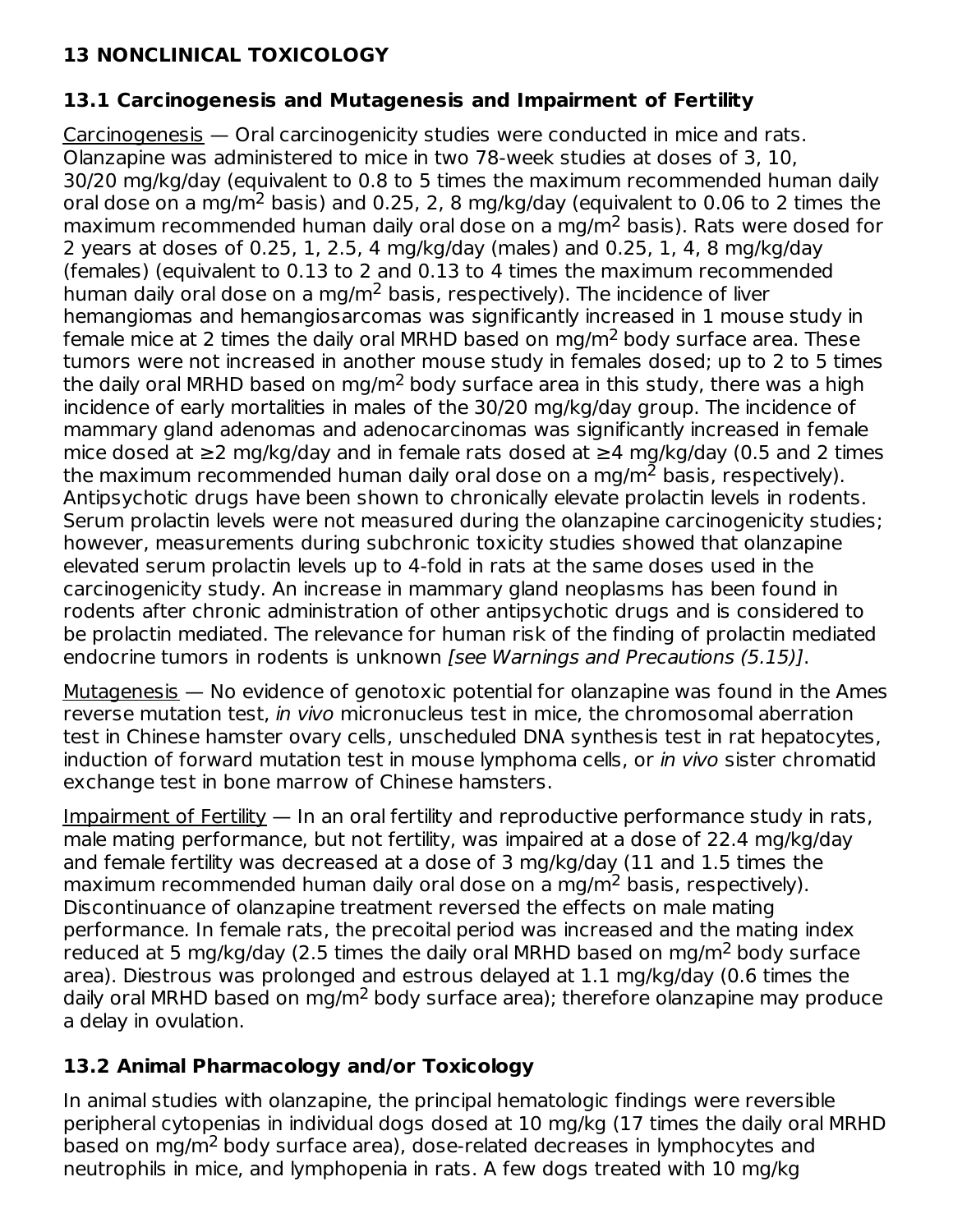developed reversible neutropenia and/or reversible hemolytic anemia between 1 and 10 months of treatment. Dose-related decreases in lymphocytes and neutrophils were seen in mice given doses of 10 mg/kg (equal to 2 times the daily oral MRHD based on mg/m $^2$ body surface area) in studies of 3 months' duration. Nonspecific lymphopenia, consistent with decreased body weight gain, occurred in rats receiving 22.5 mg/kg (11 times the daily oral MRHD based on mg/m $^2$  body surface area) for 3 months or  $16\,$ mg/kg (8 times the daily oral MRHD based on mg/m<sup>2</sup> body surface area) for 6 or 12 months. No evidence of bone marrow cytotoxicity was found in any of the species examined. Bone marrows were normocellular or hypercellular, indicating that the reductions in circulating blood cells were probably due to peripheral (non-marrow) factors.

# **14 CLINICAL STUDIES**

When using olanzapine and fluoxetine in combination, also refer to the Clinical Studies section of the package insert for Symbyax.

# **14.1 Schizophrenia**

# **Adults**

The efficacy of oral olanzapine in the treatment of schizophrenia was established in 2 short-term (6-week) controlled trials of adult inpatients who met DSM III-R criteria for schizophrenia. A single haloperidol arm was included as a comparative treatment in 1 of the 2 trials, but this trial did not compare these 2 drugs on the full range of clinically relevant doses for both.

Several instruments were used for assessing psychiatric signs and symptoms in these studies, among them the Brief Psychiatric Rating Scale (BPRS), a multi-item inventory of general psychopathology traditionally used to evaluate the effects of drug treatment in schizophrenia. The BPRS psychosis cluster (conceptual disorganization, hallucinatory behavior, suspiciousness, and unusual thought content) is considered a particularly useful subset for assessing actively psychotic schizophrenic patients. A second traditional assessment, the Clinical Global Impression (CGI), reflects the impression of a skilled observer, fully familiar with the manifestations of schizophrenia, about the overall clinical state of the patient. In addition, 2 more recently developed scales were employed; these included the 30-item Positive and Negative Symptoms Scale (PANSS), in which are embedded the 18 items of the BPRS, and the Scale for Assessing Negative Symptoms (SANS). The trial summaries below focus on the following outcomes: PANSS total and/or BPRS total; BPRS psychosis cluster; PANSS negative subscale or SANS; and CGI Severity. The results of the trials follow:

(1) In a 6-week, placebo-controlled trial ( $n=149$ ) involving 2 fixed olanzapine doses of 1 and 10 mg/day (once daily schedule), olanzapine, at 10 mg/day (but not at 1 mg/day), was superior to placebo on the PANSS total score (also on the extracted BPRS total), on the BPRS psychosis cluster, on the PANSS Negative subscale, and on CGI Severity.

(2) In a 6-week, placebo-controlled trial (n=253) involving 3 fixed dose ranges of olanzapine (5  $\pm$  2.5 mg/day, 10  $\pm$  2.5 mg/day, and 15  $\pm$  2.5 mg/day) on a once daily schedule, the 2 highest olanzapine dose groups (actual mean doses of 12 and 16 mg/day, respectively) were superior to placebo on BPRS total score, BPRS psychosis cluster, and CGI severity score; the highest olanzapine dose group was superior to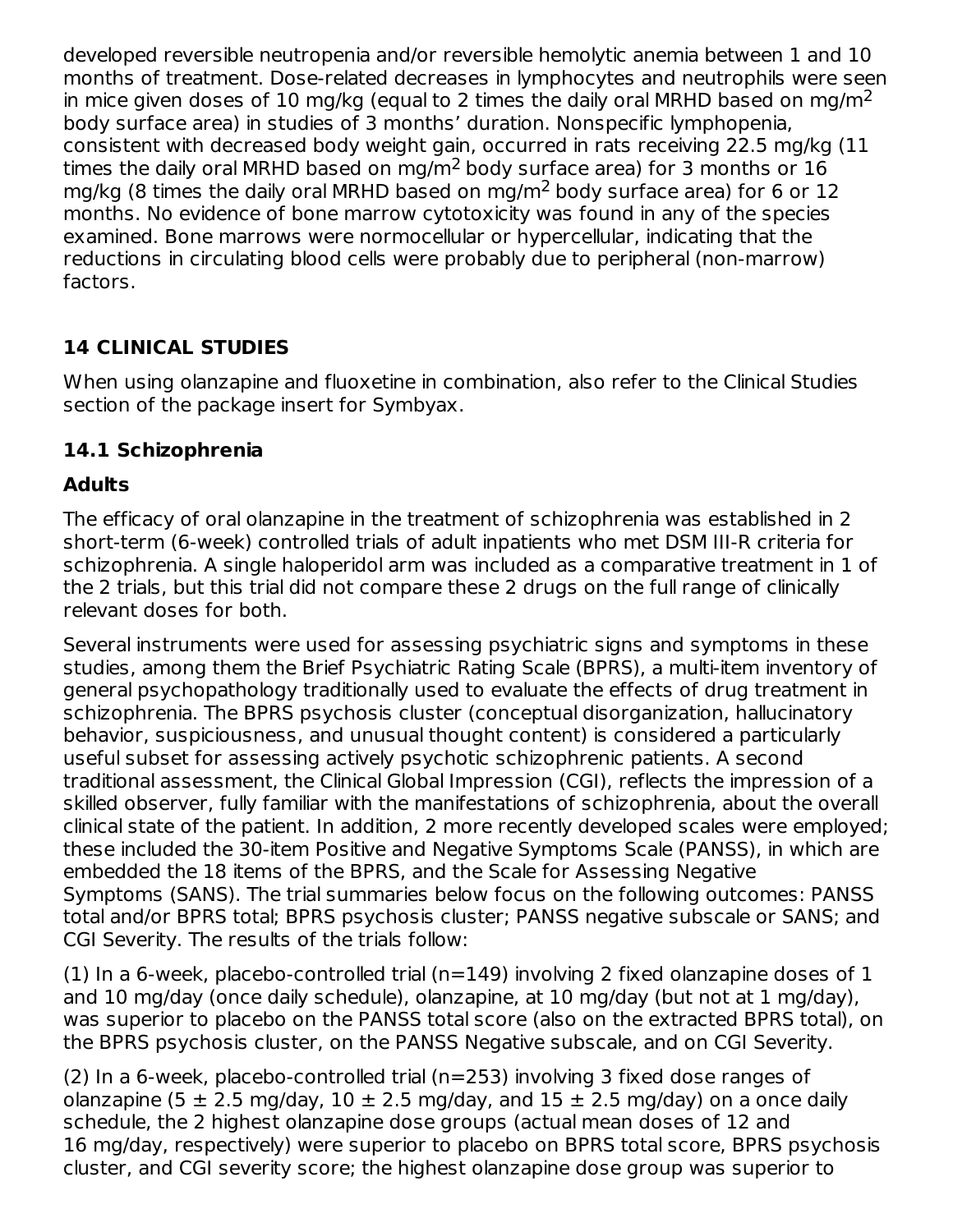placebo on the SANS. There was no clear advantage for the high-dose group over the medium-dose group.

(3) In a longer-term trial, adult outpatients (n=326) who predominantly met DSM-IV criteria for schizophrenia and who remained stable on olanzapine during open-label treatment for at least 8 weeks were randomized to continuation on their current olanzapine doses (ranging from 10 to 20 mg/day) or to placebo. The follow-up period to observe patients for relapse, defined in terms of increases in BPRS positive symptoms or hospitalization, was planned for 12 months, however, criteria were met for stopping the trial early due to an excess of placebo relapses compared to olanzapine relapses, and olanzapine was superior to placebo on time to relapse, the primary outcome for this study. Thus, olanzapine was more effective than placebo at maintaining efficacy in patients stabilized for approximately 8 weeks and followed for an observation period of up to 8 months.

Examination of population subsets (race and gender) did not reveal any differential responsiveness on the basis of these subgroupings.

### **Adolescents**

The efficacy of oral olanzapine in the acute treatment of schizophrenia in adolescents (ages 13 to 17 years) was established in a 6-week double-blind, placebo-controlled, randomized trial of inpatients and outpatients with schizophrenia (n=107) who met diagnostic criteria according to DSM-IV-TR and confirmed by the Kiddie Schedule for Affective Disorders and Schizophrenia for School Aged Children-Present and Lifetime Version (K-SADS-PL).

The primary rating instrument used for assessing psychiatric signs and symptoms in this trial was the Anchored Version of the Brief Psychiatric Rating Scale for Children (BPRS-C) total score.

In this flexible-dose trial, olanzapine 2.5 to 20 mg/day (mean modal dose 12.5 mg/day, mean dose of 11.1 mg/day) was more effective than placebo in the treatment of adolescents diagnosed with schizophrenia, as supported by the statistically significantly greater mean reduction in BPRS-C total score for patients in the olanzapine treatment group than in the placebo group.

While there is no body of evidence available to answer the question of how long the adolescent patient treated with olanzapine should be maintained, maintenance efficacy can be extrapolated from adult data along with comparisons of olanzapine pharmacokinetic parameters in adult and adolescent patients. It is generally recommended that responding patients be continued beyond the acute response, but at the lowest dose needed to maintain remission. Patients should be periodically reassessed to determine the need for maintenance treatment.

# **14.2 Bipolar I Disorder (Manic or Mixed Episodes)**

# **Adults**

Monotherapy — The efficacy of oral olanzapine in the treatment of manic or mixed episodes was established in 2 short-term (one 3-week and one 4-week) placebocontrolled trials in adult patients who met the DSM-IV criteria for bipolar I disorder with manic or mixed episodes. These trials included patients with or without psychotic features and with or without a rapid-cycling course.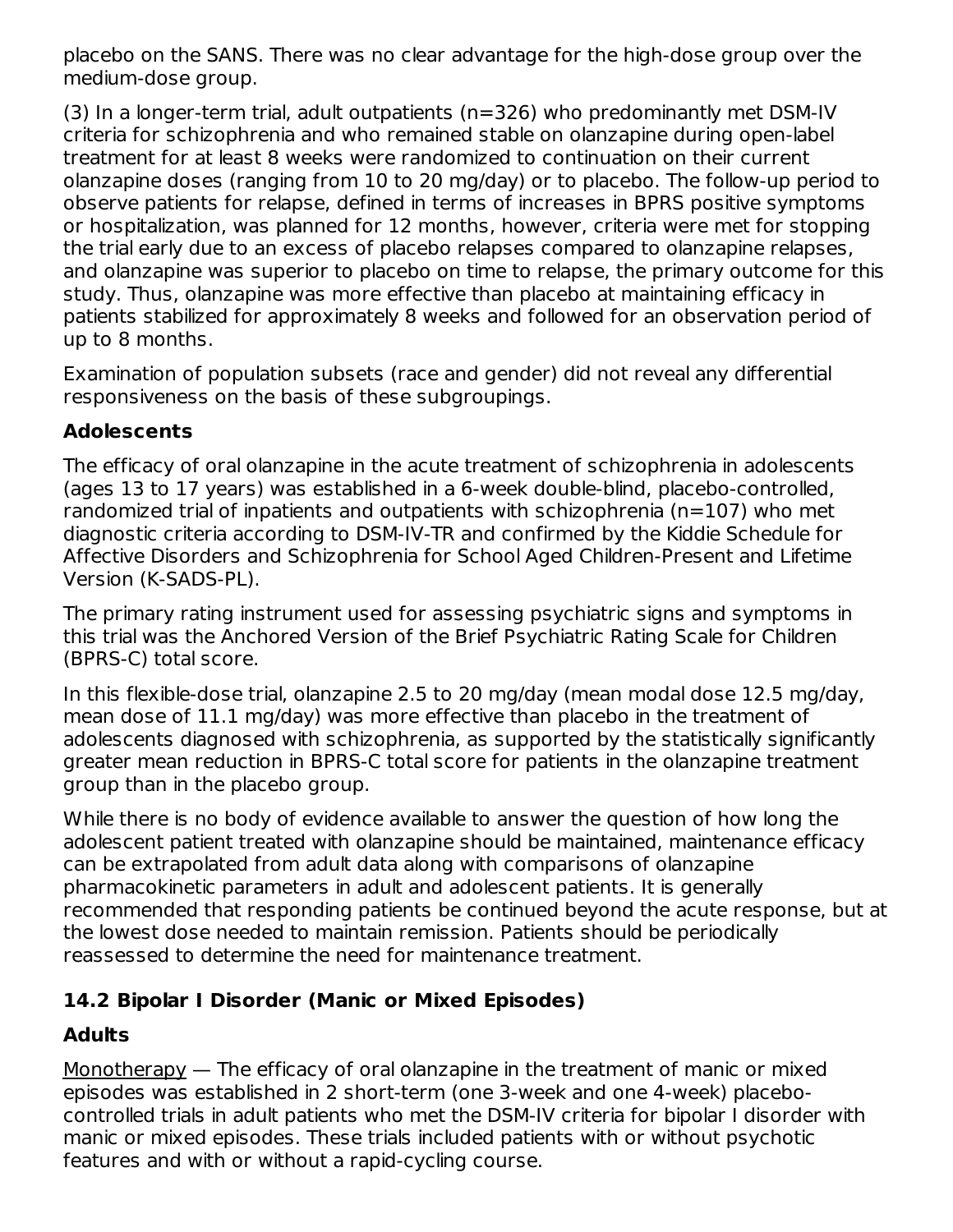The primary rating instrument used for assessing manic symptoms in these trials was the Young Mania Rating Scale (Y-MRS), an 11-item clinician-rated scale traditionally used to assess the degree of manic symptomatology (irritability, disruptive/aggressive behavior, sleep, elevated mood, speech, increased activity, sexual interest, language/thought disorder, thought content, appearance, and insight) in a range from 0 (no manic features) to 60 (maximum score). The primary outcome in these trials was change from baseline in the Y-MRS total score. The results of the trials follow:

(1) In one 3-week placebo-controlled trial (n=67) which involved a dose range of olanzapine (5 to 20 mg/day, once daily, starting at 10 mg/day), olanzapine was superior to placebo in the reduction of Y-MRS total score. In an identically designed trial conducted simultaneously with the first trial, olanzapine demonstrated a similar treatment difference, but possibly due to sample size and site variability, was not shown to be superior to placebo on this outcome.

(2) In a 4-week placebo-controlled trial ( $n=115$ ) which involved a dose range of olanzapine (5 to 20 mg/day, once daily, starting at 15 mg/day), olanzapine was superior to placebo in the reduction of Y-MRS total score.

(3) In another trial, 361 patients meeting DSM-IV criteria for a manic or mixed episode of bipolar I disorder who had responded during an initial open-label treatment phase for about 2 weeks, on average, to olanzapine 5 to 20 mg/day were randomized to either continuation of olanzapine at their same dose ( $n=225$ ) or to placebo ( $n=136$ ), for observation of relapse. Approximately 50% of the patients had discontinued from the olanzapine group by day 59 and 50% of the placebo group had discontinued by day 23 of double-blind treatment. Response during the open-label phase was defined by having a decrease of the Y-MRS total score to ≤12 and HAM-D 21 to ≤8. Relapse during the double-blind phase was defined as an increase of the Y-MRS or HAM-D 21 total score to ≥15, or being hospitalized for either mania or depression. In the randomized phase, patients receiving continued olanzapine experienced a significantly longer time to relapse.

Adjunct to Lithium or Valproate — The efficacy of oral olanzapine with concomitant lithium or valproate in the treatment of manic or mixed episodes was established in 2 controlled trials in patients who met the DSM-IV criteria for bipolar I disorder with manic or mixed episodes. These trials included patients with or without psychotic features and with or without a rapid-cycling course. The results of the trials follow:

(1) In one 6-week placebo-controlled combination trial, 175 outpatients on lithium or valproate therapy with inadequately controlled manic or mixed symptoms (Y-MRS  $\geq$ 16) were randomized to receive either olanzapine or placebo, in combination with their original therapy. Olanzapine (in a dose range of 5 to 20 mg/day, once daily, starting at 10 mg/day) combined with lithium or valproate (in a therapeutic range of 0.6 mEq/L to 1.2 mEq/L or 50 μg/mL to 125 μg/mL, respectively) was superior to lithium or valproate alone in the reduction of Y-MRS total score.

(2) In a second 6-week placebo-controlled combination trial, 169 outpatients on lithium or valproate therapy with inadequately controlled manic or mixed symptoms (Y-MRS ≥16) were randomized to receive either olanzapine or placebo, in combination with their original therapy. Olanzapine (in a dose range of 5 to 20 mg/day, once daily, starting at 10 mg/day) combined with lithium or valproate (in a therapeutic range of 0.6 mEq/L to 1.2 mEq/L or 50 μg/mL to 125 μg/mL, respectively) was superior to lithium or valproate alone in the reduction of Y-MRS total score.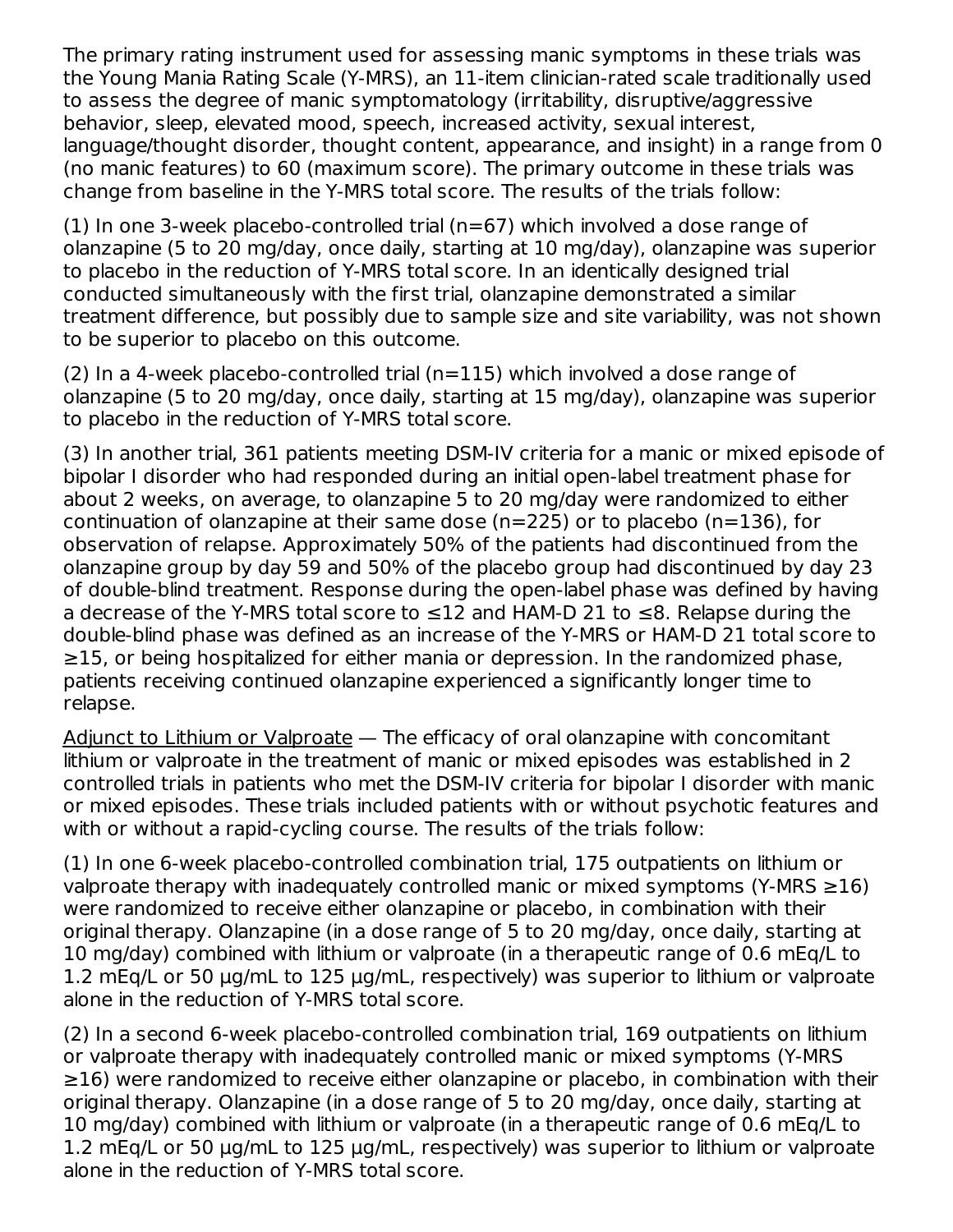### **Adolescents**

Acute Monotherapy — The efficacy of oral olanzapine in the treatment of acute manic or mixed episodes in adolescents (ages 13 to 17 years) was established in a 3-week, double-blind, placebo-controlled, randomized trial of adolescent inpatients and outpatients who met the diagnostic criteria for manic or mixed episodes associated with bipolar I disorder (with or without psychotic features) according to the DSM-IV-TR (n=161). Diagnosis was confirmed by the K-SADS-PL.

The primary rating instrument used for assessing manic symptoms in this trial was the Adolescent Structured Young-Mania Rating Scale (Y-MRS) total score.

In this flexible-dose trial, olanzapine 2.5 to 20 mg/day (mean modal dose 10.7 mg/day, mean dose of 8.9 mg/day) was more effective than placebo in the treatment of adolescents with manic or mixed episodes associated with bipolar I disorder, as supported by the statistically significantly greater mean reduction in Y-MRS total score for patients in the olanzapine treatment group than in the placebo group.

While there is no body of evidence available to answer the question of how long the adolescent patient treated with olanzapine should be maintained, maintenance efficacy can be extrapolated from adult data along with comparisons of olanzapine pharmacokinetic parameters in adult and adolescent patients. It is generally recommended that responding patients be continued beyond the acute response, but at the lowest dose needed to maintain remission. Patients should be periodically reassessed to determine the need for maintenance treatment.

# **16 HOW SUPPLIED**

Product: 50090-3958

NDC: 50090-3958-0 28 TABLET, ORALLY DISINTEGRATING in a BOX, UNIT-DOSE / 1 in a BLISTER PACK

# **17 PATIENT COUNSELING INFORMATION**

Advise the patient to read the FDA-approved Medication Guide.

Patients should be advised of the following issues and asked to alert their prescriber if these occur while taking olanzapine as monotherapy or in combination with fluoxetine. If you do not think you are getting better or have any concerns about your condition while taking olanzapine, call your doctor. When using olanzapine and fluoxetine in combination, also refer to the Patient Counseling Information section of the package insert for Symbyax.

### **Elderly Patients with Dementia-Related Psychosis: Increased Mortality and Cerebrovascular Adverse Events (CVAE), Including Stroke**

Patients and caregivers should be advised that elderly patients with dementia-related psychosis treated with antipsychotic drugs are at an increased risk of death. Patients and caregivers should be advised that elderly patients with dementia-related psychosis treated with olanzapine had a significantly higher incidence of cerebrovascular adverse events (e.g., stroke, transient ischemic attack) compared with placebo.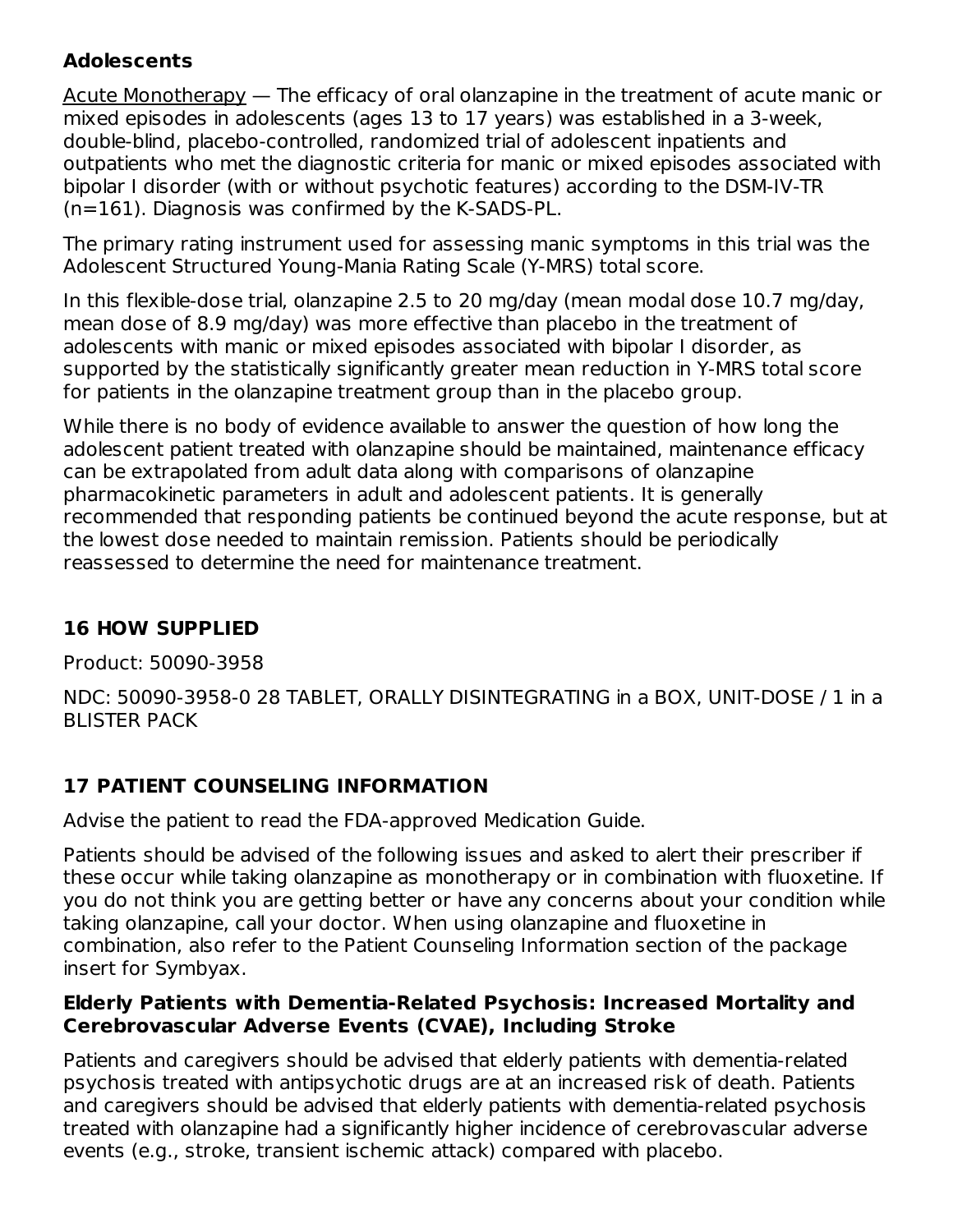Olanzapine is not approved for elderly patients with dementia-related psychosis [see Boxed Warning and Warnings and Precautions (5.1)].

# **Neuroleptic Malignant Syndrome (NMS)**

Patients and caregivers should be counseled that a potentially fatal symptom complex sometimes referred to as NMS has been reported in association with administration of antipsychotic drugs, including olanzapine. Signs and symptoms of NMS include hyperpyrexia, muscle rigidity, altered mental status, and evidence of autonomic instability (irregular pulse or blood pressure, tachycardia, diaphoresis, and cardiac dysrhythmia) [see Warnings and Precautions (5.3)].

# **Drug Reaction with Eosinophilia and Systemic Symptoms (DRESS)**

Patients should be advised to report to their health care provider at the earliest onset of any signs and symptoms that may be associated with Drug Reaction with Eosinophilia and Systemic Symptoms (DRESS) [see Warnings and Precautions (5.4)].

# **Hyperglycemia and Diabetes Mellitus**

Patients should be advised of the potential risk of hyperglycemia-related adverse reactions. Patients should be monitored regularly for worsening of glucose control. Patients who have diabetes should follow their doctor's instructions about how often to check their blood sugar while taking olanzapine [see Warnings and Precautions (5.5)].

### **Dyslipidemia**

Patients should be counseled that dyslipidemia has occurred during treatment with olanzapine. Patients should have their lipid profile monitored regularly [see Warnings and Precautions (5.5)].

# **Weight Gain**

Patients should be counseled that weight gain has occurred during treatment with olanzapine. Patients should have their weight monitored regularly [see Warnings and Precautions (5.5)].

### **Orthostatic Hypotension**

Patients should be advised of the risk of orthostatic hypotension, especially during the period of initial dose titration and in association with the use of concomitant drugs that may potentiate the orthostatic effect of olanzapine, e.g., diazepam or alcohol [see Warnings and Precautions (5.7) and Drug Interactions (7)]. Patients should be advised to change positions carefully to help prevent orthostatic hypotension, and to lie down if they feel dizzy or faint, until they feel better. Patients should be advised to call their doctor if they experience any of the following signs and symptoms associated with orthostatic hypotension: dizziness, fast or slow heartbeat, or fainting.

# **Potential for Cognitive and Motor Impairment**

Because olanzapine has the potential to impair judgment, thinking, or motor skills, patients should be cautioned about operating hazardous machinery, including automobiles, until they are reasonably certain that olanzapine therapy does not affect them adversely [see Warnings and Precautions (5.12)].

# **Body Temperature Regulation**

Patients should be advised regarding appropriate care in avoiding overheating and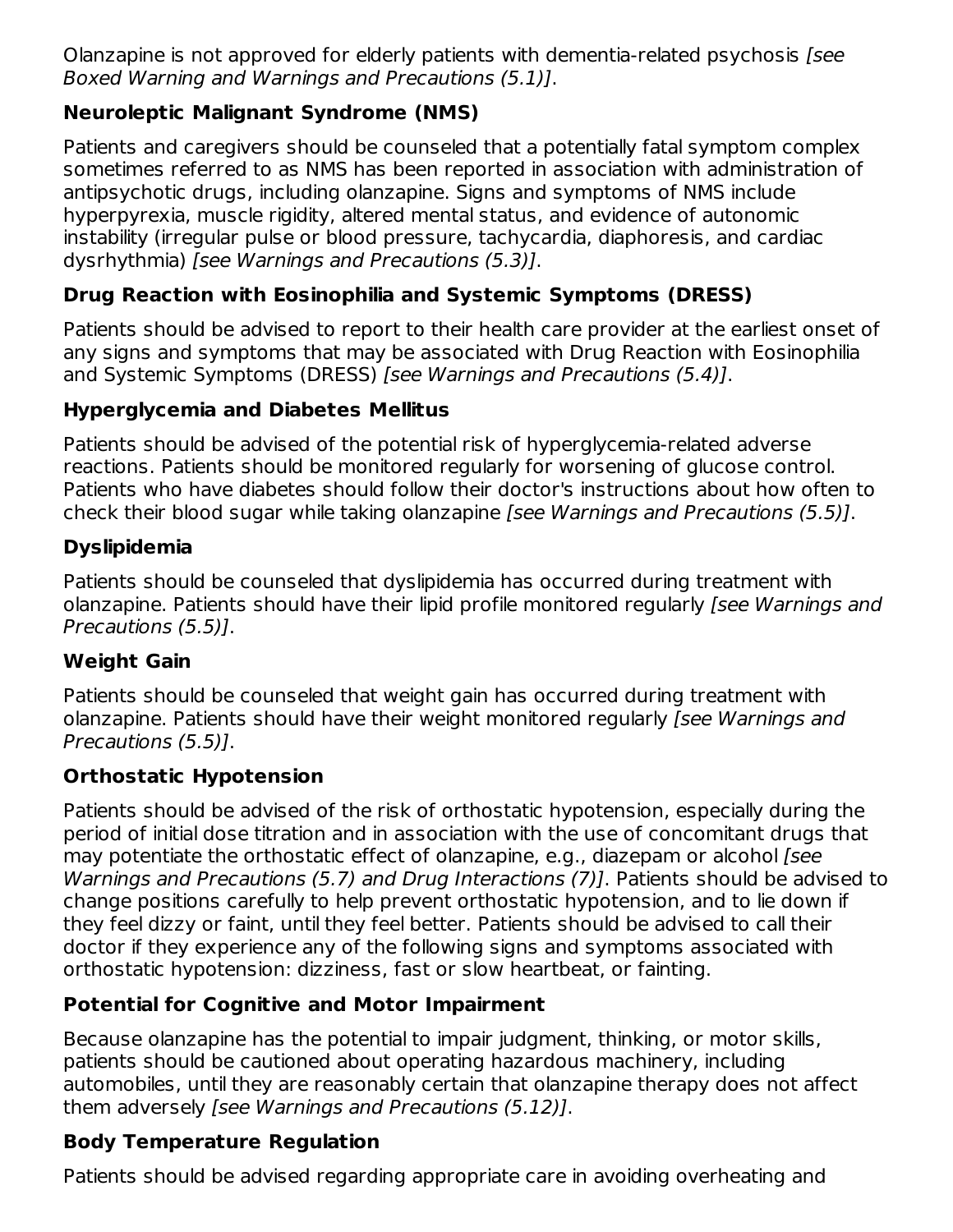dehydration. Patients should be advised to call their doctor right away if they become severely ill and have some or all of these symptoms of dehydration: sweating too much or not at all, dry mouth, feeling very hot, feeling thirsty, not able to produce urine (see Warnings and Precautions (5.13)].

### **Concomitant Medication**

Patients should be advised to inform their healthcare providers if they are taking, or plan to take, Symbyax. Patients should also be advised to inform their healthcare providers if they are taking, plan to take, or have stopped taking any prescription or over-thecounter drugs, including herbal supplements, since there is a potential for interactions [see Drug Interactions (7)].

# **Alcohol**

Patients should be advised to avoid alcohol while taking olanzapine *[see Drug*] Interactions (7)].

# **Phenylketonurics**

Olanzapine orally disintegrating tablets contain phenylalanine (0.56, 1.12, 1.68, or 2.24 mg per 5, 10, 15, or 20 mg tablet, respectively) [see Description (11)].

# **Use in Specific Populations**

Pregnancy —Advise women to notify their healthcare provider if they become pregnant or intend to become pregnant during therapy with olanzapine. Advise patients that olanzapine may cause extrapyramidal and/or withdrawal symptoms (agitation, hypertonia, hypotonia, tremor, somnolence, respiratory distress, and feeding disorder) in a neonate. Advise patients that there is a pregnancy exposure registry that monitors pregnancy outcomes in women exposed to olanzapine during pregnancy [see Use in Specific Populations (8.1)]

Lactation — Advise breastfeeding women using olanzapine to monitor infants for excess sedation, irritability, poor feeding and extrapyramidal symptoms (tremors and abnormal muscle movements) and to seek medical care if they notice these signs [see Use in Specific Populations (8.3)].

Infertility — Advise females of reproductive potential that olanzapine may impair fertility due to an increase in serum prolactin levels. The effects on fertility are reversible [see Use in Specific Populations (8.3)].

Pediatric Use — Olanzapine is indicated for treatment of schizophrenia and manic or mixed episodes associated with bipolar I disorder in adolescents 13 to 17 years of age. Compared to patients from adult clinical trials, adolescents were likely to gain more weight, experience increased sedation, and have greater increases in total cholesterol, triglycerides, LDL cholesterol, prolactin, and hepatic aminotransferase levels. Patients should be counseled about the potential long-term risks associated with olanzapine and advised that these risks may lead them to consider other drugs first *[see Indications and* Usage (1.1, 1.2)]. Safety and effectiveness of olanzapine in patients under 13 years of age have not been established. Safety and efficacy of olanzapine and fluoxetine in combination in patients 10 to 17 years of age have been established for the acute treatment of depressive episodes associated with bipolar I disorder. Safety and effectiveness of olanzapine and fluoxetine in combination in patients <10 years of age have not been established [see Warnings and Precautions (5.5) and Use in Specific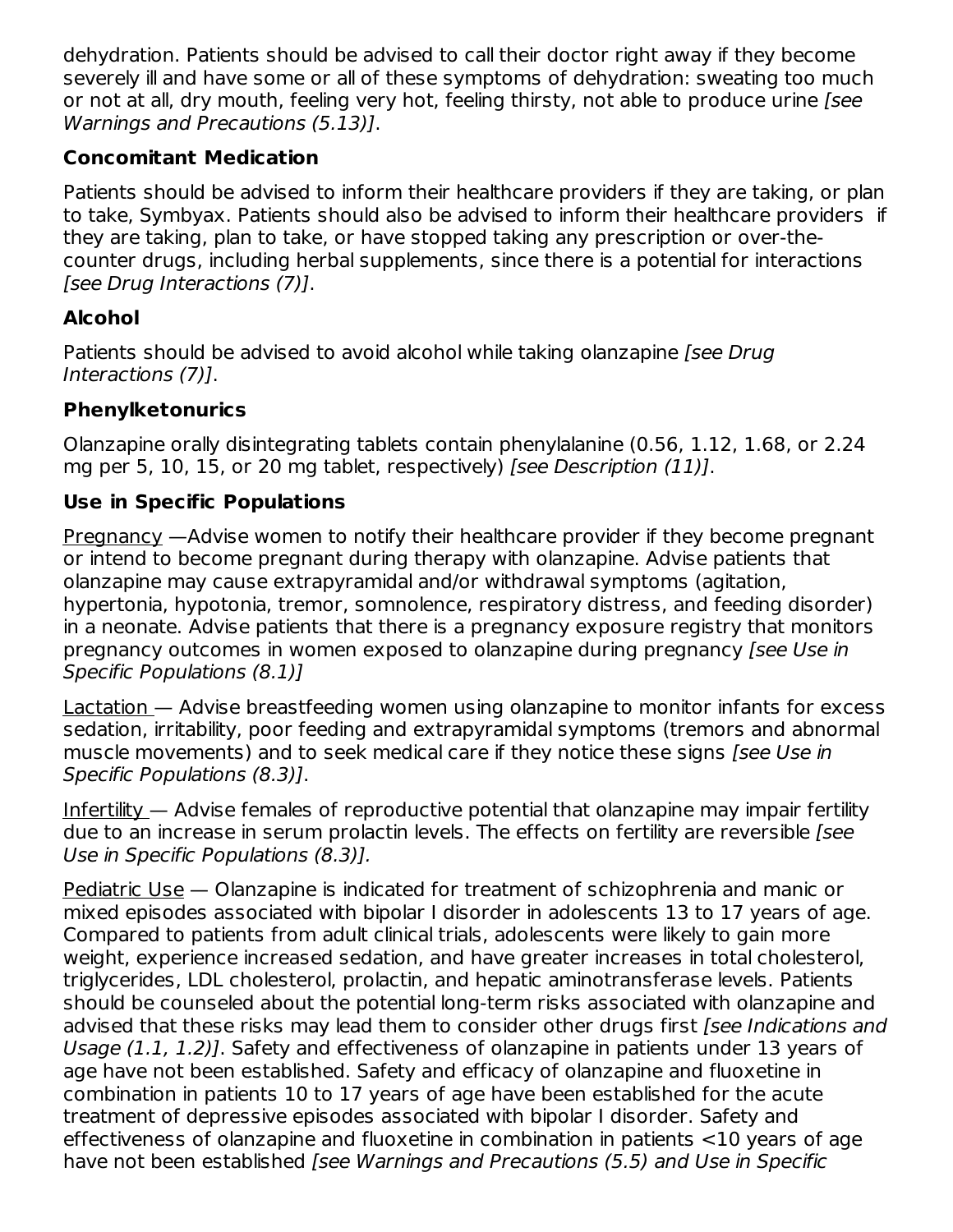### Populations (8.4)].

### **Need for Comprehensive Treatment Program in Pediatric Patients**

Olanzapine is indicated as an integral part of a total treatment program for pediatric patients with schizophrenia and bipolar disorder that may include other measures (psychological, educational, social) for patients with the disorder. Effectiveness and safety of olanzapine have not been established in pediatric patients less than 13 years of age. Atypical antipsychotics are not intended for use in the pediatric patient who exhibits symptoms secondary to environmental factors and/or other primary psychiatric disorders. Appropriate educational placement is essential and psychosocial intervention is often helpful. The decision to prescribe atypical antipsychotic medication will depend upon the healthcare provider 's assessment of the chronicity and severity of the patient's symptoms [see Indications and Usage (1.3)].

### **Medication Guide**

### **Olanzapine (oh-LAN-za-peen) Orally Disintegrating Tablet**

Read the Medication Guide that comes with Olanzapine Orally Disintegrating Tablets before you start taking it and each time you get a refill. There may be new information. This Medication Guide does not take the place of talking to your doctor about your medical condition or treatment. Talk with your doctor or pharmacist if there is something you do not understand or you want to learn more about olanzapine.

### **What is the most important information I should know about olanzapine?**

### **Olanzapine may cause serious side effects, including:**

- **Increased risk of death in elderly people who are confused, have memory loss and have lost touch with reality (dementia-related psychosis).**
- **High blood sugar (hyperglycemia).**
- **High fat levels in your blood (increased cholesterol and triglycerides), especially in teenagers age 13 to 17 or when used in combination with fluoxetine in children age 10 to 17.**
- **Weight gain, especially in teenagers age 13 to 17 or when used in combination with fluoxetine in children age 10 to 17.**

**These serious side effects are described below.**

**1. Increased risk of death in elderly people who are confused, have memory loss and have lost touch with reality (dementia-related psychosis).** Olanzapine is not approved for treating psychosis in elderly people with dementia.

**2. High blood sugar (hyperglycemia).** High blood sugar can happen if you have diabetes already or if you have never had diabetes. High blood sugar could lead to:

- a build up of acid in your blood due to ketones (ketoacidosis)
- $\bullet$  coma
- death

Your doctor should do tests to check your blood sugar before you start taking olanzapine and during treatment. In people who do not have diabetes, sometimes high blood sugar goes away when olanzapine is stopped. People with diabetes and some people who did not have diabetes before taking olanzapine need to take medicine for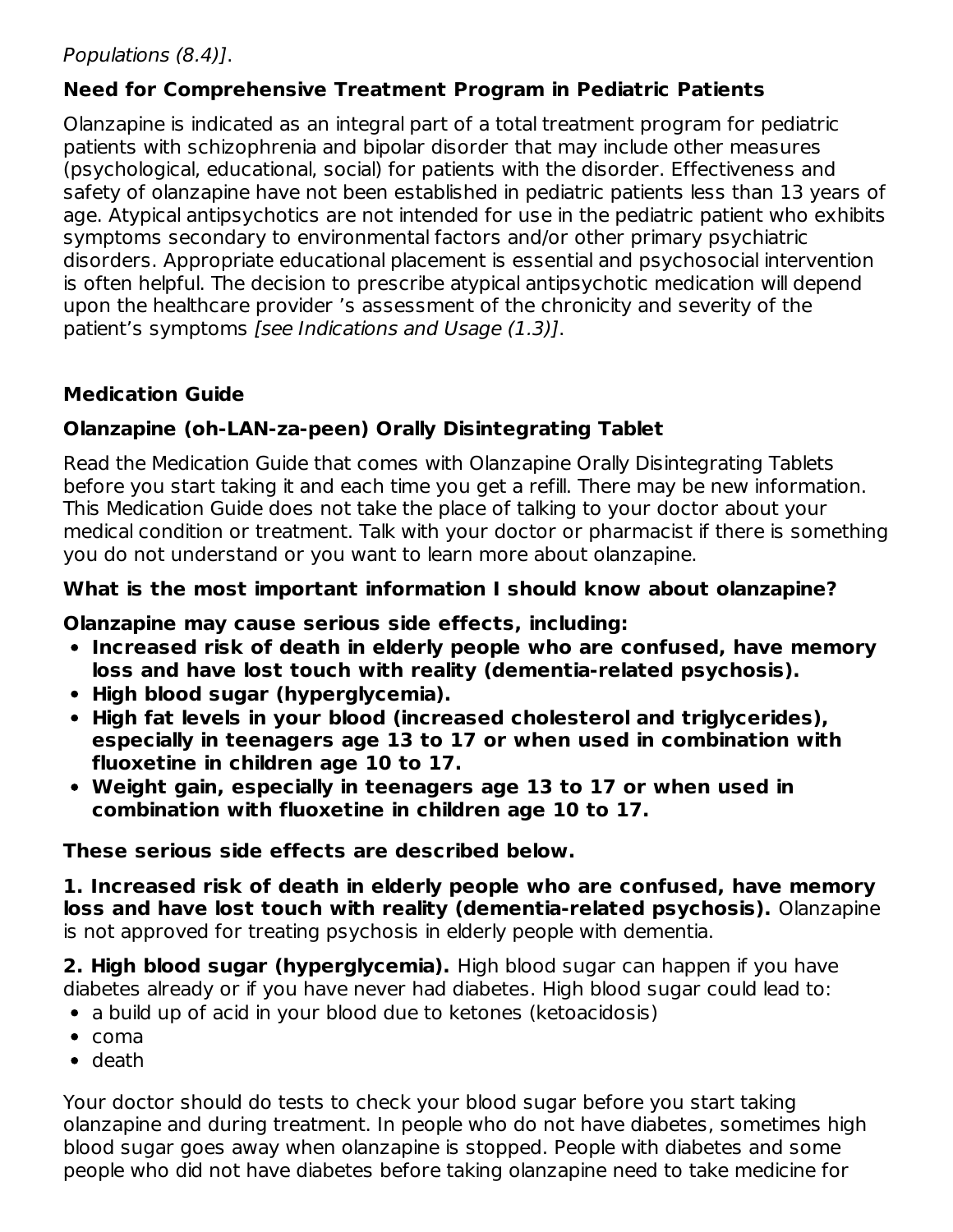high blood sugar even after they stop taking olanzapine.

If you have diabetes, follow your doctor's instructions about how often to check your blood sugar while taking olanzapine.

**Call your doctor** if you have any of these symptoms of high blood sugar (hyperglycemia) while taking olanzapine:

- feel very thirsty
- need to urinate more than usual
- feel very hungry
- feel weak or tired
- feel sick to your stomach
- feel confused, or your breath smells fruity.

**3. High fat levels in your blood (cholesterol and triglycerides).** High fat levels may happen in people treated with olanzapine, especially in teenagers (13 to 17 years old), or when used in combination with fluoxetine in children ( 10 to 17 years old). You may not have any symptoms, so your doctor should do blood tests to check your cholesterol and triglyceride levels before you start taking olanzapine and during treatment.

**4. Weight gain.** Weight gain is very common in people who take olanzapine. Teenagers (13 to 17 years old) are more likely to gain weight and to gain more weight than adults. Children (10 to 17 years old) are also more likely to gain weight and to gain more weight than adult when olanzapine is used in combination with fluoxetine. Some people may gain a lot of weight while taking olanzapine, so you and your doctor should check your weight regularly. Talk to your doctor about ways to control weight gain, such as eating a healthy, balanced diet, and exercising.

### **What is Olanzapine?**

### **Olanzapine is a prescription medicine used to treat:**

- schizophrenia in people age 13 or older.
- bipolar disorder, including:
	- manic or mixed episodes that happen with bipolar I disorder in people age 13 or older.
	- manic or mixed episodes that happen with bipolar I disorder, when used with the medicine lithium or valproate, in adults.
	- long-term treatment of bipolar I disorder in adults.
- episodes of depression that happen with bipolar I disorder, when used with the medicine fluoxetine (Prozac $^{\circledR}$ ), in adults.
- episodes of depression that do not get better after 2 other medicines, also called treatment resistant depression, when used with the medicine fluoxetine (Prozac), in adults.

Olanzapine has not been approved for use in children under 13 years of age. Olanzapine in combination with fluoxetine has not been approved for use in children under 10 years of age.

The symptoms of schizophrenia include hearing voices, seeing things that are not there, having beliefs that are not true, and being suspicious or withdrawn.

The symptoms of bipolar I disorder include alternating periods of depression and high or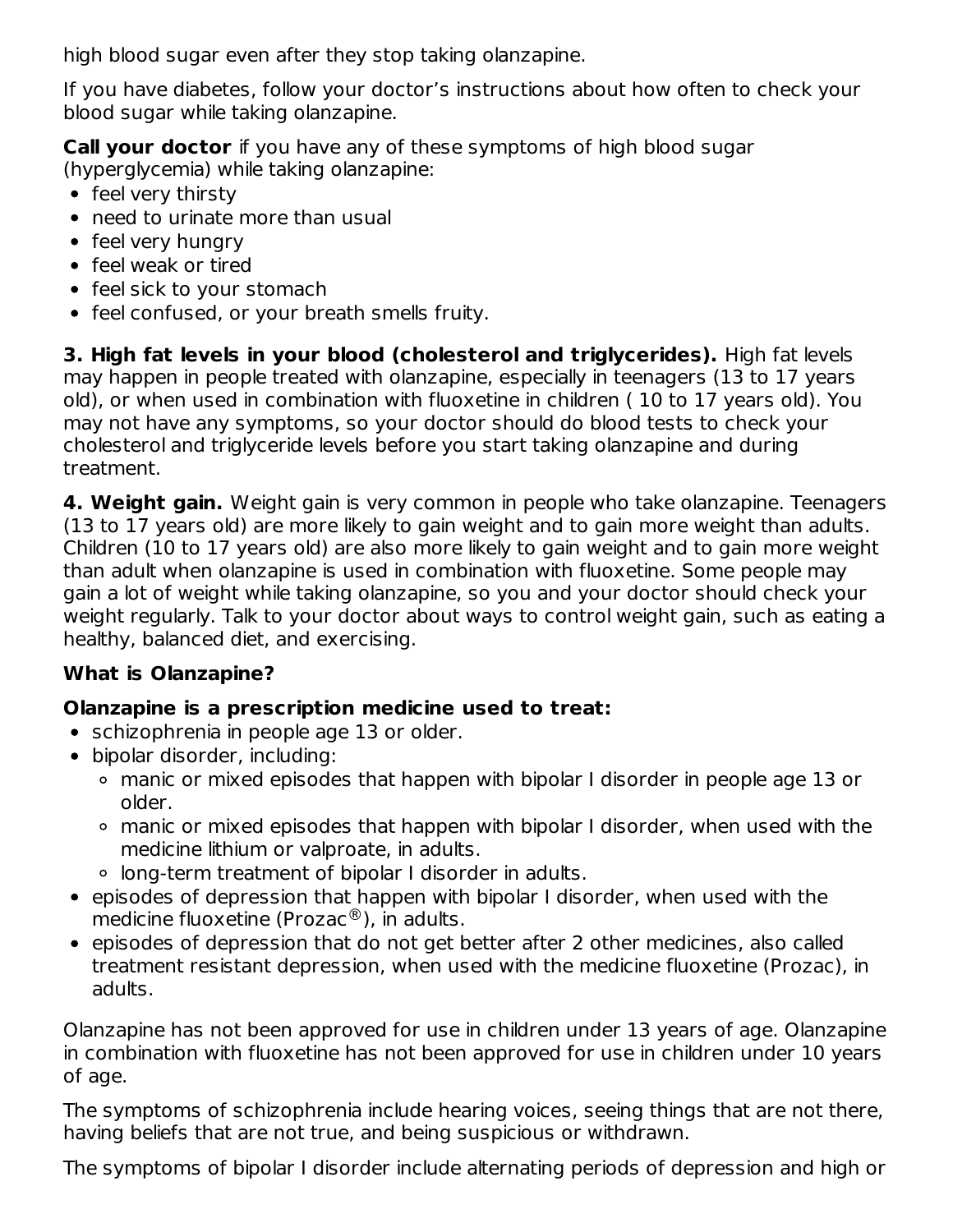irritable mood, increased activity and restlessness, racing thoughts, talking fast, impulsive behavior, and a decreased need for sleep.

The symptoms of treatment resistant depression include decreased mood, decreased interest, increased guilty feelings, decreased energy, decreased concentration, changes in appetite, and suicidal thoughts or behavior.

Some of your symptoms may improve with treatment. If you do not think you are getting better, call your doctor.

### **What should I tell my doctor before taking olanzapine?**

Olanzapine may not be right for you. Before starting olanzapine, tell your doctor if you have or had:

- heart problems
- seizures
- diabetes or high blood sugar levels (hyperglycemia)
- high cholesterol or triglyceride levels in your blood
- liver problems
- low or high blood pressure
- strokes or "mini-strokes" also called transient ischemic attacks (TIAs)
- Alzheimer's disease
- narrow-angle glaucoma
- enlarged prostate in men
- bowel obstruction
- phenylketonuria, because olanzapine orally disintegrating tablets contain phenylalanine
- breast cancer
- thoughts of suicide or hurting yourself
- any other medical condition
- are pregnant or plan to become pregnant. It is not known if olanzapine will harm your unborn baby.
- are breast-feeding or plan to breast-feed. Olanzapine can pass into your breast milk and may harm your baby. You should not breast-feed while taking olanzapine. Talk to your doctor about the best way to feed your baby.
	- If you become pregnant while receiving olanzapine, talk to your healthcare provider about registering with the National Pregnancy Registry for Atypical Antipsychotics. You can register by calling 1-866-961-2388 or go to http://womensmentalhealth.org/clinical-andresearch-programs/pregnancyregistry/.
- are breast-feeding or plan to breast-feed. Olanzapine passes into your breast milk. Talk to your doctor about the best way to feed your baby if you take olanzapine.

Tell your doctor if you exercise a lot or are in hot places often.

The symptoms of bipolar I disorder, treatment resistant depression or schizophrenia may include **thoughts of suicide** or of hurting yourself or others. If you have these thoughts at any time, tell your doctor or go to an emergency room right away.

**Tell your doctor about all the medicines that you take,** including prescription and nonprescription medicines, vitamins, and herbal supplements. Olanzapine and some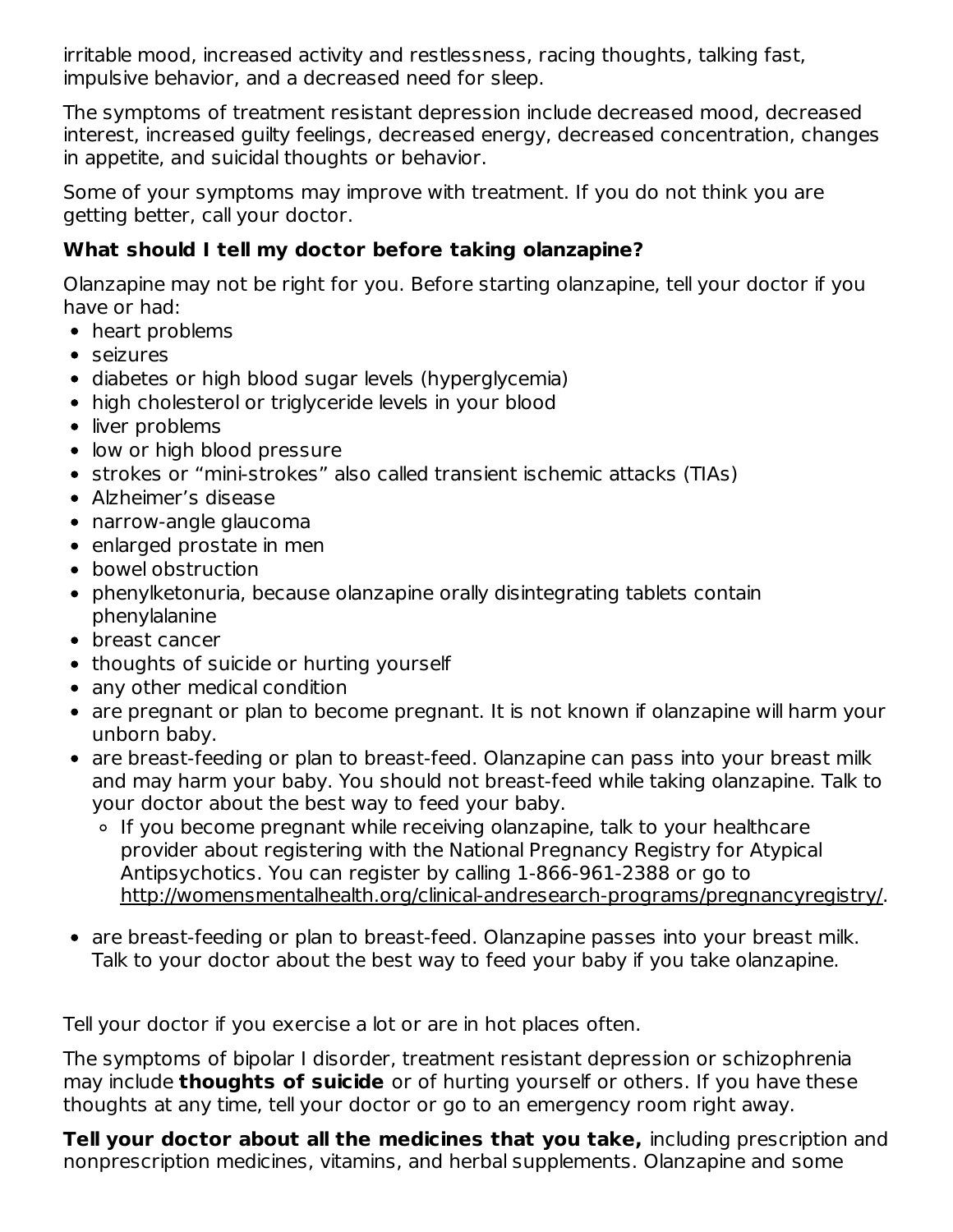medicines may interact with each other and may not work as well, or cause possible serious side effects. Your doctor can tell you if it is safe to take olanzapine with your other medicines. Do not start or stop any medicine while taking olanzapine without talking to your doctor first.

# **How should I take Olanzapine Orally Disintegrating Tablets?**

- Take olanzapine exactly as prescribed. Your doctor may need to change (adjust) the dose of olanzapine until it is right for you.
- If you miss a dose of olanzapine, take the missed dose as soon as you remember. If it is almost time for the next dose, just skip the missed dose and take your next dose at the regular time. Do not take two doses of olanzapine at the same time.
- **To prevent serious side effects, do not stop taking olanzapine suddenly. If you need to stop taking olanzapine, your doctor can tell you how to safely stop taking it.**
- **If you take too much olanzapine, call your doctor or poison control center at 1-800-222-1222 right away, or get emergency treatment.**
- Olanzapine can be taken with or without food.
- Olanzapine is usually taken one time each day.
- Take olanzapine orally disintegrating tablets as follows:
	- Be sure that your hands are dry.
	- Peel back the foil on the blister. Do not push the tablet through the foil.
	- As soon as you open the blister, remove the tablet and put it into your mouth.
	- The tablet will disintegrate quickly in your saliva so that you can easily swallow it with or without drinking liquid.
- Call your doctor if you do not think you are getting better or have any concerns about your condition while taking olanzapine.

# **What should I avoid while taking olanzapine?**

- Olanzapine can cause sleepiness and may affect your ability to make decisions, think clearly, or react quickly. You should not drive, operate heavy machinery, or do other dangerous activities until you know how olanzapine affects you.
- Avoid drinking alcohol while taking olanzapine. Drinking alcohol while you take olanzapine may make you sleepier than if you take olanzapine alone.

# **What are the possible side effects of olanzapine?**

**Serious side effects may happen when you take olanzapine, including:**

- **See "What is the most important information I should know about olanzapine?", which describes the increased risk of death in elderly people with dementia-related psychosis and the risks of high blood sugar, high cholesterol and triglyceride levels, and weight gain.**
- **Increased incidence of stroke or "mini-strokes" called transient ischemic attacks (TIAs) in elderly people with dementia-related psychosis** (elderly people who have lost touch with reality due to confusion and memory loss). Olanzapine is not approved for these patients.
- **Neuroleptic Malignant Syndrome (NMS):** NMS is a rare but very serious condition that can happen in people who take antipsychotic medicines, including olanzapine. NMS can cause death and must be treated in a hospital. Call your doctor right away if you become severely ill and have any of these symptoms:
	- high fever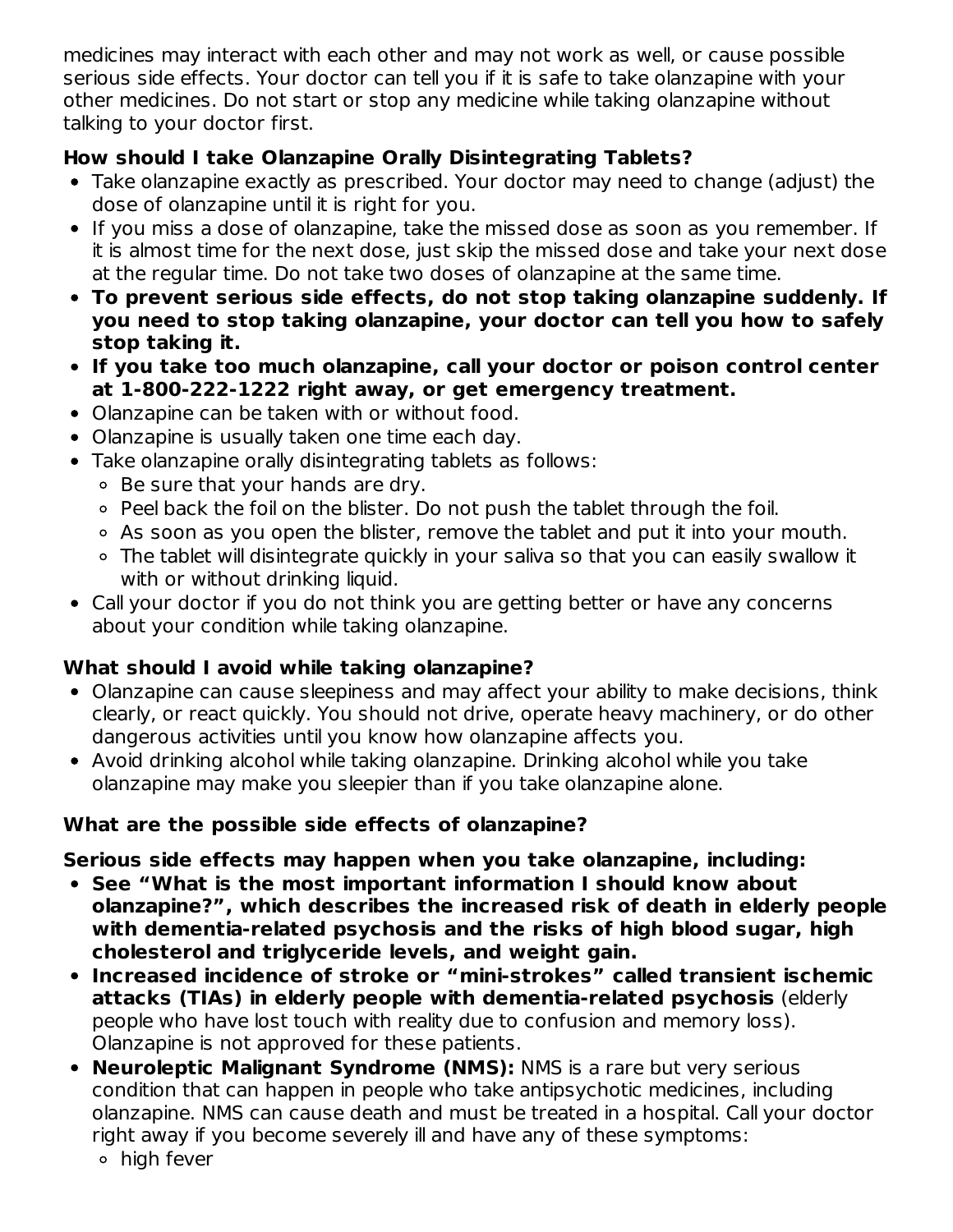- excessive sweating
- rigid muscles
- confusion
- changes in your breathing, heartbeat, and blood pressure.
- **Drug Reaction with Eosinophilia and Systemic Symptoms (DRESS): DRESS can occur with olanzapine. Features of DRESS may include rash, fever, swollen glands and other internal organ involvement such as liver, kidney, lung and heart. DRESS is sometimes fatal; therefore, tell your doctor immediately if you experience any of these signs.**
- **Tardive Dyskinesia:** This condition causes body movements that keep happening and that you can not control. These movements usually affect the face and tongue. Tardive dyskinesia may not go away, even if you stop taking olanzapine. It may also start after you stop taking olanzapine. Tell your doctor if you get any body movements that you can not control.
- **Decreased blood pressure when you change positions, with symptoms of dizziness, fast or slow heartbeat, or fainting.**
- **Difficulty swallowing, that can cause food or liquid to get into your lungs.**
- **Seizures: Tell your doctor if you have a seizure during treatment with olanzapine.**
- **Problems with control of body temperature:** You could become very hot, for instance when you exercise a lot or stay in an area that is very hot. It is important for you to drink water to avoid dehydration. Call your doctor right away if you become severely ill and have any of these symptoms of dehydration:
	- o sweating too much or not at all
	- dry mouth
	- o feeling very hot
	- o feeling thirsty
	- not able to produce urine.

**Common side effects of olanzapine include:** lack of energy, dry mouth, increased appetite, sleepiness, tremor (shakes), having hard or infrequent stools, dizziness, changes in behavior, or restlessness.

**Other common side effects in teenagers (13 to 17 years old) include:**

headache, stomach-area (abdominal) pain, pain in your arms or legs, or tiredness. Teenagers experienced greater increases in prolactin, liver enzymes, and sleepiness, as compared with adults.

Tell your doctor about any side effect that bothers you or that does not go away.

These are not all the possible side effects with olanzapine. For more information, ask your doctor or pharmacist.

Call your doctor for medical advice about side effects. You may report side effects to FDA at 1-800-FDA-1088.

# **How should I store Olanzapine Orally Disintegrating Tablets?**

- Store Olanzapine Orally Disintegrating Tablets at room temperature, between 68°F to 77°F (20°C to 25°C).
- Keep Olanzapine Orally Disintegrating Tablets away from light.
- Keep Olanzapine Orally Disintegrating Tablets dry and away from moisture.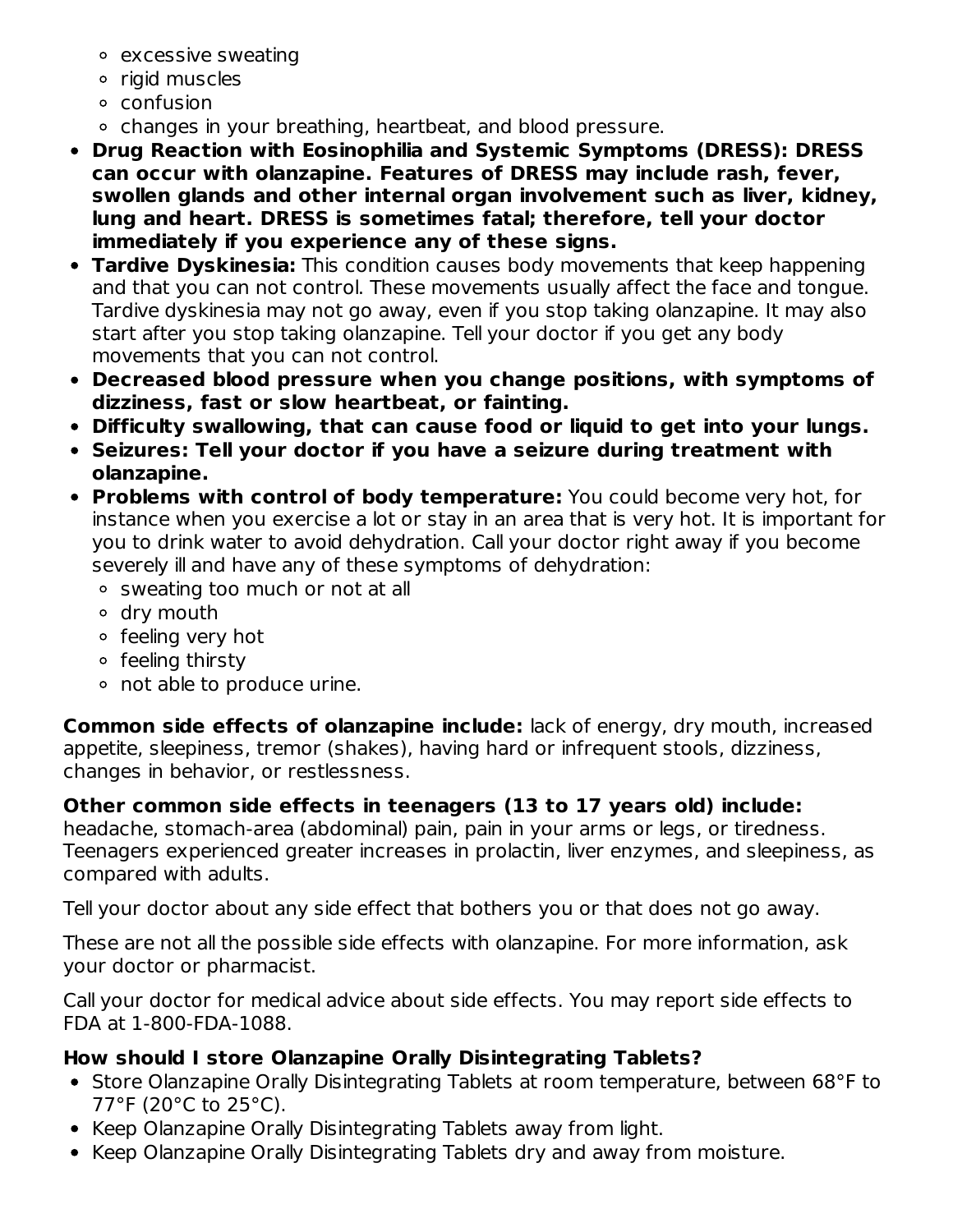#### **Keep Olanzapine Orally Disintegrating Tabletsand all medicines out of the reach of children.**

#### **General information about Olanzapine Orally Disintegrating Tablets**

Medicines are sometimes prescribed for purposes other than those listed in a Medication Guide. Do not use olanzapine for a condition for which it was not prescribed. Do not give olanzapine to other people, even if they have the same condition. It may harm them.

This Medication Guide summarizes the most important information about Olanzapine Orally Disintegrating Tablets. If you would like more information, talk with your doctor. You can ask your doctor or pharmacist for information about olanzapine that was written for healthcare professionals. For more information about Olanzapine Orally Disintegrating Tablets call Par Pharmaceuticals, Inc. at 1-800-828-9393 or visit www.parpharm.com **.**

### **What are the ingredients in Olanzapine Orally Disintegrating Tablets?**

#### **Active ingredient:** olanzapine

**Inactive ingredients:** aspartame, crospovidone, magnesium stearate, mannitol, silicone dioxide, sorbitol, talc, and artificial pineapple flavor.

This Medication Guide has been approved by the U.S. Food and Drug Administration.

Manufactured by:

### **Par Pharmaceutical**

Chestnut Ridge, NY 10977

SYMBYAX  $^{\circledR}$  and PROZAC  $^{\circledR}$  are the registered trademarks of Eli Lilly and Company.

### **olanzapine**



#### **OLANZAPINE** olanzapine tablet, orally disintegrating